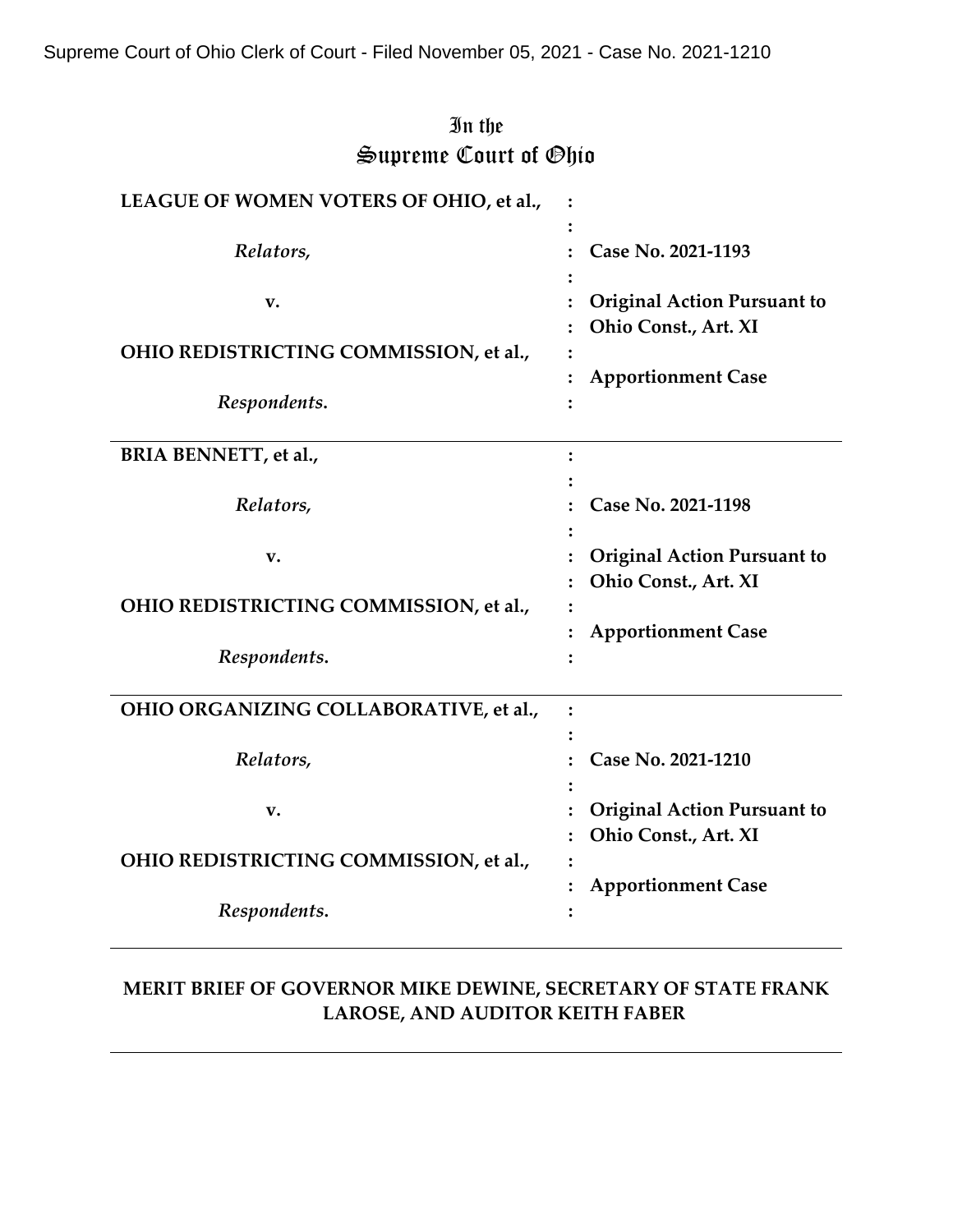### OHIO ATTORNEY GENERAL

BRIDGET C. COONTZ (0072919) *Counsel of Record* JULIE M. PFEIFFER (0069762) MICHAEL A. WALTON (0092201) Assistant Attorneys General MICHAEL J. HENDERSHOT (0081842) Deputy Solicitor Constitutional Offices Section 30 E. Broad Street, 16th Floor Columbus, Ohio 43215 Tel: 614-466-2872 | Fax: 614-728-7592 Bridget.Coontz@OhioAGO.gov Julie.Pfeiffer@OhioAGO.gov Michael.Walton@OhioAGO.gov Michael.Hendershot@OhioAGO.gov

*Counsel for Respondents Ohio Governor DeWine, Ohio Secretary of State LaRose, and Ohio Auditor Faber*

*Additional Counsel are listed on the following pages.*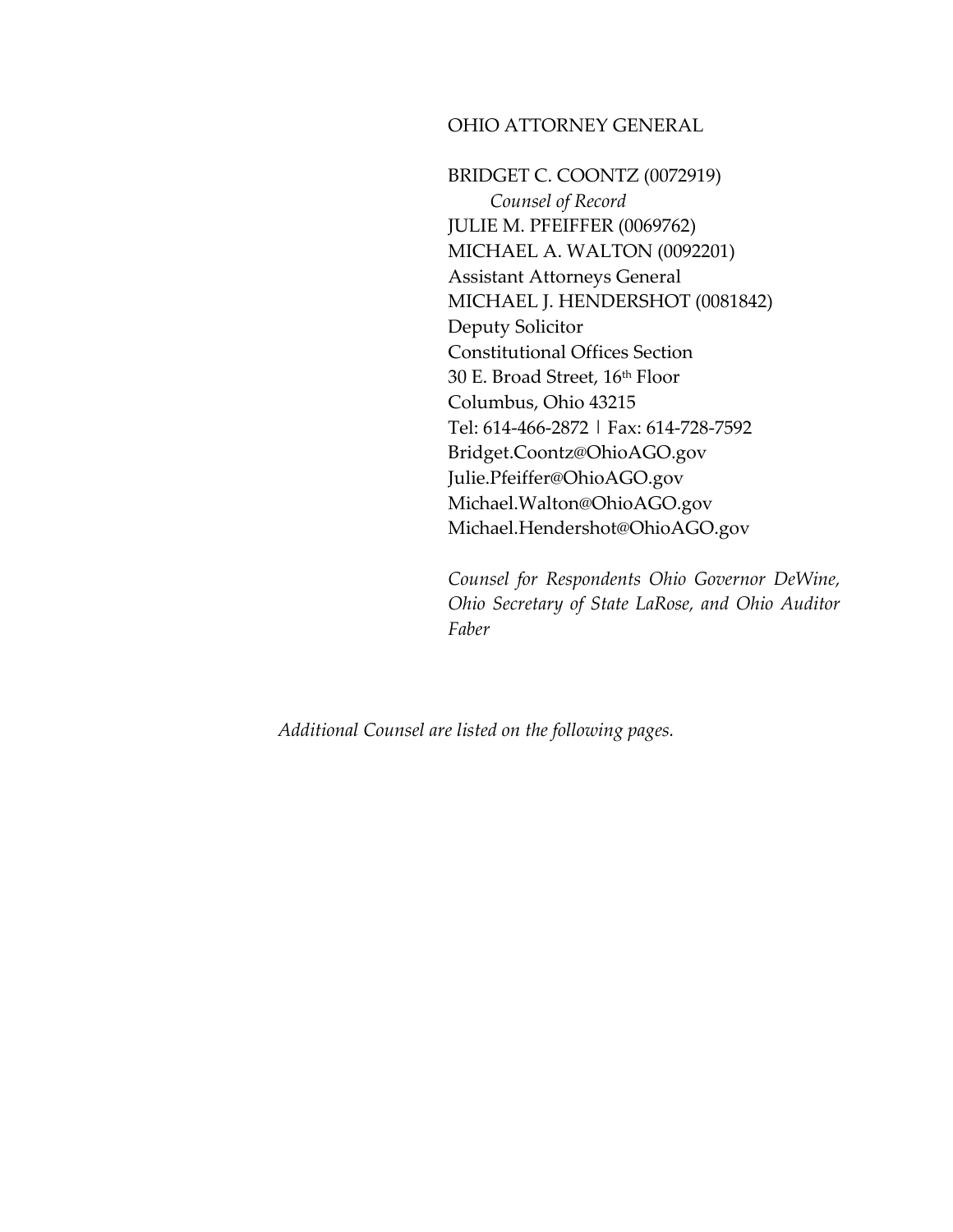| LEAGUE OF WOMEN VOTERS OF OHIO, et al., : |                                    |
|-------------------------------------------|------------------------------------|
|                                           |                                    |
| Relators,                                 | Case No. 2021-1193                 |
|                                           |                                    |
| v.                                        | <b>Original Action Pursuant to</b> |
|                                           | Ohio Const., Art. XI               |
| OHIO REDISTRICTING COMMISSION, et al.,    |                                    |
|                                           | <b>Apportionment Case</b>          |
| Respondents.                              |                                    |

### **COUNSEL FOR RELATORS**

*\*Not admitted in Ohio*

FREDA J. LEVENSON (0045916) ACLU of Ohio Foundation, Inc. 4506 Chester Avenue Cleveland, Ohio 44103 Tel: 614-586-1972 x 125 flevenson@acluohio.org

DAVID J. CAREY (0088787) ACLU of Ohio Foundation, Inc. 1108 City Park Avenue, Suite 203 Columbus, OH 43206 (614) 586-1972 x2004 dcarey@acluohio.org

ALORA THOMAS\* KELSEY MILLER\* JULIE A. EBENSTEIN\* American Civil Liberties Union 125 Broad Street New York, NY 10004 (212) 519-7866 athomas@aclu.org jebenstein@aclu.org

ROBERT D. FRAM (PHV-25414) DONALD BROWN\* JOSHUA GONZÁLEZ (PHV-25424) JULIANA GOLDROSEN (PHV-25193) DAVID DENUYL (PHV-25452) Covington & Burling LLP Salesforce Tower 415 Mission Street, Suite 5400 San Francisco, CA 94105-2533 (415) 591 6000 rfram@cov.com

LAURA B BENDER (PHV-25192) Covington & Burling LLP MEGAN KEENAN (PHV-25410) Alexander Thomson (PHV-25462) 850 W. Tenth Street, NW Washington DC 20001-4956 Tel: (202) 662-5968 Fax: (202) 662-6291 bbender@cov.com mkeenan@cov.com athomson@cov.com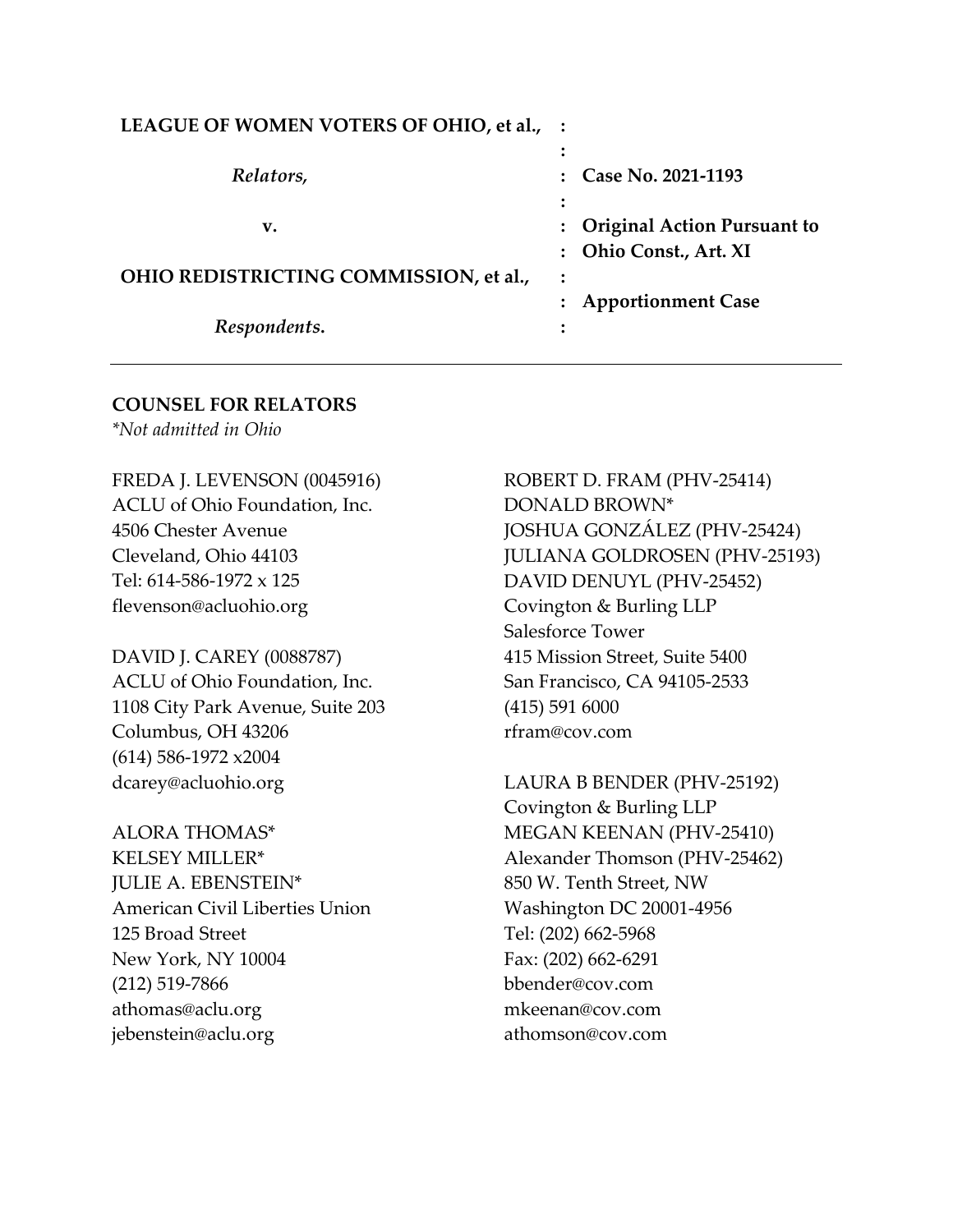YIYE FU (PHV-25419) Covington & Burling LLP JAMES HOVARD (PHV-25420) ANUPAM SHARMA (PHV-25418) 3000 El Camino Real 5 Palo Alto Square Palo Alto CA 94306-2112 Tel: (650) 632-4716 Fax: (650) 632-4800 yfu@cov.com jhovard@cov.com asharma@cov.com

### MADISON ARENT

Covington & Burling LLP The New York Times Building 620 Eighth Avenue New York, NY 10018-1405 Tel: (212) 841 1000 marent@cov.co

## **COUNSEL FOR AMICUS CURIAE CAMPAIGN LEGAL CENTER**

STEVEN S. KAUFMAN (0016662) DOLORES P. GARCIA PRIGNITZ (0085644) SARA S. DORLAND (0095682) Ulmer & Berne 1100 Skylight Office Tower 1660 West Second Street Cleveland, Ohio 44113 Tel: (216) 583-7000 Fax: (216) 583-7001 skaufman@ulmer.com dgarcia@ulmer.com sdorland@ulmer.com

ROBERT N. WEINER (PHV 25521 pending) CHRISTOPHER LAMAR (PHV 25519 pending) VALENCIA RICHARDSON (PHV 25517 pending) Campaign Legal Center 1101 14th Street NW, Suite 400 Washington, DC 20005 Tel: (202) 736-2200 Fax: (202) 736-2222 rweiner@campaignlegalcenter.org clamar@campaignlegalcenter.org. vrichardson@campaignlegalcenter.org

## COUNSEL FOR AMICUS CURIAE CITY OF CINCINNATI

EMILY SMART WOERNER, (0089349) Deputy City Solicitor *Counsel of Record* SHANNON PRICE (100744) Assistant City Solicitor 801 Plum Street, Room 214 Cincinnati, Ohio 45202 Tel: (513) 352-3309 Fax: (513) 352-1515 emily.woerner@cincinnati-oh.gov shannon.price@cincinnati-oh.gov

## **COUNSEL FOR AMICUS CURIAE WE ARE OHIO**

JOHN M. HASELEY (0063042) 470 West Broad Street Columbus, Ohio 43215 Tel: (614) 937-8872 haseley@goconnorlaw.com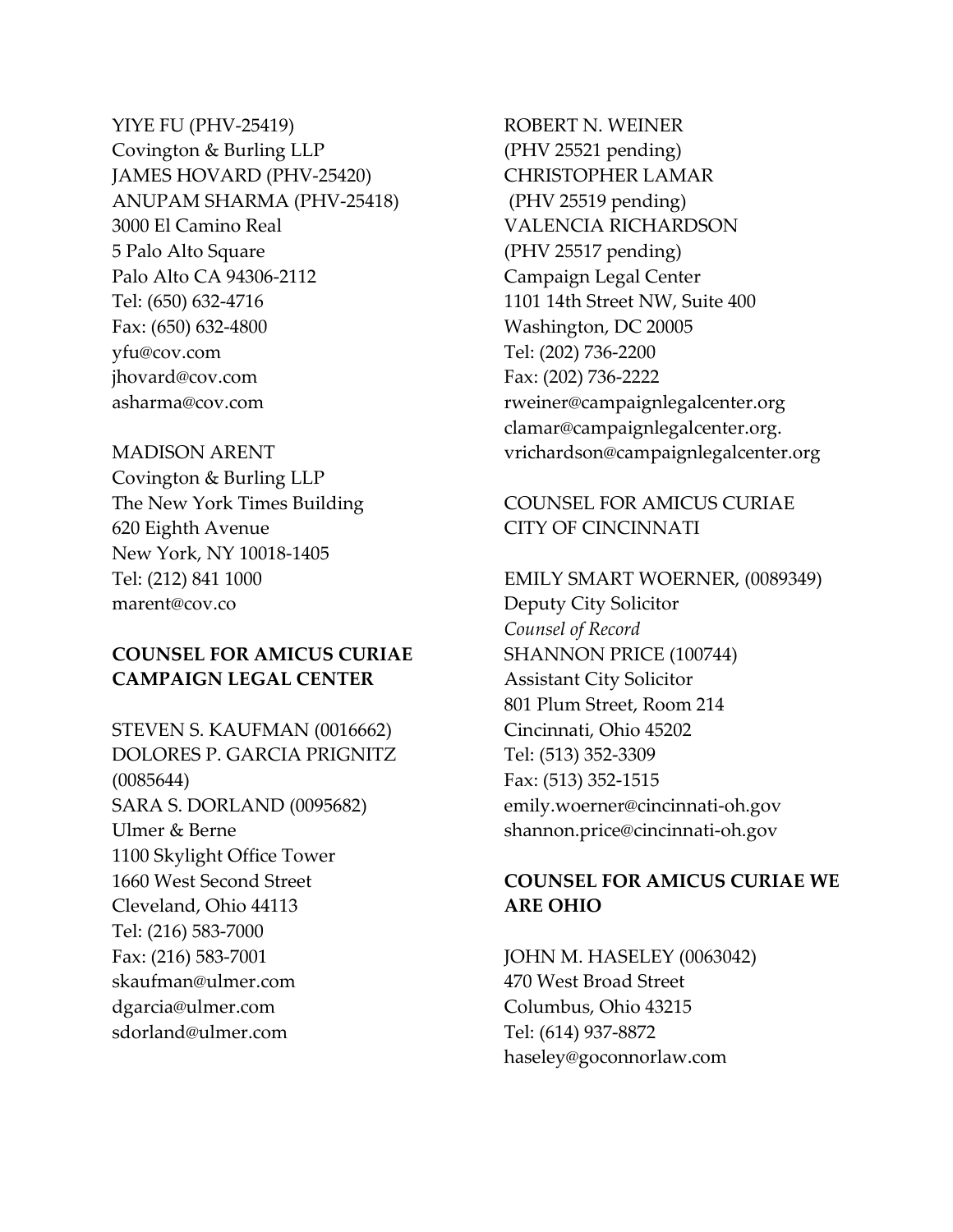# **COUNSEL FOR AMICUS CURIAE OHIO STATE CONFERENCE OF THE NAACP**

\*Not admitted to Ohio Bar

SUBODH CHANDRA (0069233) DONALD SCREEN (0044070) *Counsel of Record* The Chandra Law Firm LLC 1265 West 6th Street Cleveland, Ohio 44113 Tel: (216) 578-1700 subodh.chandra@chandralaw.com donald.screen@chandralaw.com

JANETTE MCCARTHY WALLACE (0066257) ANTHONY P. ASHTON\* ANNA KATHRYN BARNES\* NAACP Office of the General Counsel 4805 Mount Hope Drive Baltimore, MD 21215 Tel: (410) 580-577 jlouard@naacpnet.org aashton@naacpnet.org abarnes@naacpnet.org

JON GREENBAUM\* EZRA ROSENBERG\* POOJA CHAUDHURI\* Lawyers' Committee for Civil Rights Under Law 1500 K Street, N.W., Ste. 900 Washington, D.C. 20005 Tel: (202) 662-8600 jgreenbaum@lawyerscommittee.org erosenberg@lawyerscommittee.org pchaudhuri@lawyerscommittee.org

# **COUNSEL FOR RESPONDENTS SEN-ATE PRESIDENT MATT HUFFMAN AND HOUSE SPEAKER ROBERT CUPP**

PHILLIP J. STRACH (PHV-25444) THOMAS A. FARR (PHV-25461) JOHN E. BRANCH, III (PHV-25460) ALYSSA M. RIGGINS (PHV-25441) GREG MCGUIRE (PHV-25483) Nelson Mullins Riley & Scarborough LLP 4140 Parklake Ave., Suite 200 Raleigh, North Carolina 27612 Tel: (919) 329-3812 phil.strach@nelsonmullins.com tom.farr@nelsonmullins.com john.branch@nelsonmullins.com alyssa.riggins@nelsonmullins.com greg.mcguire@nelsonmullins.com

W. STUART DORNETTE (0002955) BETH A. BRYAN (0082076) PHILIP D. WILLIAMSON (0097174) Taft Stettinus & Hollister LLP 425 Walnut St., Suite 1800 Cincinnati, OH 45202-3957 Tel: 513-381-2838 dornette@taftlaw.com bryan@taftlaw.com pwilliamson@taftlaw.com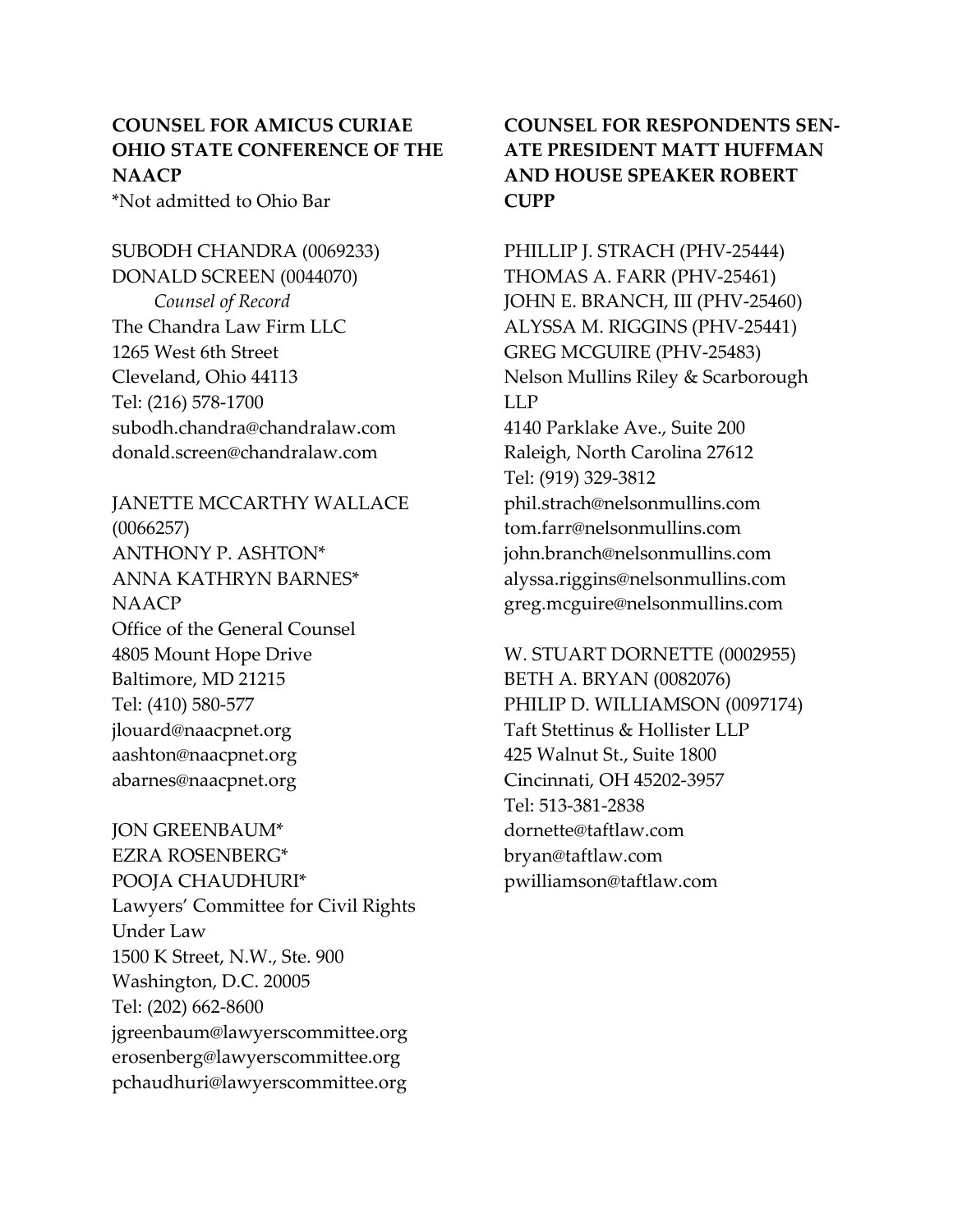## **COUNSEL FOR AMICUS CURIAE DAVID NIVEN, Ph.D.**

## STEPHANIE M. CHMIEL (0087555)

*Counsel of Record* MARY E. CSARNY (0097682) Thompson Hine LLP 41 S. High Street, Suite 1700 Columbus, OH 43215 Tel: (614) 469-3247 Fax: (614) 469-3361 Stephanie.Chmiel@ThompsonHine.com Mary.Csarny@ThompsonHine.com

# **COUNSEL FOR RESPONDENT OHIO REDISTRICTING COMMIS-SION SPECIAL COUNSEL TO AT-TORNEY GENERAL DAVE YOST**

ERIK J. CLARK (0078732) ASHLEY MERINO (0096853) Organ Law LLP 1330 Dublin Road Columbus, Ohio 43215 Tel: (614) 481-0900 Fax: (614) 481-0904 ejclark@organlegal.com amerino@organlegal.com

# **COUNSEL FOR RESPONDENTS SEN-ATOR VERNON SYKES AND HOUSE MINORITY LEADER EMILIA SYKES**

JOHN GILLIGAN (0024542) DIANE MENASHE (0070305) Ice Miller LLP 250 West Street, Suite 700 Columbus, Ohio 43215 John.Gilligan@icemiller.com Diane.Menashe@icemiller.com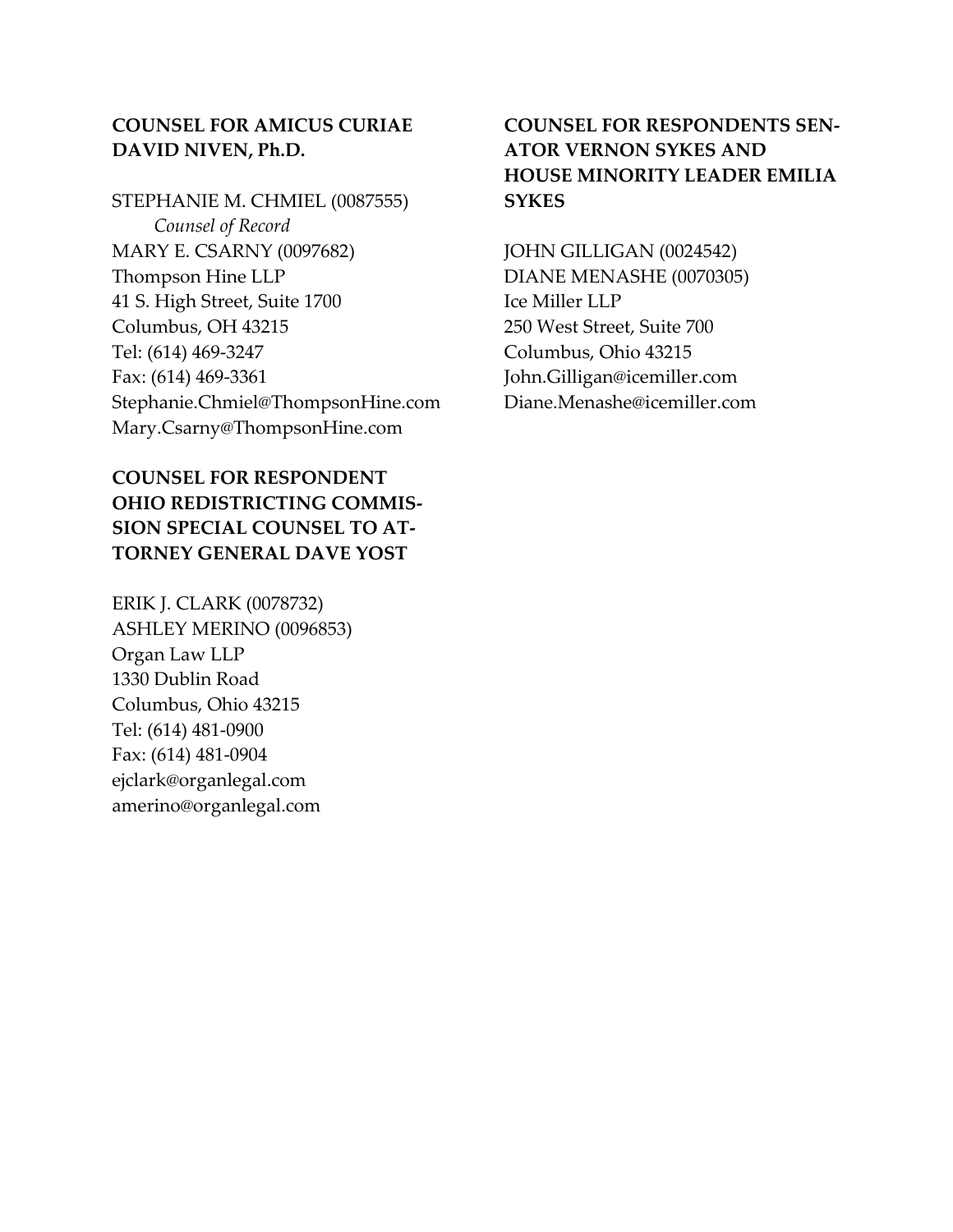| BRIA BENNETT, et al.,                  |                                                              |
|----------------------------------------|--------------------------------------------------------------|
| Relators,                              | Case No. 2021-1198                                           |
| v.                                     | <b>Original Action Pursuant to</b><br>: Ohio Const., Art. XI |
| OHIO REDISTRICTING COMMISSION, et al., |                                                              |
| Respondents.                           | <b>Apportionment Case</b>                                    |

### **COUNSEL FOR RELATORS**

DONALD J. MCTIGUE (0022849) *Counsel of Record* DEREK S. CLINGER (0092075) McTigue & Colombo LLC dmctigue@electionlawgroup.com dclinger@electionlawgroup.com

ABHA KHANNA (PHV-2189) WILLIAM B. STAFFORD (PHV-25433) Elias Law Group 1700 Seventh Ave., Suite 2100 Seattle, WA 98101 Tel: (206) 656-0716 akhanna@elias.law bstafford@elias.law

ARIA C. BRANCH (PHV-25435) JYOTI JASRASARIA (PHV-25401) SPENCER W. KLEIN (PHV-25432) Elias Law Group 10 G Street NC, Suite 600 Washington, DC 20002 Telephone: 202-968-449 abranch@elias.law jjasrasaria@elias.law sklein@elias.law

## **COUNSEL FOR AMICUS CURIAE CITY OF CINCINNATI**

EMILY SMART WOERNER, (0089349) Deputy City Solicitor *Counsel of Record* SHANNON PRICE (100744) Assistant City Solicitor 801 Plum Street, Room 214 Cincinnati, Ohio 45202 Tel: (513) 352-3309 Fax: (513) 352-1515 emily.woerner@cincinnati-oh.gov shannon.price@cincinnati-oh.gov

# **COUNSEL FOR AMICUS CURIAE DAVID NIVEN, Ph.D.**

STEPHANIE M. CHMIEL (0087555) *Counsel of Record* MARY E. CSARNY (0097682) Thompson Hine LLP 41 S. High Street, Suite 1700 Columbus, OH 43215 Tel: (614) 469-3247 Fax: (614) 469-3361 Stephanie.Chmiel@ThompsonHine.com Mary.Csarny@ThompsonHine.com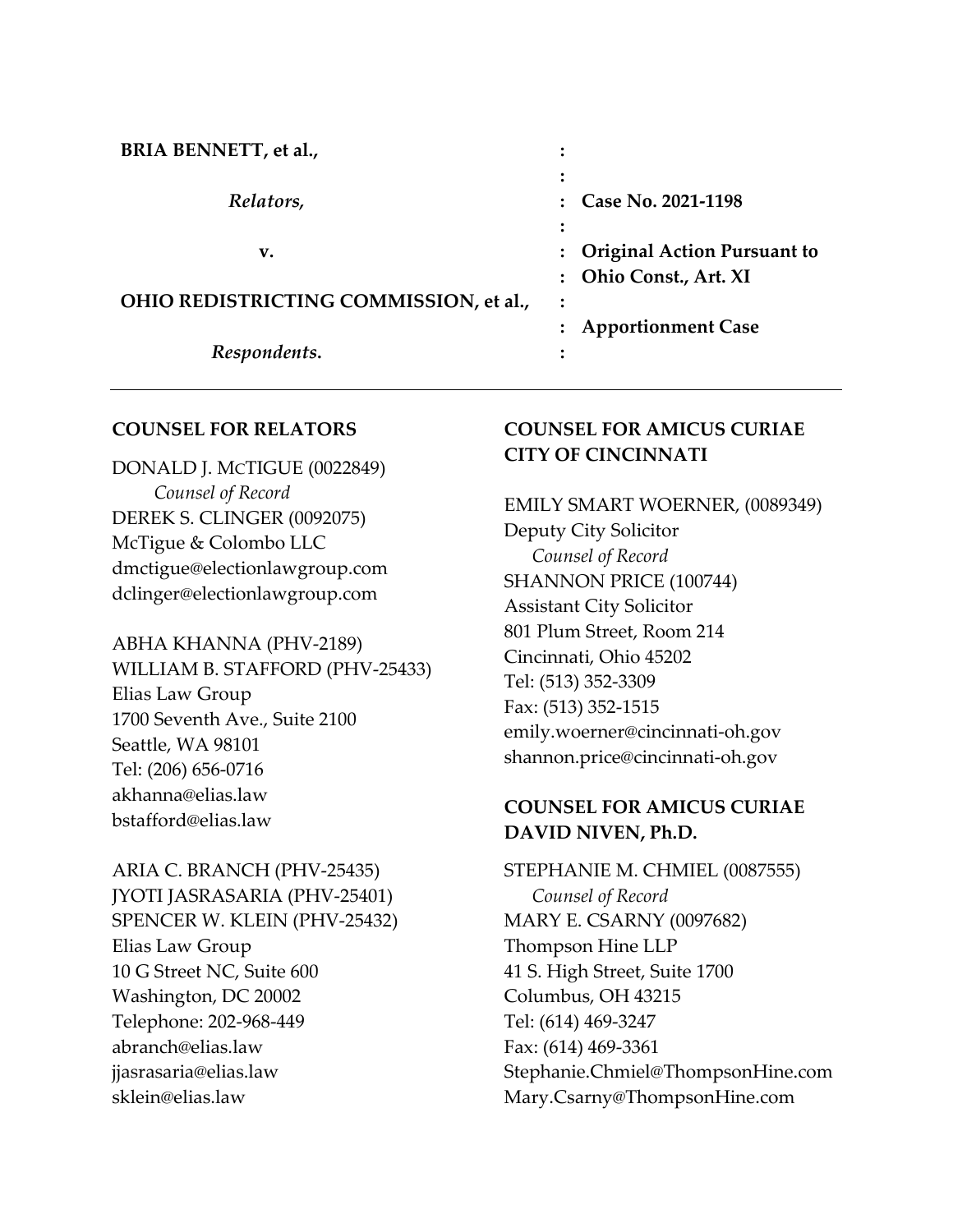## **COUNSEL FOR LEAGUE OF WOMEN VOTERS**

FREDA J. LEVENSON (0045916) ACLU of Ohio Foundation, Inc. 4506 Chester Avenue Cleveland, Ohio 44103 (614) 586-1972 x125 flevenson@acluohio.org

DAVID J. CAREY (0088787) ACLU of Ohio Foundation, Inc. 1108 City Park Avenue, Suite 203 Columbus, OH 43206 (614) 586-1972 x2004 dcarey@acluohio.org

# **COUNSEL FOR RESPONDENTS SEN-ATE PRESIDENT MATT HUFFMAN AND HOUSE SPEAKER ROBERT CUPP**

PHILLIP J. STRACH (PHV-25444) THOMAS A. FARR (PHV-25461) JOHN E. BRANCH, III (PHV-25460) ALYSSA M. RIGGINS (PHV-25441) GREG MCGUIRE (PHV-25483) Nelson Mullins Riley & Scarborough LLP 4140 Parklake Ave., Suite 200 Raleigh, North Carolina 27612 Tel: (919) 329-3812 phil.strach@nelsonmullins.com tom.farr@nelsonmullins.com john.branch@nelsonmullins.com alyssa.riggins@nelsonmullins.com greg.mcguire@nelsonmullins.com

W. STUART DORNETTE (0002955) BETH A. BRYAN (0082076) PHILIP D. WILLIAMSON (0097174) Taft Stettinus & Hollister LLP 425 Walnut St., Suite 1800 Cincinnati, OH 45202-3957 Tel: 513-381-2838 dornette@taftlaw.com bryan@taftlaw.com pwilliamson@taftlaw.com

# **COUNSEL FOR RESPONDENTS SEN-ATOR VERNON SYKES AND HOUSE MINORITY LEADER EMILIA SYKES**

JOHN GILLIGAN (0024542) DIANE MENASHE (0070305) Ice Miller LLP 250 West Street, Suite 700 Columbus, Ohio 43215 John.Gilligan@icemiller.com Diane.Menashe@icemiller.com

# **COUNSEL FOR RESPONDENT OHIO REDISTRICTING COMMIS-SION SPECIAL COUNSEL TO ATTORNEY GENERAL DAVE YOST**

ERIK J. CLARK (0078732) ASHLEY MERINO (0096853) Organ Law LLP 1330 Dublin Road Columbus, Ohio 43215 Tel: (614) 481-0900 Fax: (614) 481-0904 ejclark@organlegal.com amerino@organlegal.com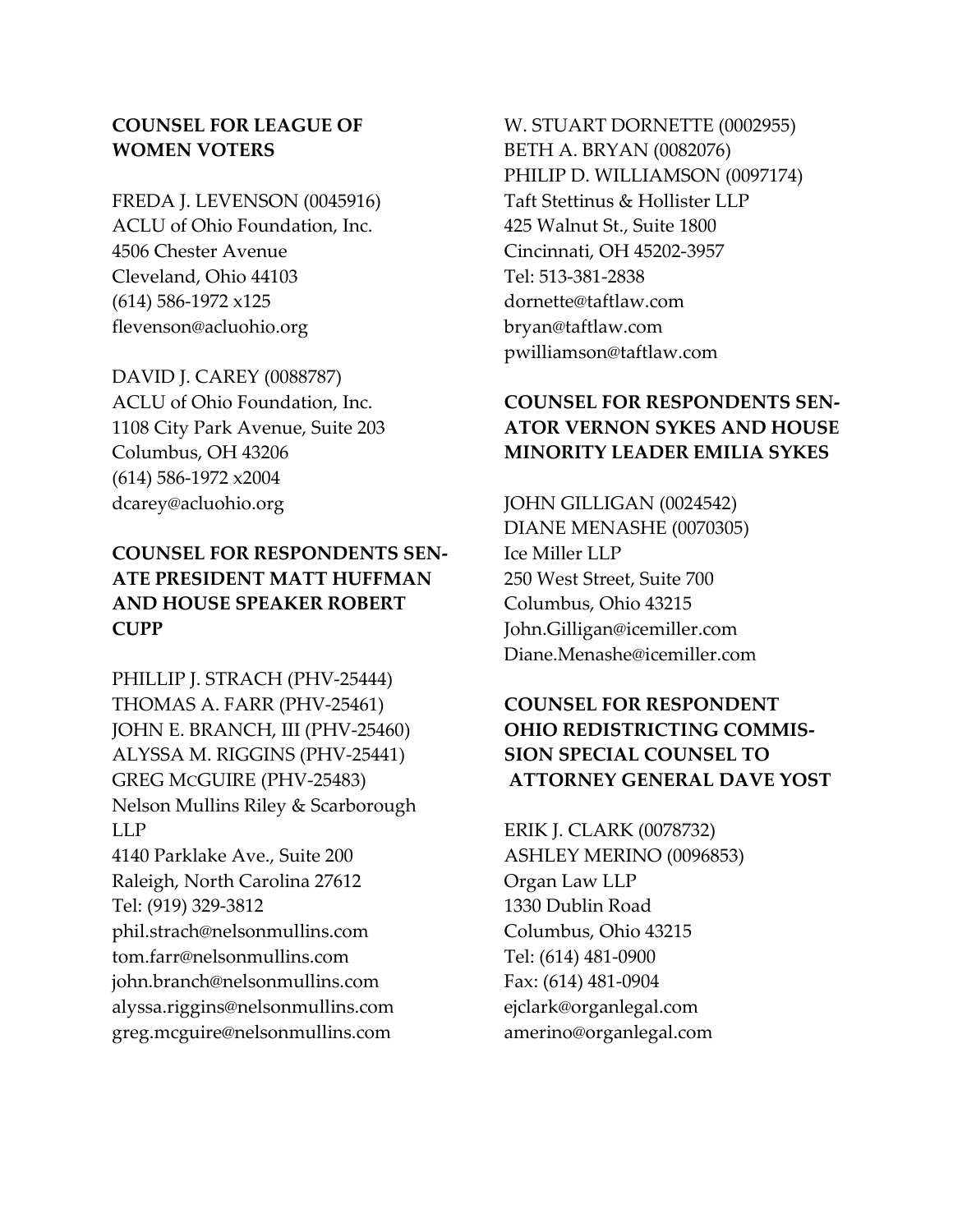| OHIO ORGANIZING COLLABORATIVE, et al., : |                               |
|------------------------------------------|-------------------------------|
|                                          |                               |
| Relators,                                | Case No. 2021-1210            |
|                                          |                               |
| v.                                       | : Original Action Pursuant to |
|                                          | : Ohio Const., Art. XI        |
| OHIO REDISTRICTING COMMISSION, et al.,   |                               |
|                                          | : Apportionment Case          |
| Respondents.                             |                               |

### **COUNSEL FOR RELATORS**

ALICIA L. BANNON (PHV 25409-2021) YURIJ RUDENSKY (PHV 25422-2021) MICHAEL LI (PHV 25430-2021)\* ETHAN HERENSTEIN (PHV 25429-2021) Brennan Center For Justice at NYU School Of Law 120 Broadway, Suite 1750 New York, NY 10271 Tel: (646) 292-8310 Fax: (212) 463-7308 alicia.bannon@nyu.edu

PETER M. ELLIS (0070264)  *Counsel of Record* M. PATRICK YINGLING (PHV 10145-2021) NATALIE R. SALAZAR REED SMITH LLP 10 South Wacker Drive, 40th Floor Chicago, IL 60606 Tel: (312) 207-1000 Fax: (312) 207-6400 pellis@reedsmith.com

BEN R. FLIEGEL (PHV 25411-2021) Reed Smith LLP 355 South Grand Avenue, Suite 2900 Los Angeles, CA 90071 Tel: (213) 457-8000 Fax: (213) 457-8080 bfliegel@reedsmith.com

BRAD A. FUNARI (PHV 3139-2021) DANIELLE L. STEWART (0084086) Reed Smith Centre Reed Smith LLP 225 Fifth Avenue Pittsburgh, PA 15222 Tel: (412) 288-4583 Fax: (412) 288-3063 bfunari@reedsmith.com dstewart@reedsmith.com

BRIAN A. SUTHERLAND (PHV 25406-2021) Reed Smith LLP 101 Second Street, Suite 1800 San Francisco, CA 94105 Tel: (415) 543-8700 Fax: (415) 391-8269 bsutherland@reedsmith.com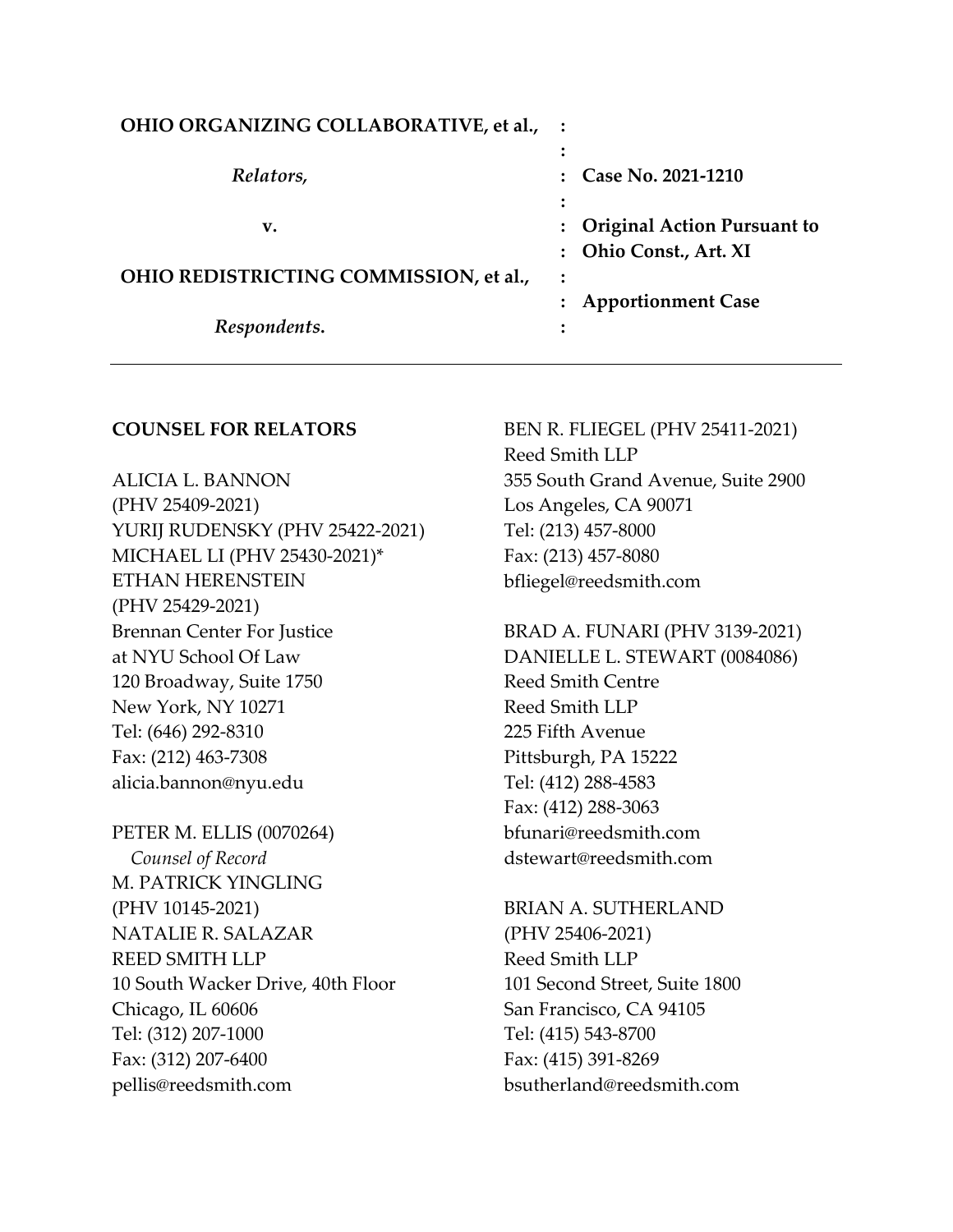## **COUNSEL FOR AMICUS CURIAE CITY OF CINCINNATI**

EMILY SMART WOERNER, (0089349) Deputy City Solicitor *Counsel of Record* SHANNON PRICE (100744) Assistant City Solicitor 801 Plum Street, Room 214 Cincinnati, Ohio 45202 Tel: (513) 352-3309 Fax: (513) 352-1515 emily.woerner@cincinnati-oh.gov shannon.price@cincinnati-oh.gov

## **COUNSEL FOR AMICUS CURIAE DAVID NIVEN, Ph.D.**

STEPHANIE M. CHMIEL (0087555) *Counsel of Record* MARY E. CSARNY (0097682) Thompson Hine LLP 41 S. High Street, Suite 1700 Columbus, OH 43215 Tel: (614) 469-3247 Fax: (614) 469-3361 Stephanie.Chmiel@ThompsonHine.com Mary.Csarny@ThompsonHine.com

## **COUNSEL FOR LEAGUE OF WOMEN VOTERS**

FREDA J. LEVENSON (0045916) ACLU of Ohio Foundation, Inc. 4506 Chester Avenue Cleveland, Ohio 44103 Tel: (614) 586-1972, x125 flevenson@acluohio.org

## **COUNSEL FOR AMICUS CURIAE OHIO STATE CONFERENCE OF THE NAACP \*Not admitted to Ohio Bar**

SUBODH CHANDRA (0069233) DONALD SCREEN (0044070) *Counsel of Record* The Chandra Law Firm LLC 1265 West 6th Street Cleveland, Ohio 44113 Tel: (216) 578-1700 subodh.chandra@chandralaw.com donald.screen@chandralaw.com

JANETTE MCCARTHY WALLACE (0066257) ANTHONY P. ASHTON\* ANNA KATHRYN BARNES\* NAACP Office of the General Counsel 4805 Mount Hope Drive Baltimore, MD 21215 Tel: (410) 580-577 jlouard@naacpnet.org aashton@naacpnet.org abarnes@naacpnet.org

# JON GREENBAUM\* EZRA ROSENBERG\* POOJA CHAUDHURI\* Lawyers' Committee for Civil Rights Under Law 1500 K Street, N.W., Ste. 900 Washington, D.C. 20005 Tel: (202) 662-8600 jgreenbaum@lawyerscommittee.org erosenberg@lawyerscommittee.org pchaudhuri@lawyerscommittee.org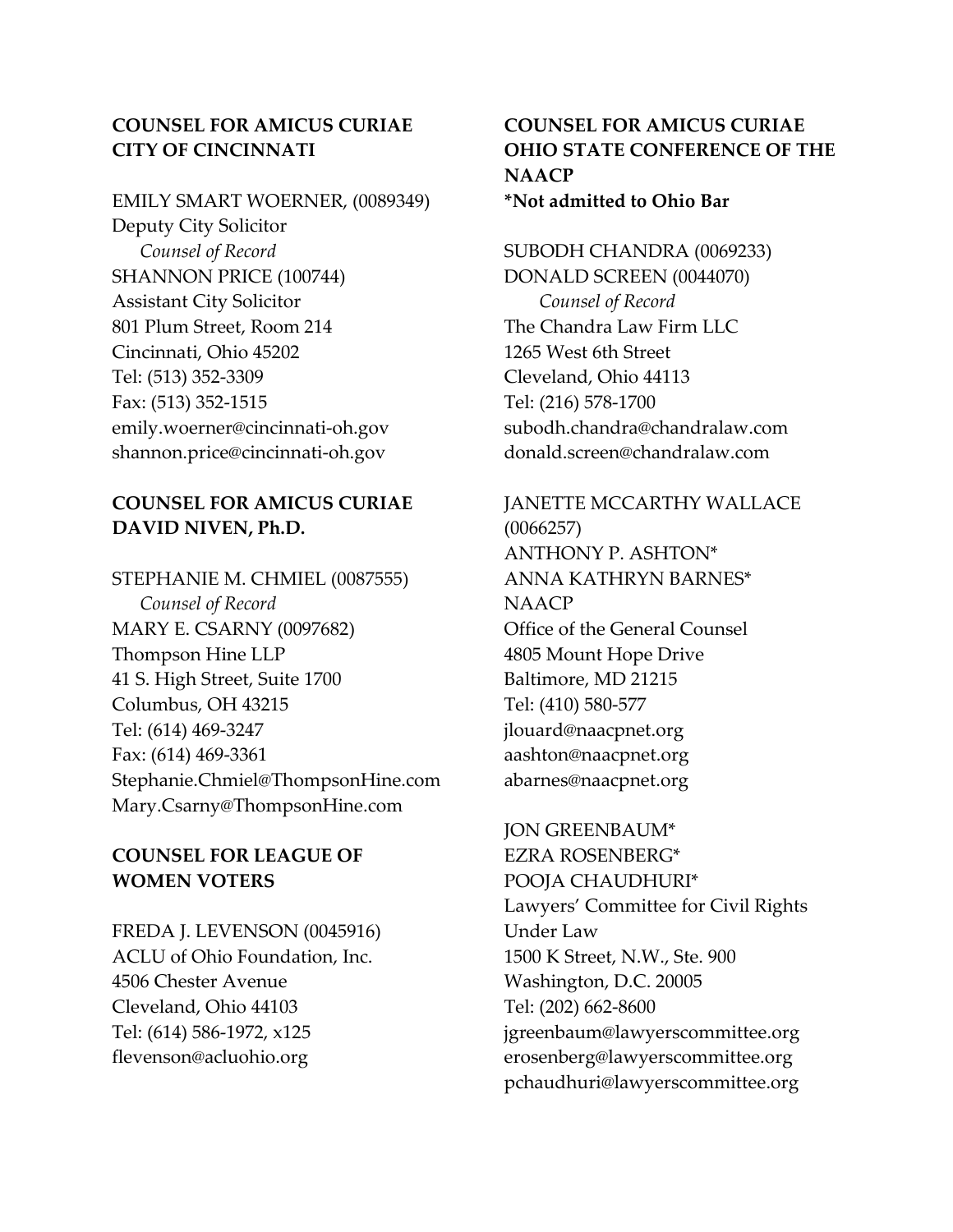# **COUNSEL FOR RESPONDENTS SEN-ATE PRESIDENT MATT HUFFMAN AND HOUSE SPEAKER ROBERT CUPP**

PHILLIP J. STRACH (PHV-25444) THOMAS A. FARR (PHV-25461) JOHN E. BRANCH, III (PHV-25460) ALYSSA M. RIGGINS (PHV-25441) GREG MCGUIRE (PHV-25483) Nelson Mullins Riley & Scarborough LLP 4140 Parklake Ave., Suite 200 Raleigh, North Carolina 27612 Tel: (919) 329-3812 phil.strach@nelsonmullins.com tom.farr@nelsonmullins.com john.branch@nelsonmullins.com alyssa.riggins@nelsonmullins.com greg.mcguire@nelsonmullins.com

W. STUART DORNETTE (0002955) BETH A. BRYAN (0082076) PHILIP D. WILLIAMSON (0097174) Taft Stettinus & Hollister LLP 425 Walnut St., Suite 1800 Cincinnati, OH 45202-3957 Tel: 513-381-2838 dornette@taftlaw.com bryan@taftlaw.com pwilliamson@taftlaw.com

# **COUNSEL FOR RESPONDENTS SEN-ATOR VERNON SYKES AND HOUSE MINORITY LEADER EMILIA SYKES**

JOHN GILLIGAN (0024542) DIANE MENASHE (0070305) Ice Miller LLP 250 West Street, Suite 700 Columbus, Ohio 43215 John.Gilligan@icemiller.com Diane.Menashe@icemiller.com

# **COUNSEL FOR RESPONDENT OHIO REDISTRICTING COMMIS-SION SPECIAL COUNSEL TO ATTORNEY GENERAL DAVE YOST**

ERIK J. CLARK (0078732) ASHLEY MERINO (0096853) Organ Law LLP 1330 Dublin Road Columbus, Ohio 43215 Tel: (614) 481-0900 Fax: (614) 481-0904 ejclark@organlegal.com amerino@organlegal.com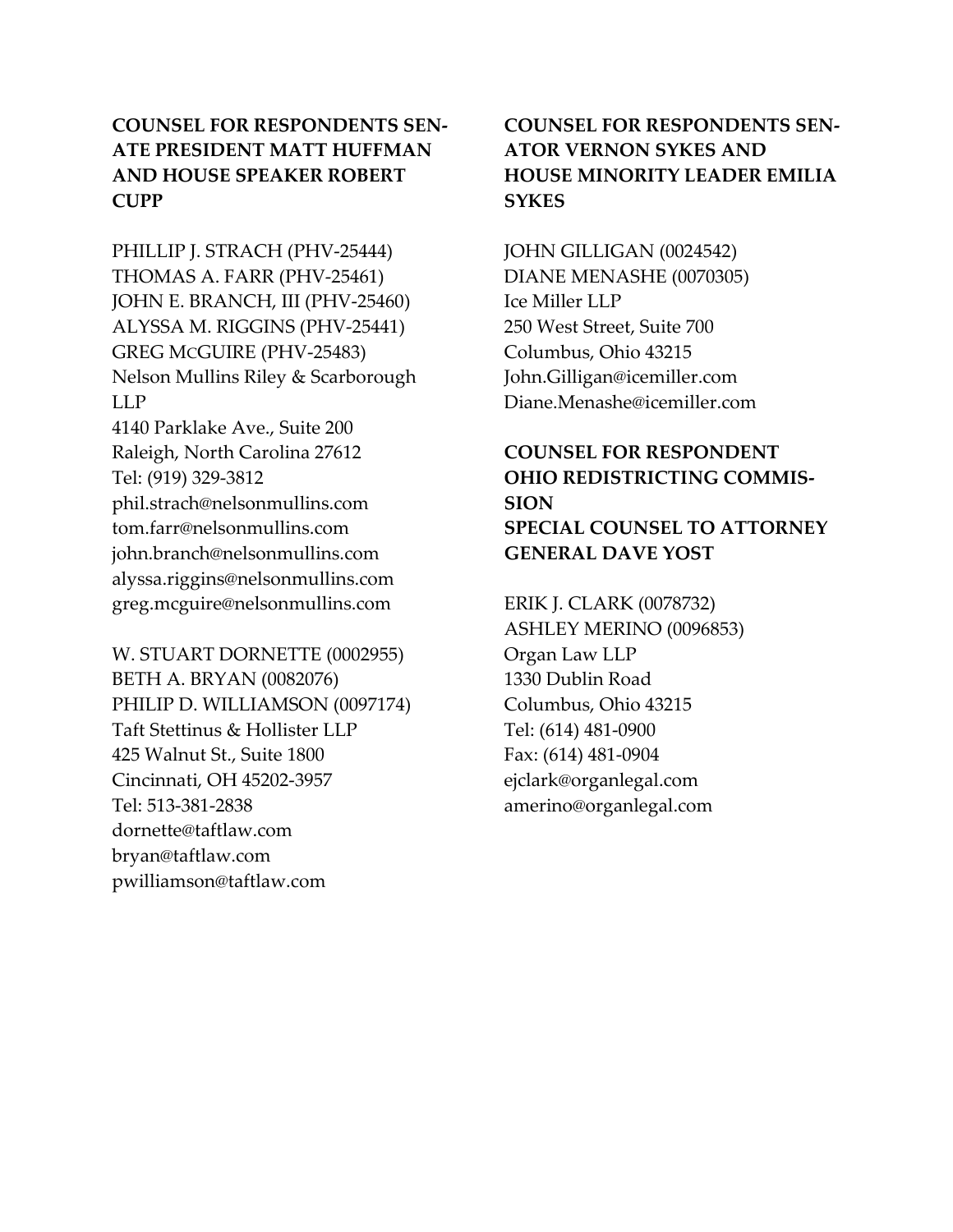# **TABLE OF CONTENTS**

|      | A. |                                                                                                                                                                                                                                    |
|------|----|------------------------------------------------------------------------------------------------------------------------------------------------------------------------------------------------------------------------------------|
|      | B. |                                                                                                                                                                                                                                    |
|      | C. |                                                                                                                                                                                                                                    |
|      | D. |                                                                                                                                                                                                                                    |
|      | Ε. | The statewide elected officials attempted to achieve a bipartisan                                                                                                                                                                  |
|      | F. | The Commission uses Article XI's impasse procedure to enact a                                                                                                                                                                      |
| I.   |    | The complaints do not state a constitutional cause of action because they do<br>not allege that the Commission's map violates any of the mandatory<br>redistricting criteria the People added to the Constitution in 2015, and the |
|      | А. | Article XI, §6 does not provide a cause of action to invalidate a<br>map without a predicate showing that the map violates                                                                                                         |
|      | B. | Article I, §11, which protects free speech, Article I, §3, which<br>addresses the right to assemble, and Article I, §2, which<br>speaks to equal protection, contain no hidden mandate about                                       |
| Π.   |    | The Governor, the Secretary, and the Auditor are not proper respondents. 29                                                                                                                                                        |
| III. |    |                                                                                                                                                                                                                                    |
|      |    |                                                                                                                                                                                                                                    |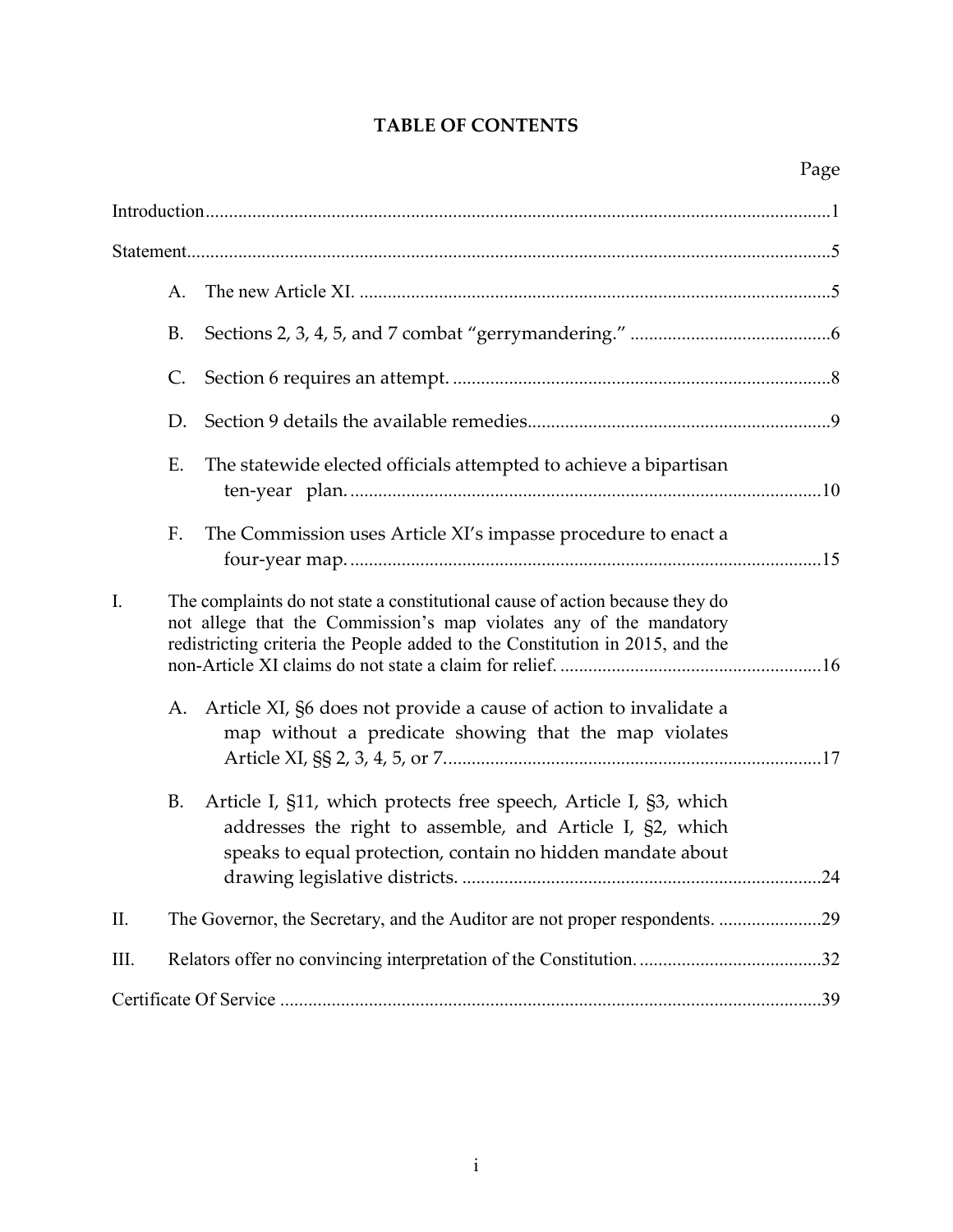| <b>TABLE OF AUTHORITIES</b> |
|-----------------------------|
|-----------------------------|

| Cases                                                                 | Page(s) |
|-----------------------------------------------------------------------|---------|
| Akron v. Roth,                                                        |         |
| Am. Airlines, Inc. v. United States,                                  |         |
| State ex rel. Am. Legion Post 25 v. Ohio Civ. Rights Comm'n,          |         |
| In re Application of Suburban Nat. Gas Co.,                           |         |
| Athens v. McClain,                                                    |         |
| Bailey v. Republic Engineered Steels, Inc.,                           |         |
| Baze v. Rees,                                                         |         |
| Beaver Excavating Co. v. Testa,                                       |         |
| Bernard v. Unemp. Comp. Rev. Comm'n,                                  |         |
| Boggs v. State,                                                       |         |
| Burger Brewing Co. v. Liquor Control Comm'n, Dep't of Liquor Control, |         |
| City of Centerville v. Knab,                                          |         |
| City of Cleveland v. State,                                           |         |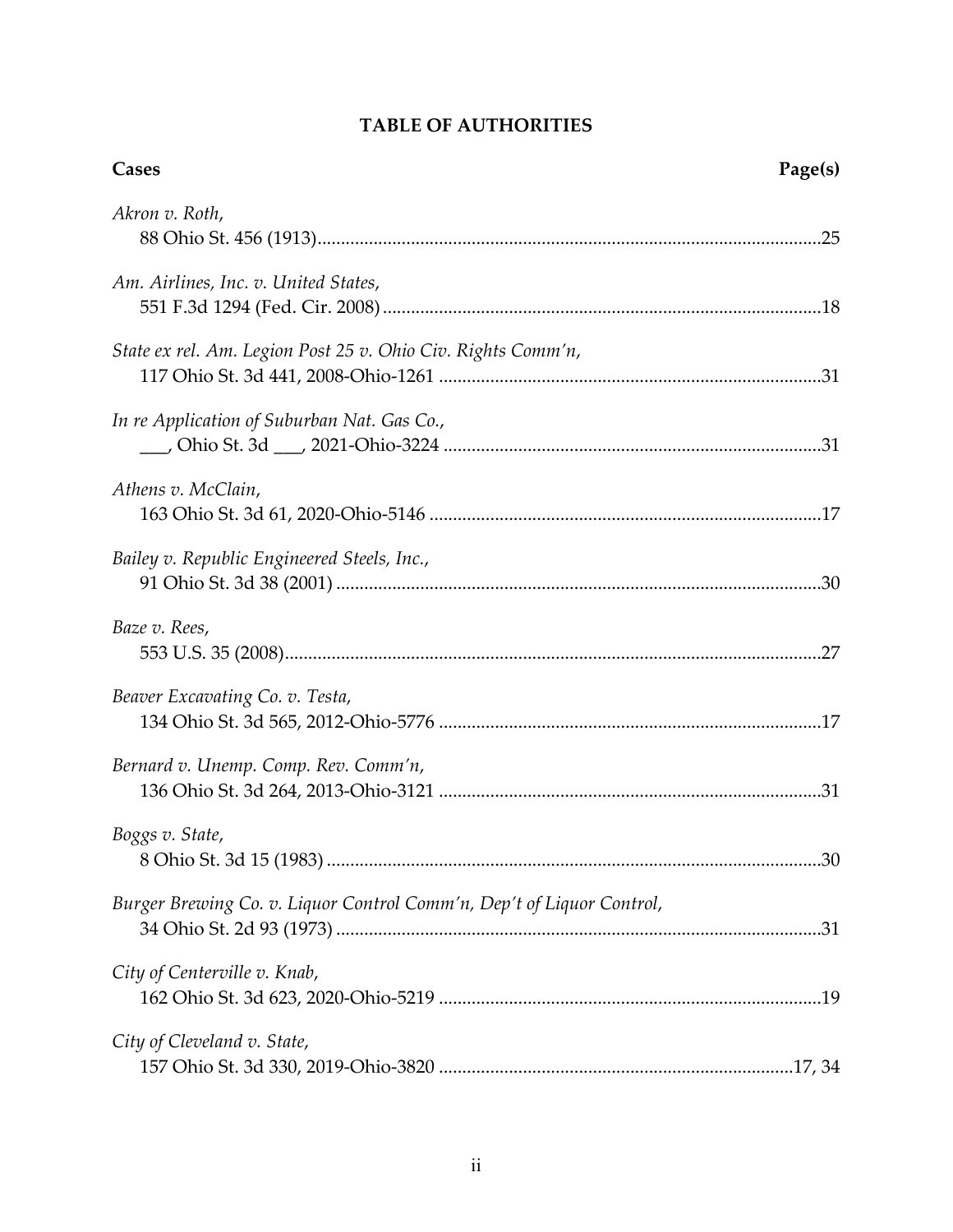| Columbus Bituminous Concrete Corp. v. Harrison Twp. Bd. of Zoning Appeals,  |  |
|-----------------------------------------------------------------------------|--|
| DeRolph v. State,                                                           |  |
| State ex rel. Ebersole v. Delaware Cnty. Bd. of Elections,                  |  |
| State ex rel. Extendicare Health Servs., Inc. v. Ryan,                      |  |
| Glossip v. Gross,                                                           |  |
| Grabler Mfg. Co. v. Kosydar,                                                |  |
| Haight v. Minchak,                                                          |  |
| State ex rel. Herbert v. Bricker,                                           |  |
| Hernandez v. Mesa,                                                          |  |
| State ex rel. Horizon Science Acad. of Lorain, Inc. v. Ohio Dep't of Educ., |  |
| Johnson v. BP Chems., Inc.,                                                 |  |
| Jones v. VIP Dev. Co.,                                                      |  |
| State ex rel. Maxcy v. Saferin,                                             |  |
| McConchie v. Scholz,                                                        |  |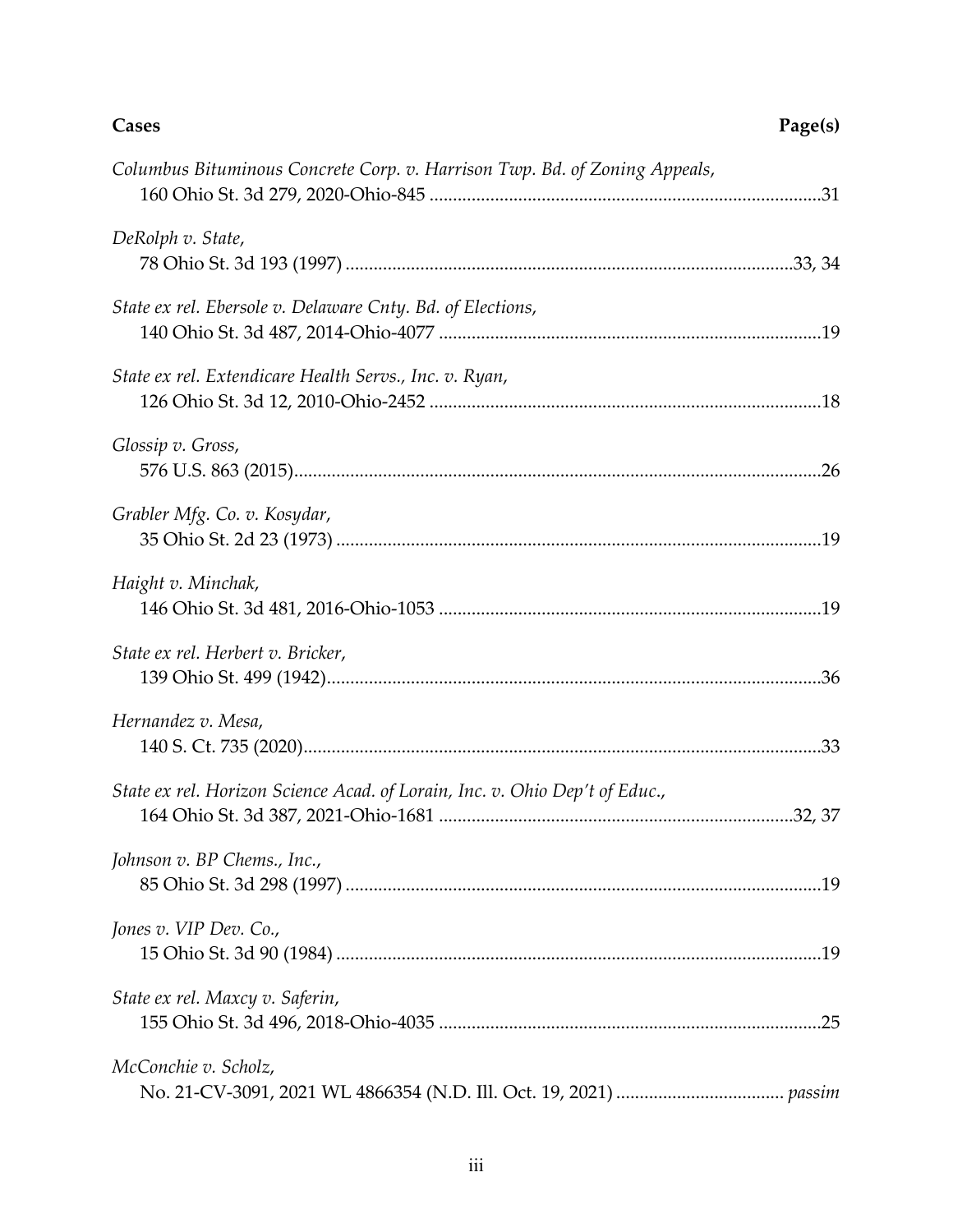## **Cases**

| Page(s) |
|---------|
|---------|

| State ex rel. Merritt v. Indus. Comm'n,                 |  |
|---------------------------------------------------------|--|
| Minster Farmers Coop. Exch. Co. v. Meyer,               |  |
| Mobile v. Bolden,                                       |  |
| Niz-Chavez v. Garland,                                  |  |
| State ex rel. O'Neill v. Athens Cnty. Bd. of Elections, |  |
| Ohio Grocers Ass'n v. Levin,                            |  |
| Ohio Hist. Soc. v. State Emp. Rels. Bd.,                |  |
| The Pocket Veto Case,                                   |  |
| State ex rel. Pressley v. Indus. Comm'n,                |  |
| Raudabaugh v. State,                                    |  |
| Reynolds v. Sims,                                       |  |
| Rucho v. Common Cause,                                  |  |
| Sacramento Cnty. v. Lewis,                              |  |
| Sattazahn v. Pennsylvania,                              |  |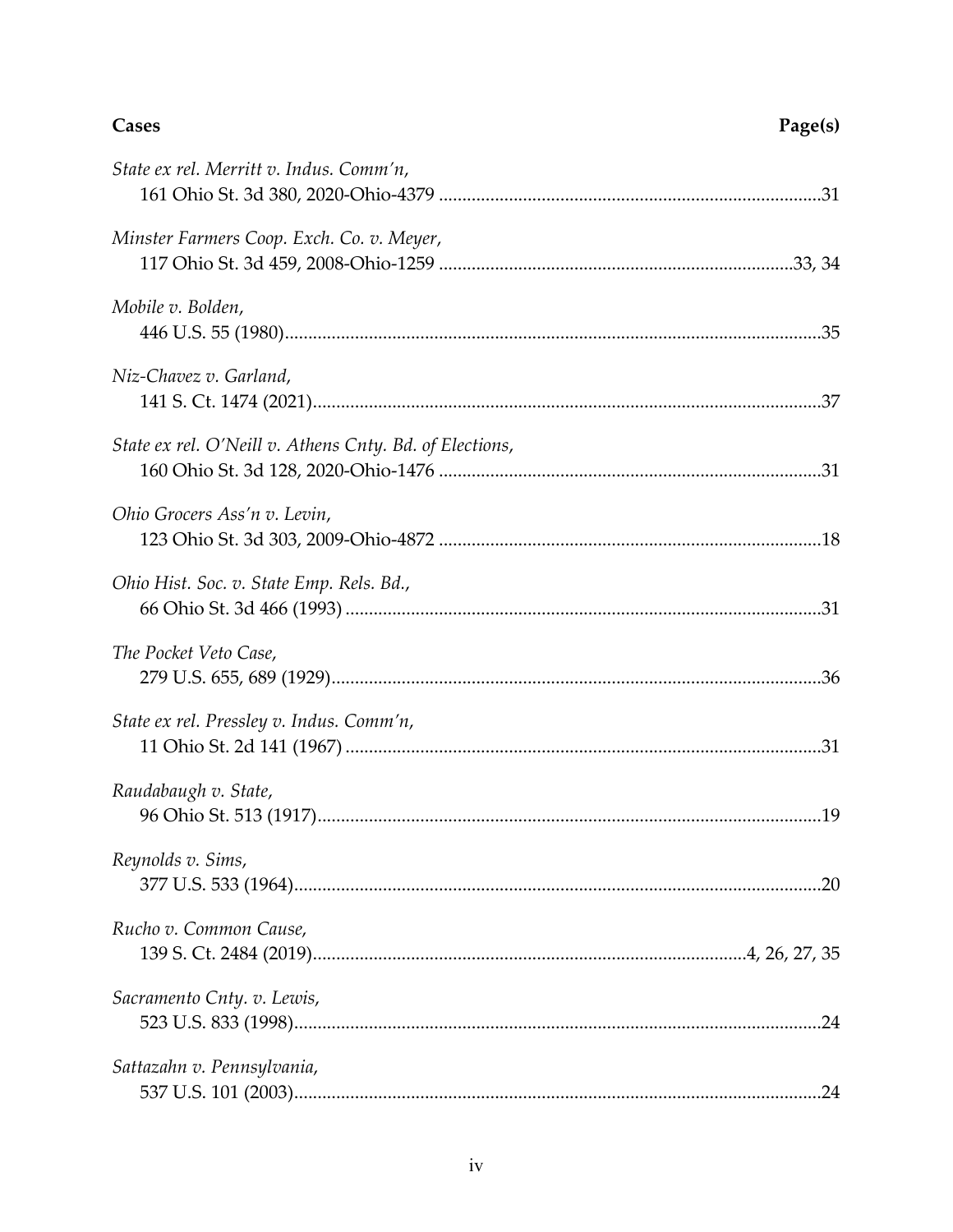| Shaw v. Hunt,                                              |
|------------------------------------------------------------|
| Smith v. Leis,                                             |
| State Bd. of Equalization v. Young's Mkt. Co.,             |
| State v. Aguirre,                                          |
| State v. Anderson,                                         |
| State v. Bryant,                                           |
| State v. Jones,                                            |
| State v. Smith,                                            |
| State v. Taylor,                                           |
| Sutton v. Tomco Machining, Inc.,                           |
| State ex rel. T.S. Trim Indus., Inc. v. Indus. Comm'n,     |
| Thryv, Inc v. Click-To-Call Techs., LP,                    |
| Toledo City School Dist. Bd. of Edn. v. State Bd. of Edn., |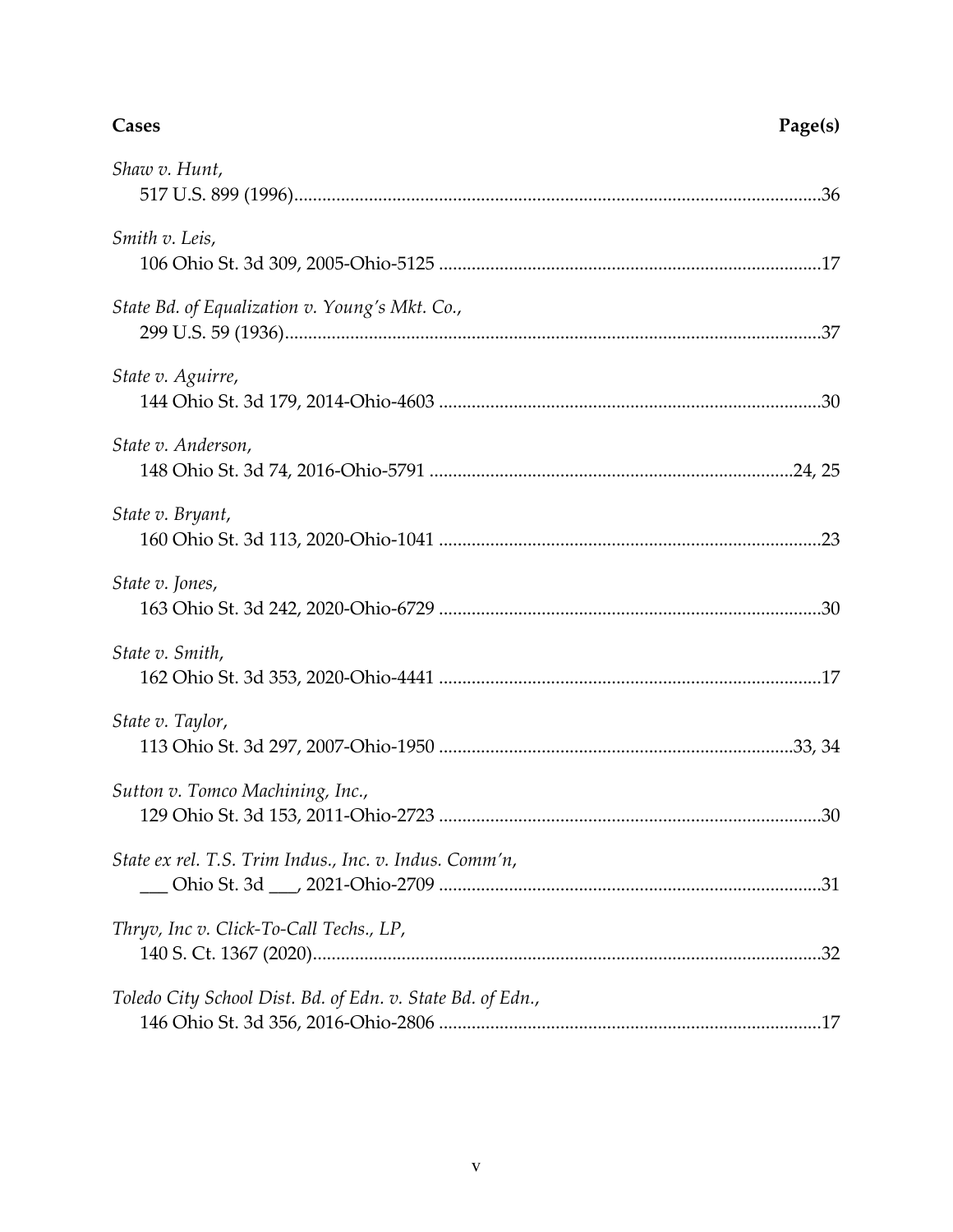| <b>Cases</b> | Page(s) |
|--------------|---------|
|              |         |

| State ex rel. Twitchell v. Saferin,                                                                                                         |         |
|---------------------------------------------------------------------------------------------------------------------------------------------|---------|
| Voinovich v. Ferguson,                                                                                                                      |         |
| WCI, Inc. v. Ohio Liquor Control Comm'n,                                                                                                    |         |
| Wilson v. Kasich,                                                                                                                           |         |
| Youngstown City Sch. Dist. Bd. of Educ. v. State,                                                                                           |         |
| <b>Statutes</b>                                                                                                                             | Page(s) |
|                                                                                                                                             |         |
|                                                                                                                                             |         |
| <b>Other Authorities</b>                                                                                                                    | Page(s) |
|                                                                                                                                             |         |
|                                                                                                                                             |         |
|                                                                                                                                             |         |
|                                                                                                                                             |         |
|                                                                                                                                             |         |
| John F. Nagle, Measures of Partisan Bias for Legislating Fair Elections, 14 Elec.                                                           |         |
| Jonathan Rodden & Thomas Weighill, Political Geography and<br>Representation: A Case Study of Districting in Pennsylvania (Nov. 4, 2020) 21 |         |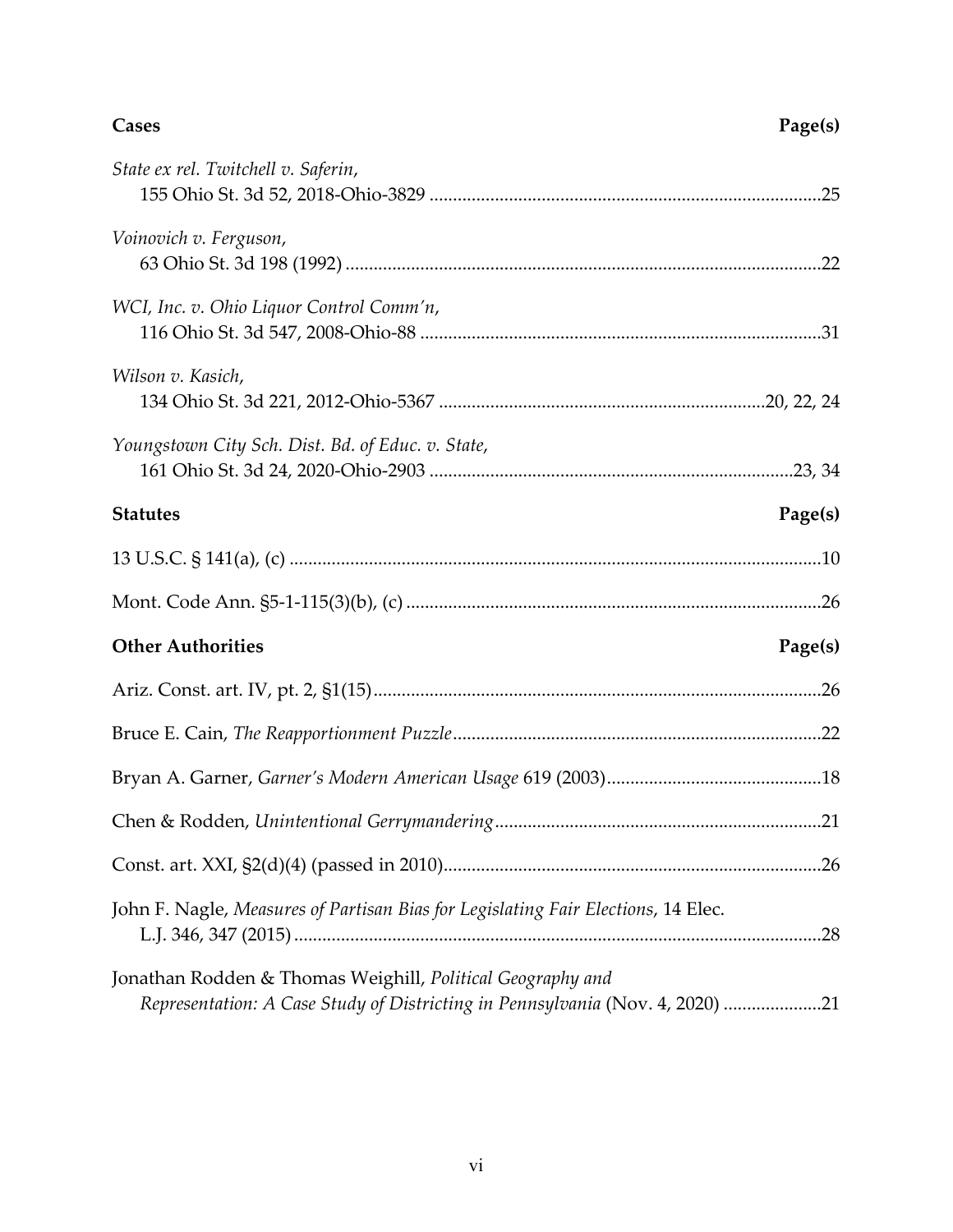# **Other Authorities**

| Jowei Chen & Jonathan Rodden, Unintentional Gerrymandering: Political |  |
|-----------------------------------------------------------------------|--|
|                                                                       |  |
|                                                                       |  |
|                                                                       |  |
|                                                                       |  |
|                                                                       |  |
|                                                                       |  |
|                                                                       |  |
|                                                                       |  |
|                                                                       |  |
|                                                                       |  |
|                                                                       |  |
|                                                                       |  |
|                                                                       |  |
|                                                                       |  |
|                                                                       |  |
|                                                                       |  |
|                                                                       |  |
|                                                                       |  |
|                                                                       |  |
|                                                                       |  |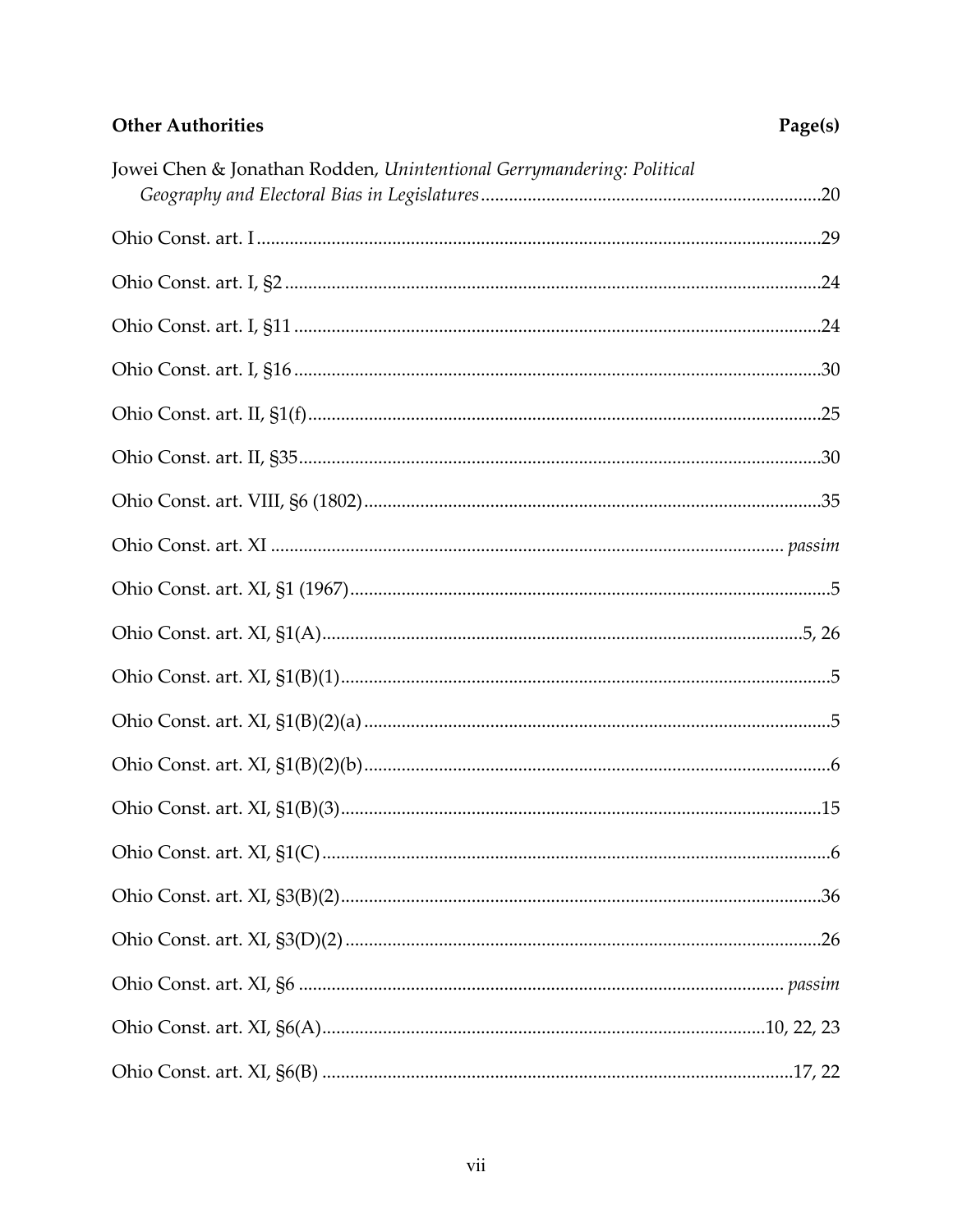| <b>Other Authorities</b> | Page(s) |
|--------------------------|---------|
|                          |         |
|                          |         |
|                          |         |
|                          |         |
|                          |         |
|                          |         |
|                          |         |
|                          |         |
|                          |         |
|                          |         |
|                          |         |
|                          |         |
|                          |         |
|                          |         |
|                          | .29     |
|                          |         |
|                          |         |
|                          |         |
|                          |         |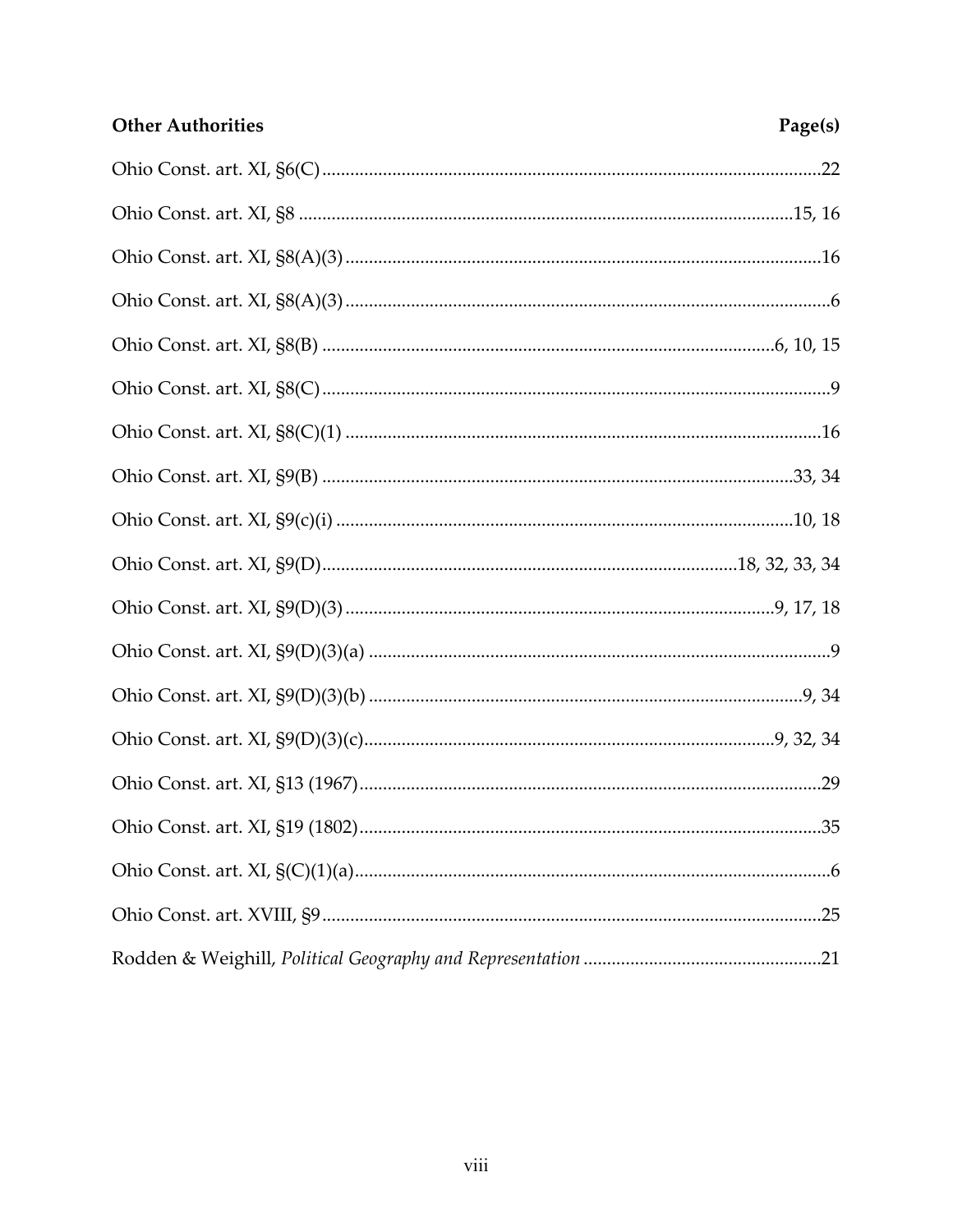### **Introduction**

<span id="page-19-0"></span>The Governor, the Secretary of State, and the Auditor file this brief to make two legal points and a practical one. Legally, the claims in all three cases challenging the Commission's map fall short because they fail even to allege the necessary predicate to a generalized proportionality claim. Apart from that shortcoming, the three statewide elected officials are not proper respondents. Practically, the Governor, the Secretary, and the Auditor—who among them have nearly 75 years' experience in Ohio elections—file this brief to explain their efforts to bridge the divide between the Commission's Republican and Democrat legislative members.

The Governor, the Secretary, and the Auditor are filing this same brief in all three cases.

<span id="page-19-1"></span>The Constitution places a barrier between the allegations here and the relief requested: no claim that a new legislative map violates the proportional-representation language in Article XI, Section 6 is actionable unless the claim first alleges that the map violates one of the requirements enforcing neutral districting criteria (or the Constitution's broader guarantees that also apply to districting, like the protection against racial gerrymandering). In other words, the Constitution recognizes that proportionality—the idea that the statewide vote split for statewide elected officeholders will translate into the same split for members of the General Assembly—is not subject to judicial review standing alone.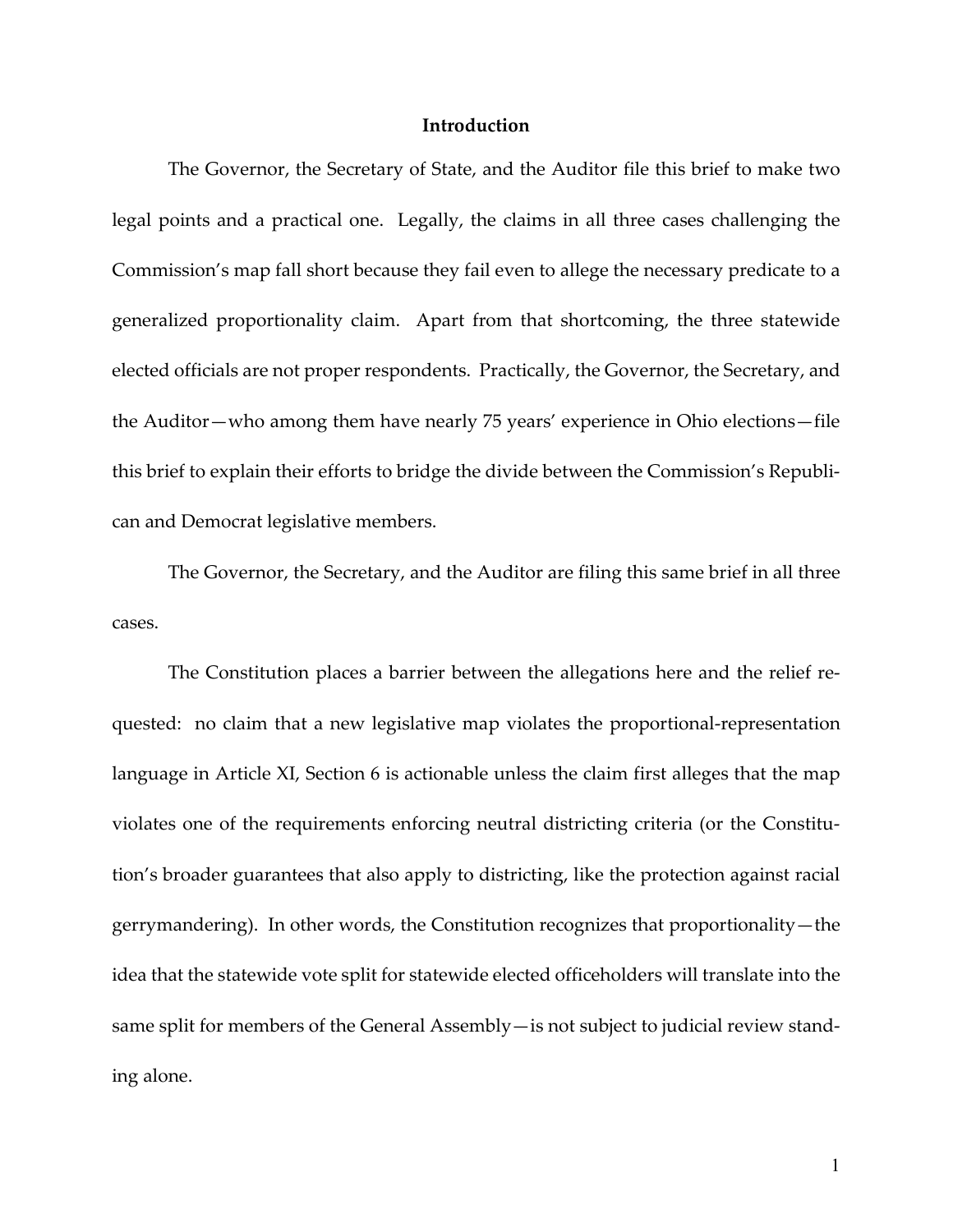Separately, the Constitution says that individual Commission members are not proper respondents in these lawsuits. The Constitution charges the Redistricting Commission with the responsibility to draw new state legislative districts, often referred to as "maps." And it tells this Court to direct any remedial orders about those maps to the Commission, not its members. The Constitution's text, by naming the state entity with the duty and responsibility for drawing maps, excludes the Commission members from individual duties, such as they might have in other areas like pardons. Critically, the Constitution's assigning the duty and responsibility to a body is a change from the pre-2015 Constitution, which instead charged individuals with the map-drawing duty and responsibility. The Constitution's text prohibits naming as individual respondents in a suit over a legislative map the Governor, the Secretary, or the Auditor. The Constitution also prohibits this Court from ordering any of them to act on those maps, other than as members of the Commission.

<span id="page-20-0"></span>Finally, the statewide officeholders make a practical point. The Constitution's new Article XI rewards compromise—a bipartisan, compromise map lives on for ten years; otherwise the map lasts only four. The statewide officeholders entered the discussions about the map filed with the Commission by the Republican legislative leaders with the sincere hope and desire to reach a bipartisan compromise on a ten-year map. But even their considerable leadership experience could not bring the Commission's legislative Republicans and Democrats together. The statewide officeholders' inability to bridge that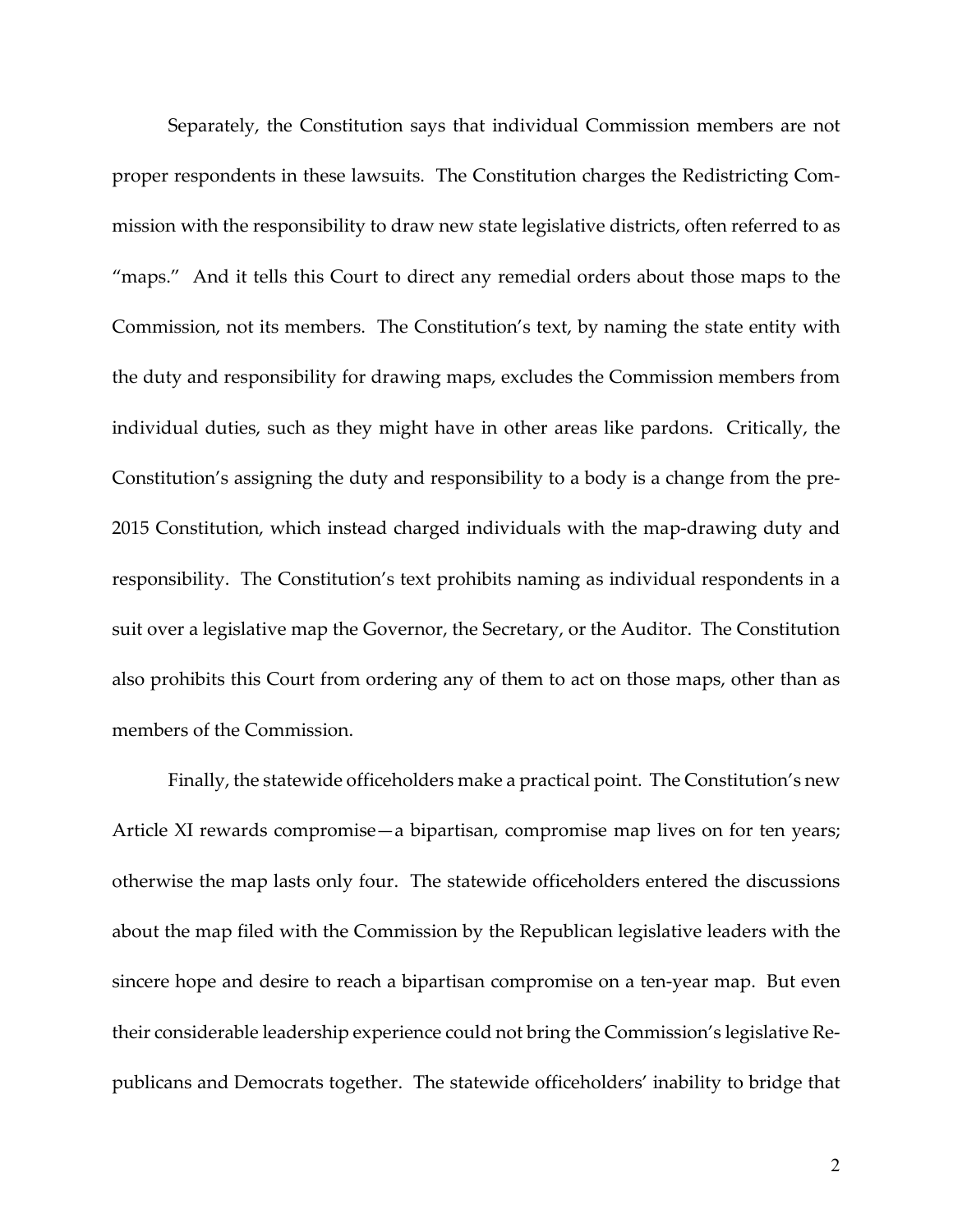gap, however, does not tarnish the enacted map. But the officeholders' long experience in Ohio's politics made clear to them that compromise should have been possible in this process.

Although the legislative Republicans and Democrats on the Commission could not see eye-to-eye on a final map, compromise may have been closer than it looked. Anyone who says they can "score" a map as definitively X percent Democrat and Y percent Republican overestimates the science half of political science. The Governor, Secretary, and Auditor know from long experience that the politics half—which is the People speaking their will at the ballot box—usually predominates. Ohio voters are far wiser and deserve more credit. Elections matter. The relative quality of the two major-party candidates matters. Conditions in the country and the State matter. What party controls the White House or the Ohio Governor's mansion matters. Thus, dozens of factors at play in an election can swing a district from one party to the other and often do so. Sometimes the same voter will vote for one party in the statewide race and the other in the General Assembly race.

As the Governor, Secretary, and Auditor know from long experience, Ohio voters crave real choice among possible representatives in the General Assembly, and they value that choice more than the hope that their voice might be heard because the General Assembly makeup matches some statewide proportion of past votes. For example, Secretary LaRose started his political service in 2010 by winning a supposedly safe Democrat

3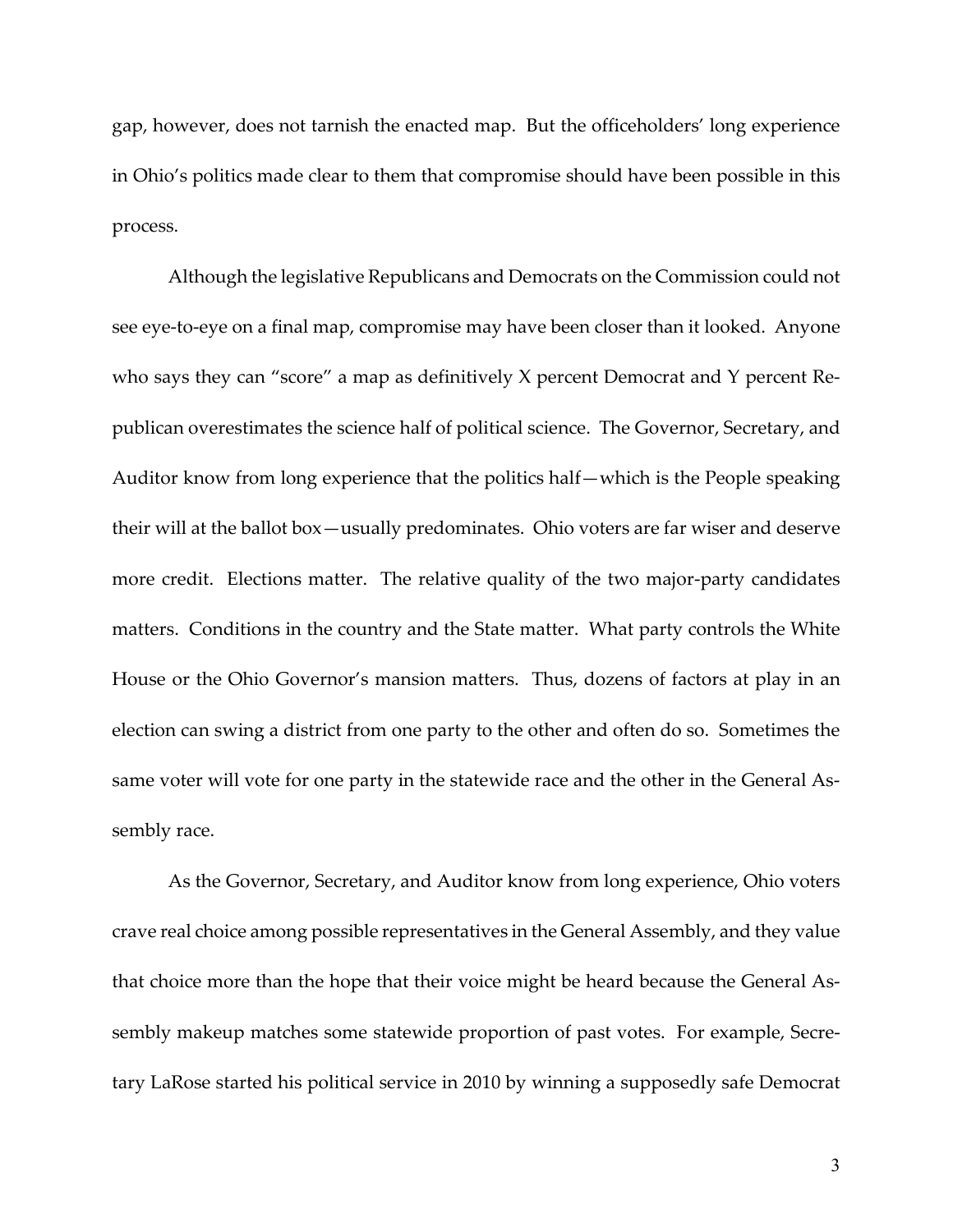Ohio Senate seat. Scoring a seat as Republican or Democrat is only a prediction—the real test is what the voters say in the voting booths. At bottom, "asking judges to predict how a particular districting map will perform in future elections risks basing constitutional holdings on unstable ground outside judicial expertise." *Rucho v. Common Cause*, 139 S. Ct. 2484, 2503–04 (2019).

<span id="page-22-0"></span>Beyond the false promise of "scoring" part of Ohio's geography as indelibly Republican or Democrat, the statewide officeholders know that the distribution of voters across Ohio is not uniform between those who tend to vote for Republicans and those who tend to vote for Democrats. That geographic reality in Ohio means that any independent requirement of proportionality would *mandate* gerrymandering. The Constitution accounts for this by linking any judicial remedy for a disproportionate map to a predicate showing that the map violated neutral districting criteria.

The people who ratified new Article XI knew that proportional representation cannot be a stand-alone goal, and that it clashes both with Ohio's political geography and the competing value of competitive districts. The Court should let the People's wisdom that is reflected in the Constitution shine through and reject the claims of the current lawsuits that ask this Court to do something other than what Article XI says.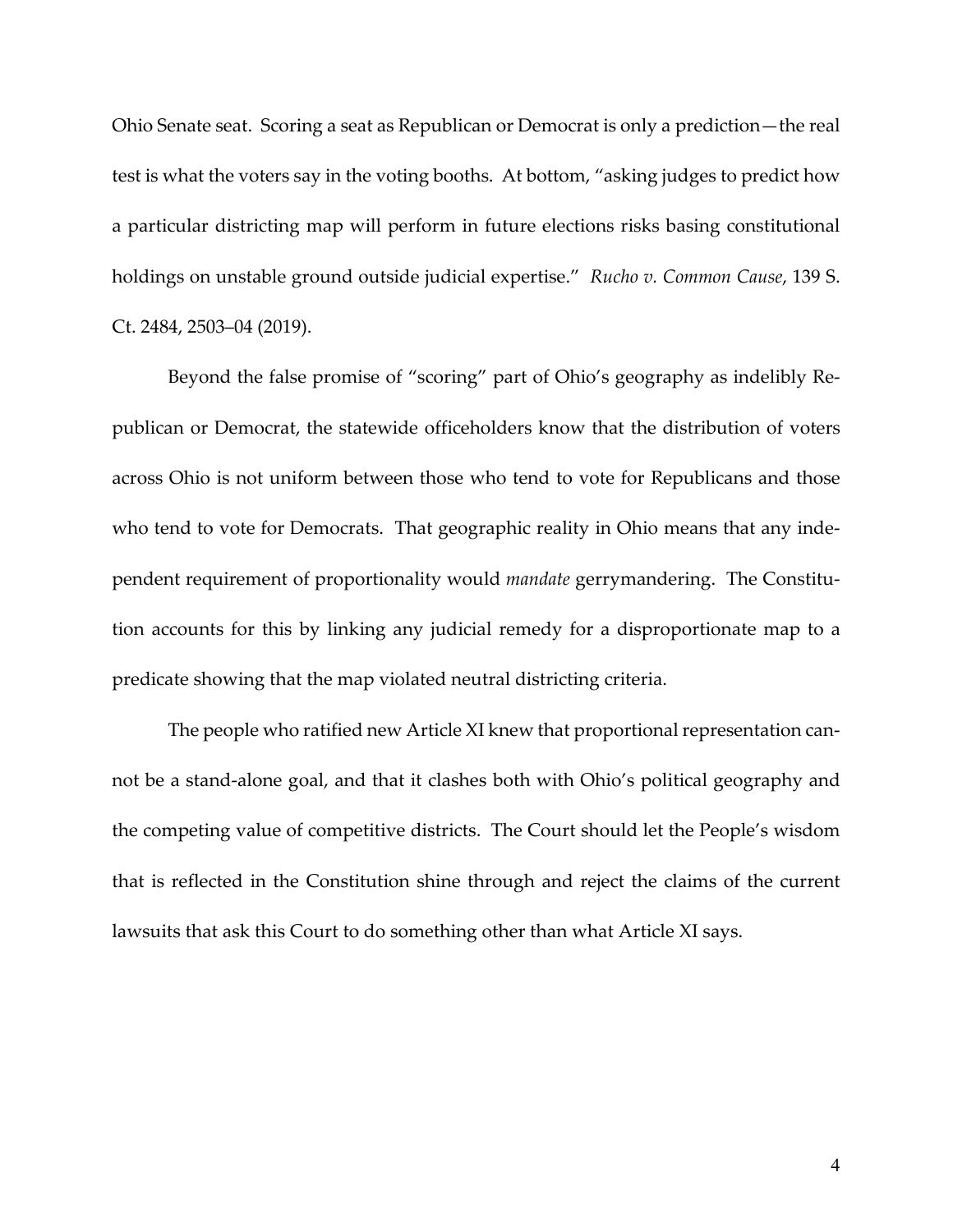### <span id="page-23-2"></span>**Statement**

### <span id="page-23-1"></span><span id="page-23-0"></span>**A. The new Article XI.**

The starting place for new Article XI is old Article XI. Prior to the 2015 amendments, the apportionment board had five partisan elected officials: "[t]he governor, auditor of state, secretary of state, one person chosen by the speaker of the House of Representatives and the leader in the Senate of the political party of which the speaker is a member, and one person chosen by the legislative leaders in the two houses of the major political party of which the speaker is not a member." Ohio Const. art. XI, §1 (1967). After the 2015 amendments (effective in 2021), the Constitution entrusts state legislative redistricting to the new seven-member Ohio Redistricting Commission, which includes the same three elected officials with four members appointed by the legislative leaders of the two largest political parties. *Id.* art. XI, §1(A).

<span id="page-23-5"></span><span id="page-23-4"></span><span id="page-23-3"></span>In other areas, new Article XI is truly new. First, Section 1(B)(1) provides that "a simple majority of the commission members shall be required for any action by the commission" except as otherwise provided. Next, "a majority vote of the members of the commission, including at least one member of the commission who is a member of each of the two largest political parties represented in the general assembly" is required to adopt rules, hire staff, and expend funds. *Id.* §1(B)(2)(a). But there is a release valve for this majority-vote requirement. If the Commission cannot achieve bipartisan consensus on how funds should be spent, then "each co-chairperson of the commission shall have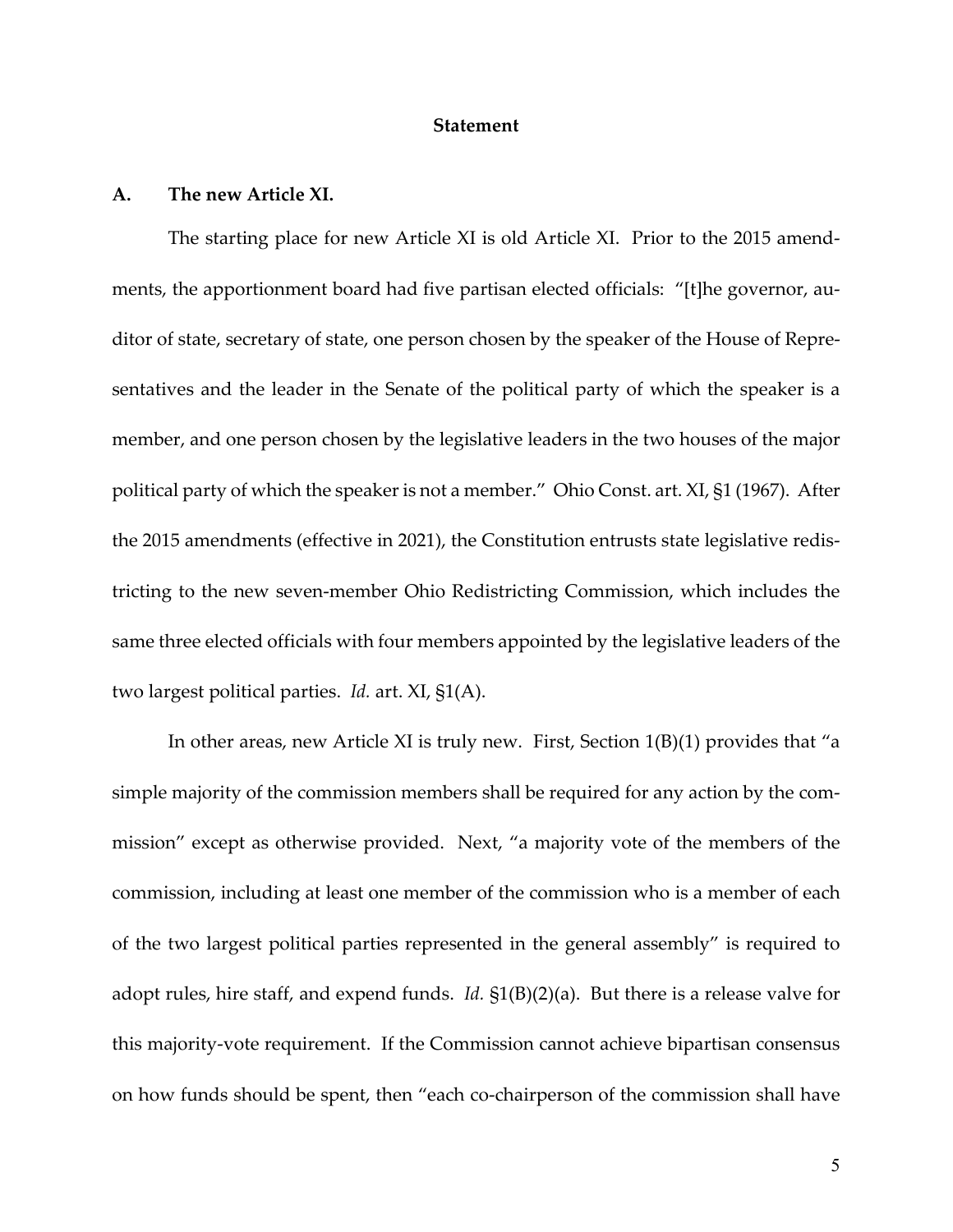<span id="page-24-1"></span>the authority to expend one-half of the funds that have been appropriated to the commission." *Id*. §1(B)(2)(b). Thus, if a bipartisan majority of the Commission members cannot agree on how to spend Commission funds, then each co-chair can use half of the funds as she chooses.

<span id="page-24-4"></span><span id="page-24-2"></span>Also new is an impasse procedure and an associated incentive to avoid impasse. If the Commission can vote for a map with at least two members from each of the two largest political parties, the map lasts until the next census cycle—ten years. *See id.* §§1(B)(3), 1(C); *see also id.* §8(B). But if the Commission hits an impasse in that the minority political party on the Commission does not provide at least two votes for a proposed map, and thus the Commission is forced to adopt a map by a simple majority, the consequence is that the map lasts only four years. *Id.*  $\S$ §8(A)(3), (C)(1)(a).

### <span id="page-24-5"></span><span id="page-24-3"></span><span id="page-24-0"></span>**B. Sections 2, 3, 4, 5, and 7 combat "gerrymandering."**

The 2015 amendments were also designed to lessen opportunities for "gerrymandering." Sections 2, 3, 4, 5, and 7 of Article XI provide the specific framework for drawing the new legislative districts. Together these provisions mandate adherence to neutral, non-partisan principles such as contiguity, continuous boundary lines, and non-split political subdivisions. They serve as roadblocks to the "packing" and "cracking" of districts and other common tools of partisan gerrymandering. Section 2 provides that each house of representative and each senate district shall be entitled to one representative. Section 3 contains a host of specific requirements for drawing districts. For example, Section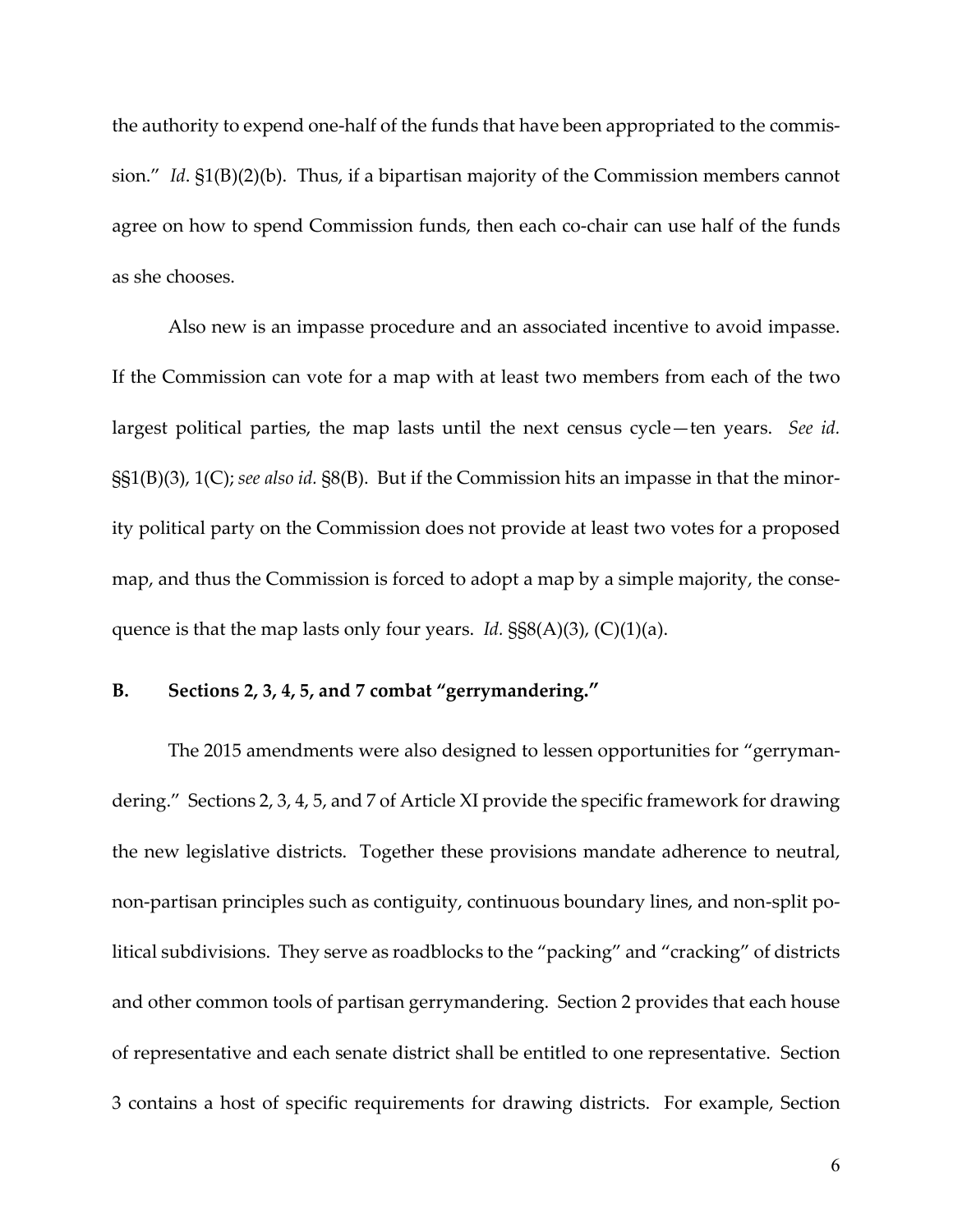3(B)(1) sets outer population limits for each district: "In no event shall any district contain a population of less than ninety-five per cent nor more than one hundred five per cent of the applicable ratio of representation"—the average number of citizens represented by a member of the General Assembly. Section 3(B)(3) requires every General Assembly district to be composed of contiguous territory with the boundary of each district "a single nonintersecting continuous line." Section 3(C) sets out rules for dividing districts that are larger than the 105% cap and, in particular, mandates that "[a]ny fraction of the population in excess of a whole ratio shall be a part of only one adjoining house of representatives district." Section  $3(C)(2)$  requires that a whole county must be its own district if the county population falls within the 95% to 105% population range, and Section 3(C)(3) states that, where feasible, "no county shall be split more than once." Section 3(D) and (E) provide multiple additional roadblocks to the "cracking" and "packing" of counties, municipal corporations, and townships.

Section 4 sets out specific rules for the drawing of senate districts, which require senate districts to be drawn to include three house districts and to use the same boundary lines. Section 5 provides non-discretionary rules for how the unexpired terms of senators must be handled when senate district boundaries are changed within two years of a change in the General Assembly district plan. Section 7 ensures consistency of district boundaries and prohibits the redrawing of district boundaries even when the boundaries of counties, municipal corporations, and townships change.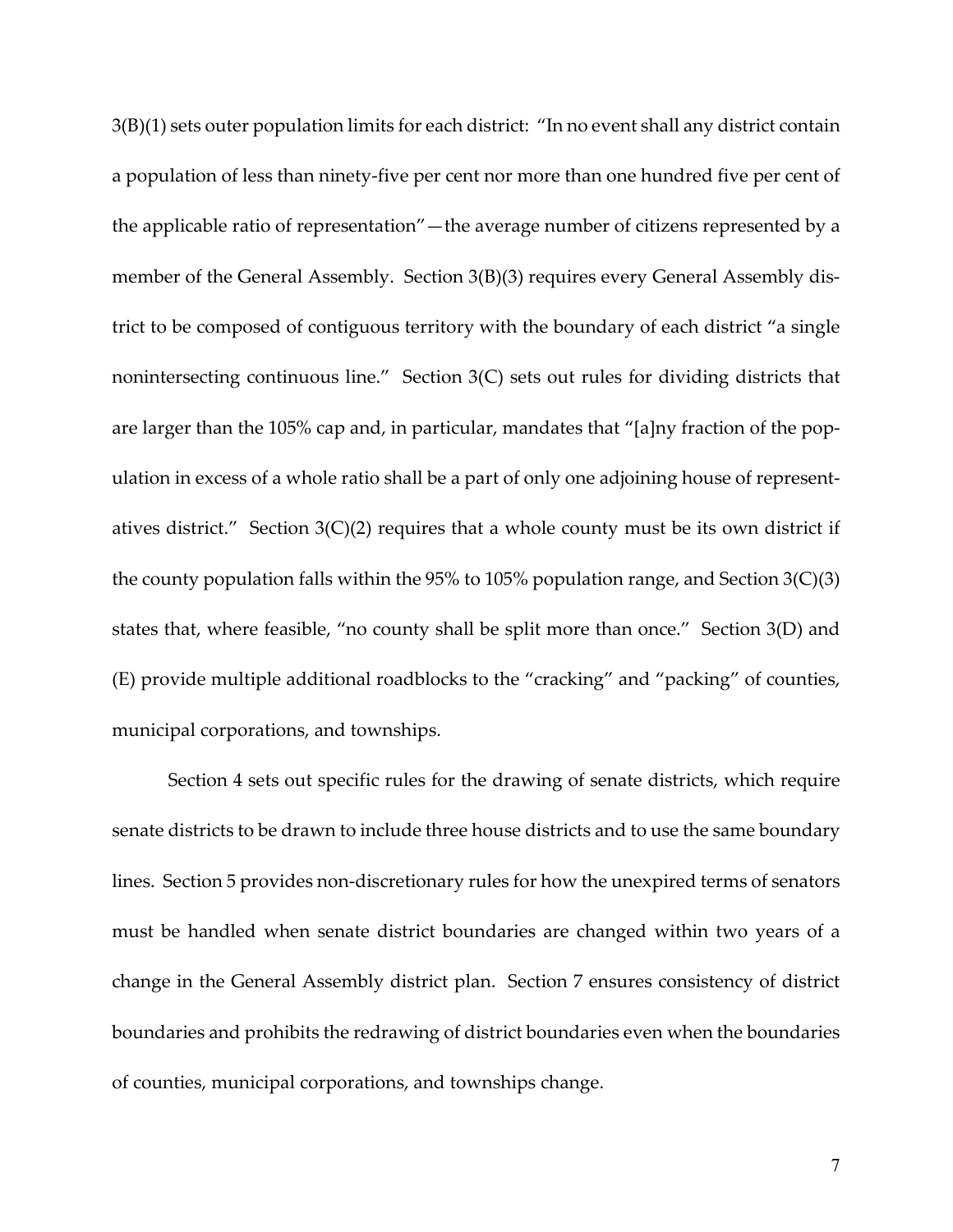### <span id="page-26-0"></span>**C. Section 6 requires an attempt.**

Section 6 is different. Section 6 states that the Commission "shall attempt" to draw a General Assembly district plan that meets three standards: (1) that the plan not primarily favor or disfavor a political party; (2) that the plan "correspond closely" to the statewide preferences of Ohio voters during the last ten years; and (3) that districts shall be compact. Section 6 also explains that in the attempt to achieve those three goals, a Commission-approved plan must not "violate the district standards described in Section 2, 3, 4, 5, or 7."

Like many laws, the difference between Section 6 and the other sections arose from compromise. In the final 2014 House floor debate on adopting the joint resolution that would become Article XI, then-Democrat State Representative Kathleen Clyde explained: "Another concession by our side is that the fairness criteria are not required but are aspirational. Fairness should be required of any plan and I think Ohioans deserve to have a fair map, not just an attempt at a fair map. This plan doesn't ensure bipartisanship. It ensures minority input. Those are two different things. And the minority input is not required if there's an impasse, which I believe [was] a significant concession." (LWV, No. 2021-1193, Historical Records - Appendix of Exhibits, Vol. 1, at HIST\_0078–79 (Oct. 22, 2021).)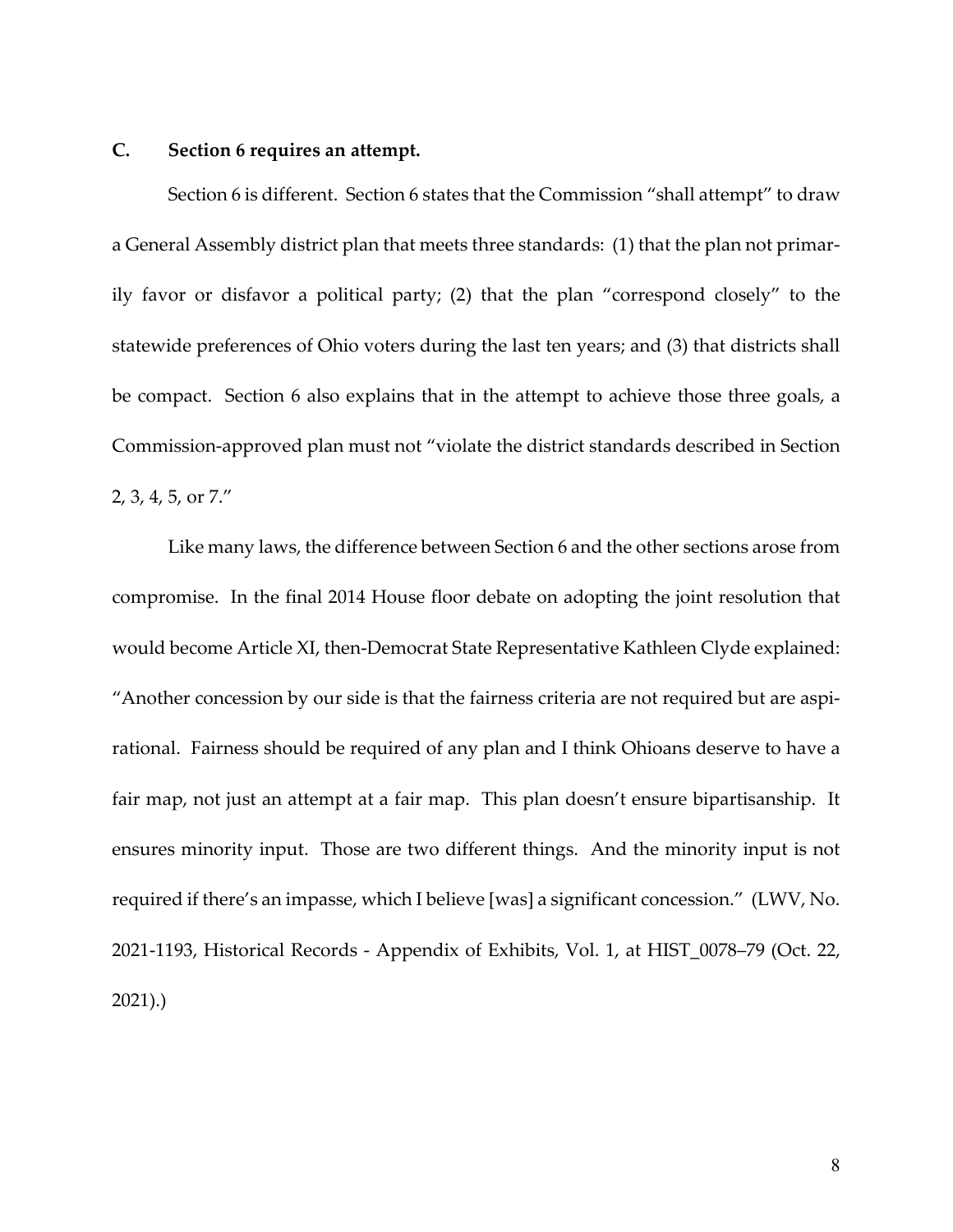### <span id="page-27-0"></span>**D. Section 9 details the available remedies**

<span id="page-27-2"></span>For each of these map-drawing requirements, Section 9 contains a specific remedy. And once again, the Constitution draws a line between Sections 2, 3, 4, 5, and 7 on one hand and Section 6 on the other. Section 9 grants this Court exclusive, original jurisdiction over challenges to Commission-approved General Assembly district plans. Section 9(D)(3) provides specific remedies once the Court "determines that a general assembly district plan adopted by the commission does not comply with the requirements of Section 2, 3, 4, 5, or 7." If a plan has "one or more isolated" violations of Sections 2, 3, 4, 5, or 7, the Court shall order the Commission to amend the plan to correct the violation. Ohio Const. art. XI, §9(D)(3)(a). If the Commission-approved plan contains more Section 2, 3, 4, 5, or 7 violations such that at least six house districts or at least two senate districts must be amended, then this Court shall "declare the plan invalid and shall order the commission to adopt a new general assembly district plan." *Id.* §9(D)(3)(b).

<span id="page-27-5"></span><span id="page-27-4"></span><span id="page-27-3"></span><span id="page-27-1"></span>Finally, the Constitution addresses remedies for Section 6. But those remedies are available only when the Court reviews a plan adopted under Article XI, Section  $8(C)$ —in other words a four-year map approved by a simple majority of the Commission. *See* art. XI, §9(D)(3)(c). Even then, Section 9 specifically links Section 6 considerations to predicate violations of the other map-drawing requirements. Under Section 9, the Court is empowered to order a new plan only if the Commission-approved four-year plan: (1) contains significant violations of Sections 2, 3, 4, 5, or 7 that "materially affect[] the ability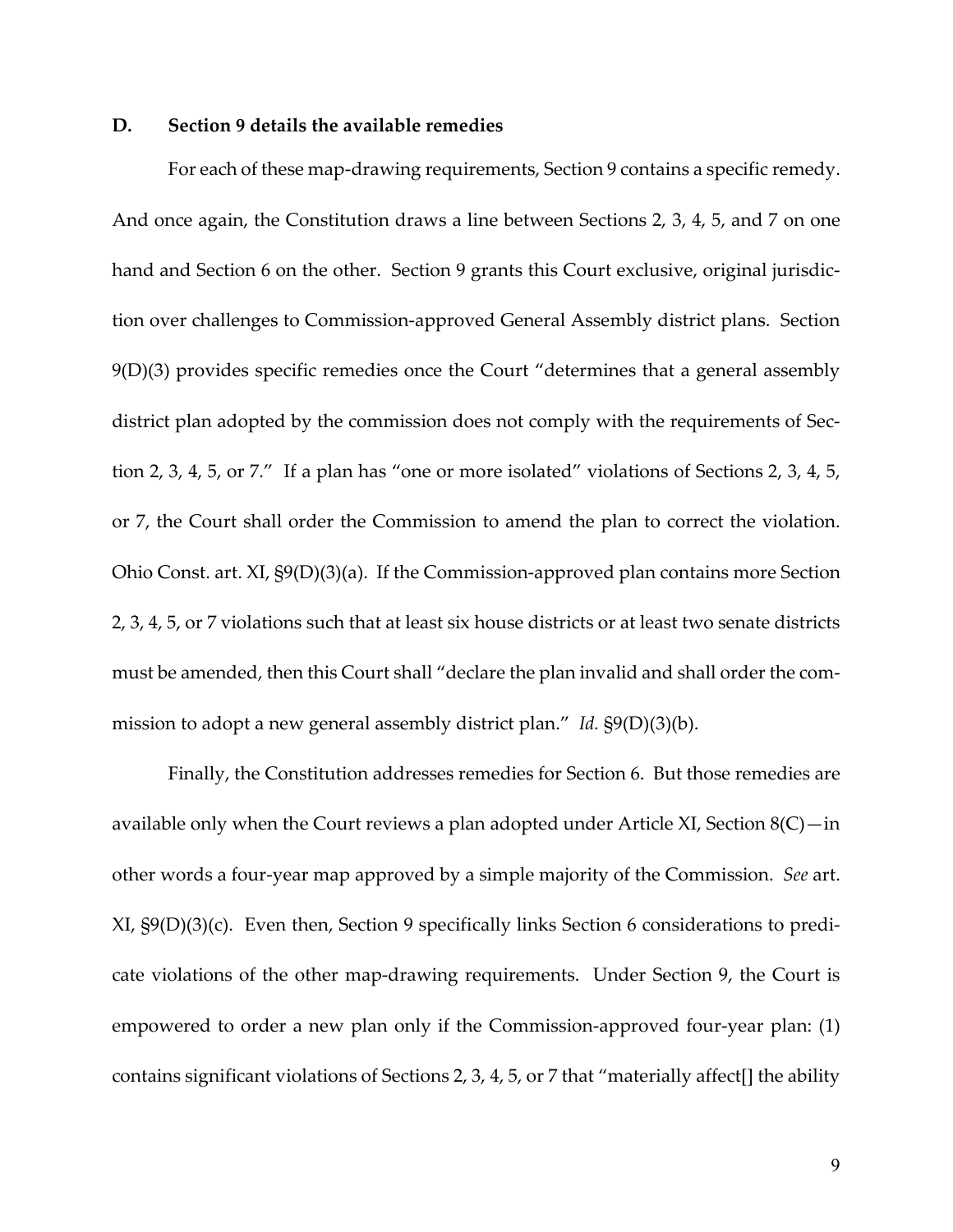of the plan" to reflect proportionality to the statewide political party preference of Ohio voters from the last ten years, "as described in division (B) of Section 6 of this article"; and (2) the "statewide proportion of districts in the plan whose voters, based on statewide state and federal partisan general election results during the last ten years, favor each political party does not correspond closely to the statewide preferences of the voters of Ohio." *Id.* §9(D)(3)(c)(i), (ii). The Constitution does not set out a remedy for a violation of Section 6(A). In all instances, without first finding a violation of Section 2, 3, 4, 5, or 7, this Court is not empowered to disturb the Commission-approved General Assembly district plan.

## <span id="page-28-5"></span><span id="page-28-3"></span><span id="page-28-0"></span>**E. The statewide elected officials attempted to achieve a bipartisan ten-year plan.**

<span id="page-28-4"></span><span id="page-28-2"></span><span id="page-28-1"></span>Article XI is structured to produce a bipartisan General Assembly map that lasts ten years. *See* Ohio Const. art. XI, §8(B). The Governor, Auditor, and Secretary of State aimed to produce such a map. From the start, though, the Commission was up against a clock that had long been ticking. The federal government was many months tardy in producing census data that is the basic building block of all map drawing. *See* 13 U.S.C. §141(a), (c) (census data for redistricting due to the states by April 1, 2021). Ohio did not receive the population data from the U.S. Census Bureau until August 12, 2021. Starting without that data would have been pointless, as any map built on non-census data would almost certainly have failed later court review. *See, e.g*., *McConchie v. Scholz*, No. 21-CV-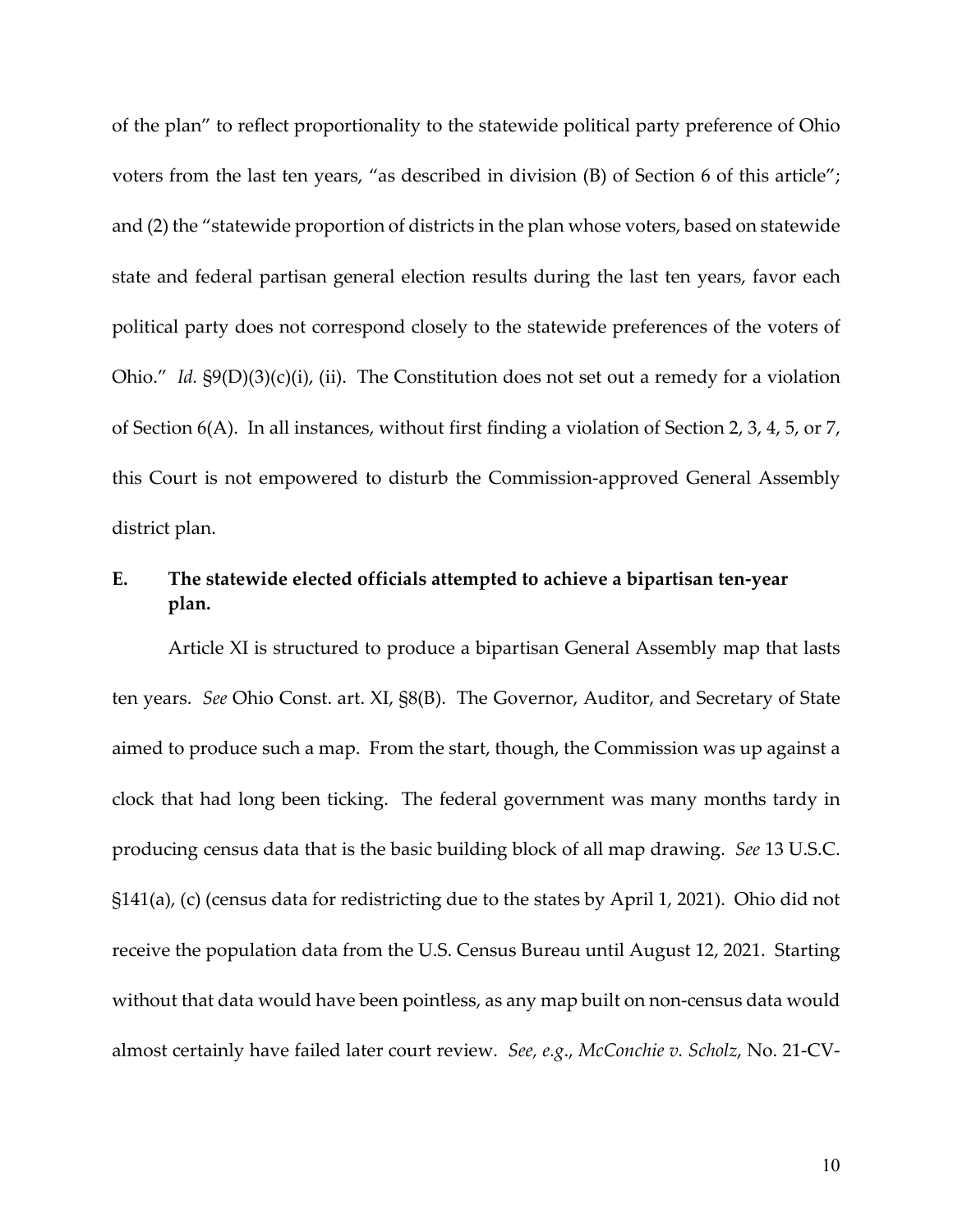3091, 2021 WL 4866354, at \*1, \*13–17 (N.D. Ill. Oct. 19, 2021) (invalidating map drawn without waiting for federal census data).

*Governor DeWine***.** From the very beginning, Governor DeWine's goal was to reach an agreement among the Commission members to ensure that a ten-year plan was adopted. (LWV, No. 2021-1193, Stip. of Evid., Vol. 1, DeWine Depo. at 25 (Oct. 22, 2021).) Such a result "would give the public confidence that this was a fair map[.]" *Id.* Governor DeWine believed it was best for him to act as a middleman with the hopes of bridging the gap between the four legislative members of the Commission. *See id.* at 25–27. Leading up to, and on, the September 15 deadline to enact a map, Governor DeWine negotiated with both the Republican and Democrat legislators, albeit separately. *See, e.g.*, *id.* at 89–90. He believed that the two groups were not far apart with their respective proposals. Specifically, in response to Leader Sykes and Senator Sykes proposing 57 Republican leaning House districts, the Republican legislators proposed a plan with 62 Republican leaning House districts, a difference of only five seats. *See id.* at 91. Governor DeWine even expressed his willingness to go past the midnight deadline, if it meant that the Commission could come to an agreement. *See id.* at 88–89. He remained optimistic that a deal could be struck until the eleventh hour, when it became clear to him that he could not bridge the gap between the two camps of legislators. *Id.* at 93–94.

*Auditor Faber***.** Auditor Faber's goal from the start was to unify the Commission behind a ten-year plan. (LWV, No. 2021-1193, Stip. of Evid., Vol. 5, Faber Depo. at 25

11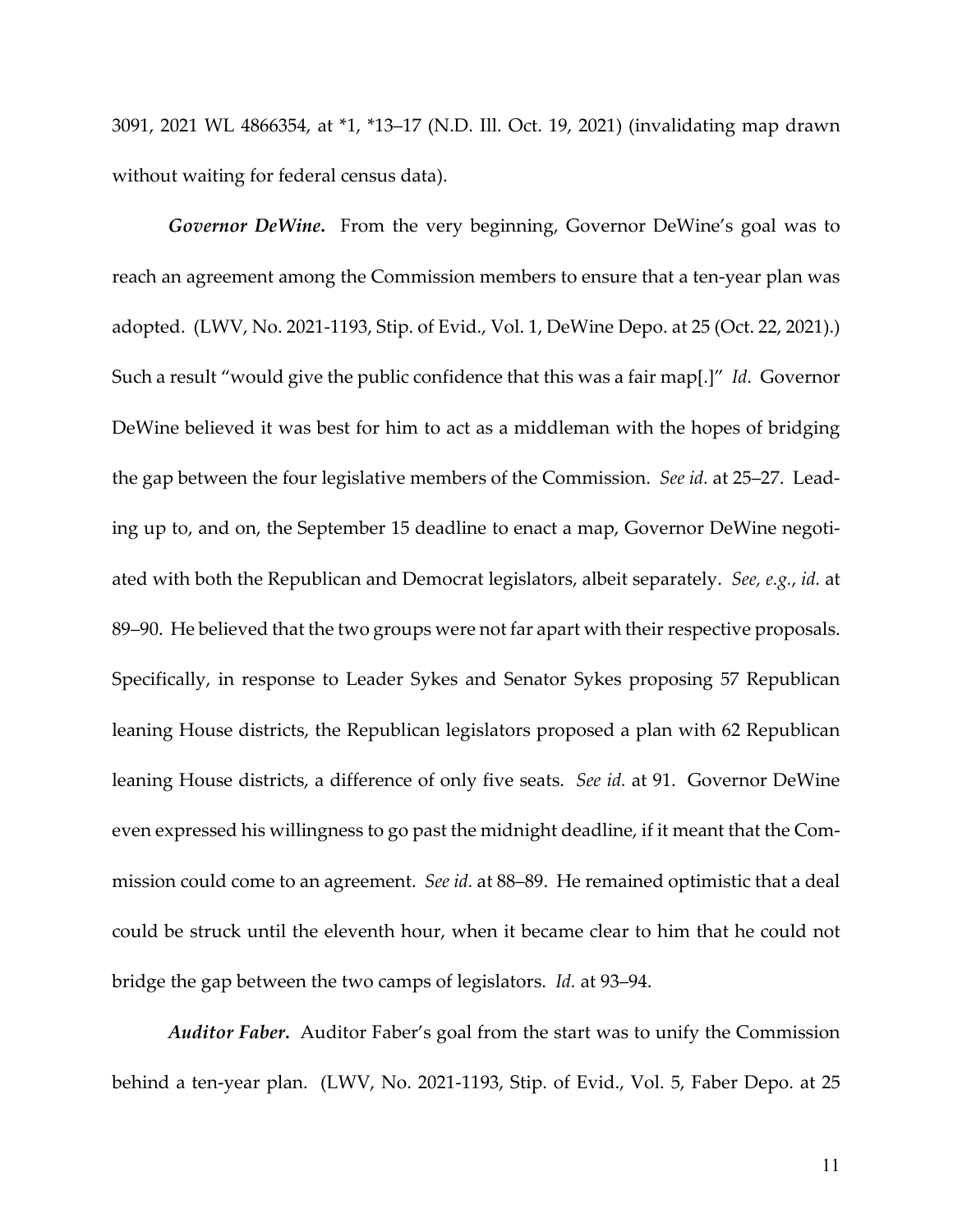(Oct. 22, 2021).) Auditor Faber approached the process by which the Commission would draft a map as if he were crafting legislation: the redistricting plan—like an introduced bill—served as a baseline from which the commissioners would then move for and second amendments, debate those amendments, and vote to accept, reject, or modify those amendments. *See id*. at 113–14. After the Republican legislators' September 9 plan was introduced, Auditor Faber took on the role of mediator, and he approached each commissioner to broker an agreement. *Id.* at 23. Auditor Faber suggested that each of the commissioners designate a staff member so that the staff could meet together to advance negotiations while the commissioners themselves were unable to meet. *Id.* at 25. As Auditor Faber saw it, those staff negotiations were successful in resolving some issues in Central Ohio, Dayton, Cincinnati, and Northeast Ohio. *Id.* at 25, 63. In the end, though, these agreements never produced a formal proposal. *Id.* at 31.

Once the Commission reconvened, Auditor Faber had a discussion with Secretary LaRose and Senator Sykes about the Senator's proposed plan. *Id.* 35. At that meeting, Senator Sykes and his staff explained his proposal and the three Commission members discussed aspects of the plan, including concerns regarding its constitutionality. *Id.* Senator Sykes and Leader Sykes also made their map drawers available to Auditor Faber and Secretary LaRose so that both could participate in drafting possible revisions to Senator Sykes's maps that might garner bipartisan support. *Id.* at 36. During these meetings, Auditor Faber and Secretary LaRose would focus on geographic areas of Ohio with which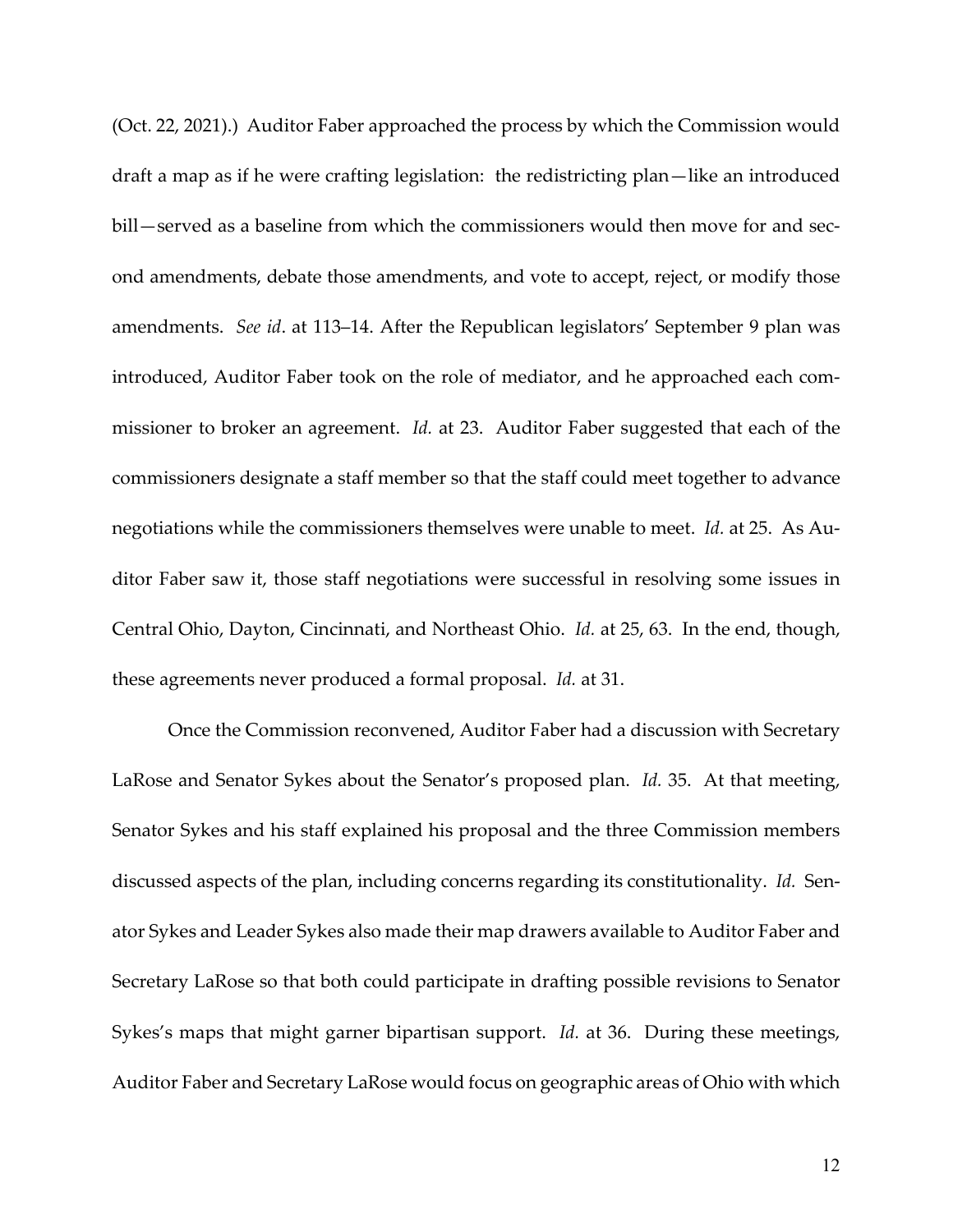they were most familiar (Auditor Faber—Northwest Ohio; Secretary LaRose—Northeast Ohio). *Id.* at 40. As this work continued, Auditor Faber believed it might lead to a map agreeable to all Commission members. *See id.* at 44. Auditor Faber also negotiated with Speaker Cupp and President Huffman in an effort to identify possible concessions and compromises to an attempt to reach a ten-year bipartisan map. *Id*. at 70, 71. But time ran out, and a compromise map was never finished, nor were possible amendments to the pending map submitted for a Commission vote. Therefore, the only map on the table on the September 15 deadline was the one the Commission adopted.

On September 15—the final day—Auditor Faber worked in tandem with Secretary LaRose in a last-ditch effort to get an agreement. *See id.* at 64–65. The two, either together or separately, met with each of the other members of the Commission. *Id.* at 66–67. Auditor Faber met with President Huffman, who indicated that he could move off of his position if the Democrats were willing to move off of theirs. *Id.* at 69–70. Auditor Faber later sat down with Leader Sykes and Senator Sykes and encouraged them to respond to the Republican legislators' latest offer of 62 Republican leaning House districts. *Id.* at 46. Neither Senator Sykes nor Leader Sykes ever made a motion before the Commission to offer an amendment to the map put forth for adoption by the Commission. *Id.* at 137–38. By that point, though, Senator Sykes and Leader Sykes preferred to "ignore" President Huffman and Speaker Cupp by pushing for a "brand-new map" rather than negotiate with the map on the table. *Id* at 46*.* Similarly, as the deadline neared, President Huffman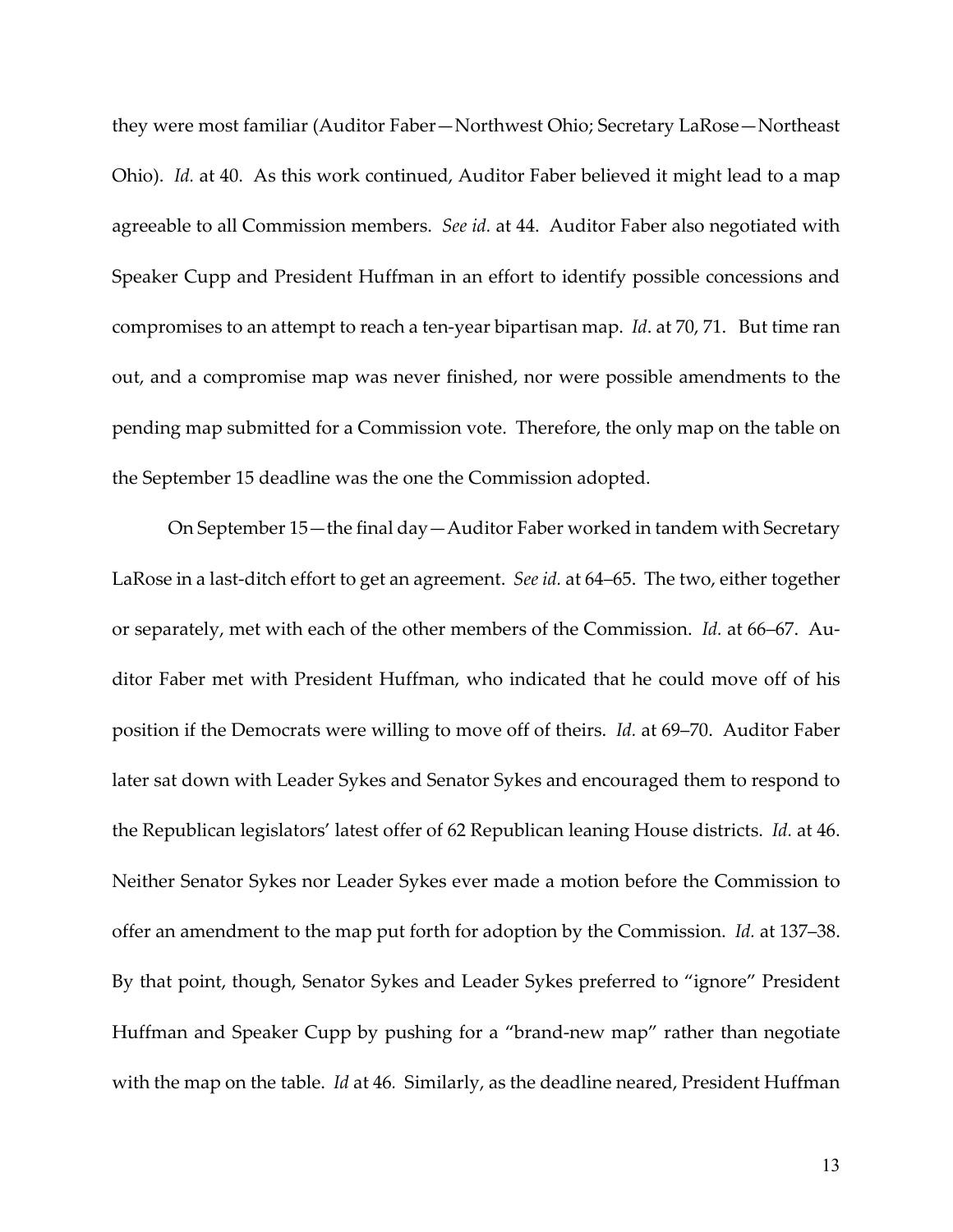told Auditor Faber that no more negotiations would take place. *See id.* at 71. Auditor Faber came to believe that negotiations broke down because the camps he was trying to bring together were either worried about a lawsuit or welcomed a lawsuit as a means to "give them an advantage, political or legal, that they otherwise weren't going to be able to get through negotiation." *Id*. at 69.

*Secretary of State LaRose***.** Like the other statewide elected officials, Secretary LaRose's prime concern was working with all of the commissioners to get a ten-year plan. (LWV, No. 2021-1193, Stip. of Evid., Vol. 1, LaRose Depo. at 26 (Oct. 22, 2021).) Prior to the September 9 Commission meeting, Secretary LaRose met with Governor DeWine and Auditor Faber and suggested that the three of them work together as "convenors" to help get an agreement between the four legislative Commission members. *See id.* at 69. To that effect, Secretary LaRose and Auditor Faber worked together, even sharing a car ride to a Commission meeting in Cleveland, in an attempt to broker a compromise. *Id.* at 70. Secretary LaRose also directed his staff to reach out to the staff of the other commissioners in a further attempt to encourage negotiations. *Id.* at 39.

Secretary LaRose also met with Leader Sykes, Senator Sykes, and their respective teams several times with the goal of producing a map acceptable to all commissioners. *Id.* at 34. That joint effort, though, ran out of time. *See id*. Yet the Secretary understood that the map later shared by Senator Sykes on September 15 incorporated some of his suggestions. *See id.* at 64–65. And although the map drawers for Speaker Cupp and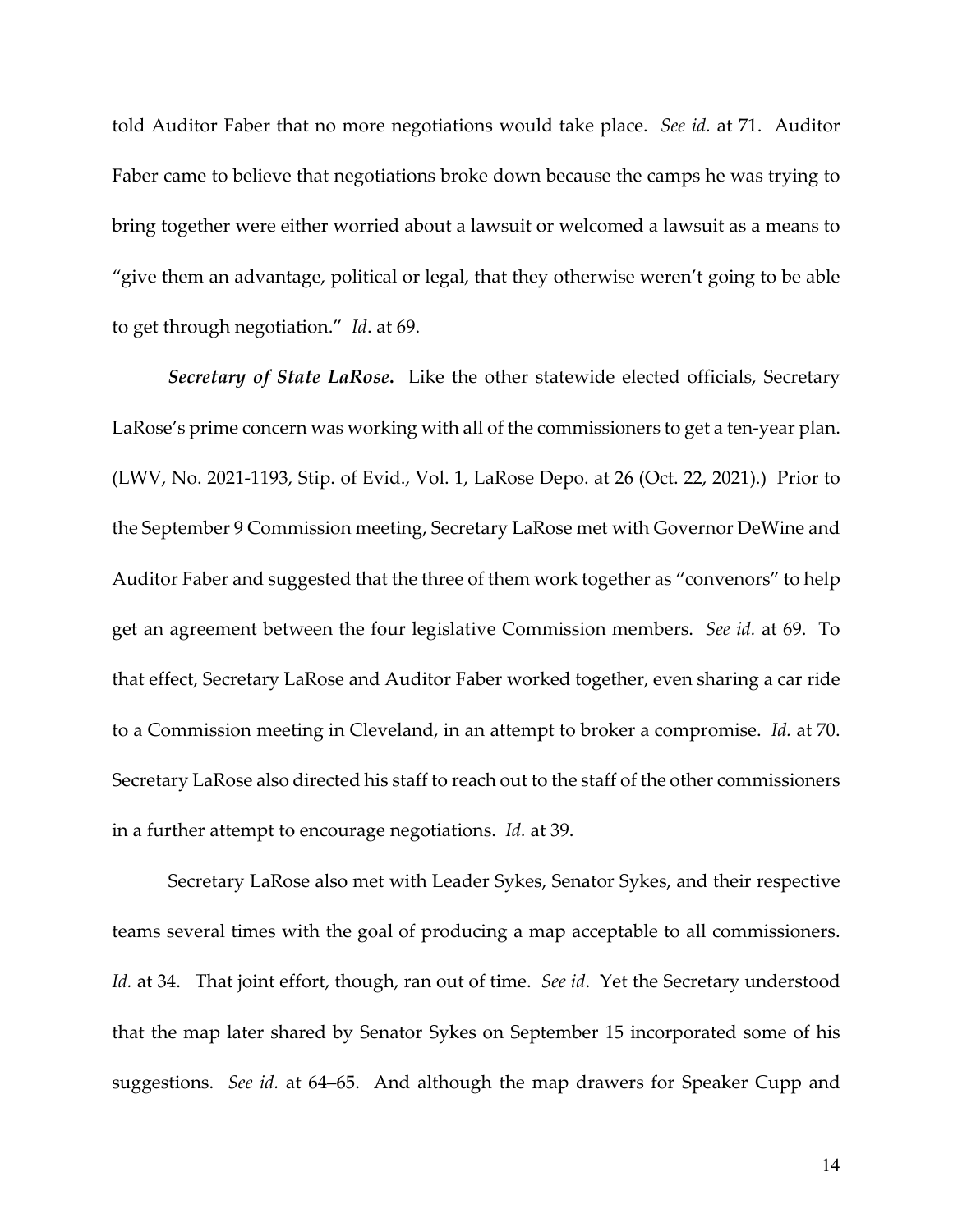President Huffman were never made available to Secretary LaRose, despite promises that they would be, he had several conversations with Speaker Cupp and President Huffman before the final vote on September 15. *Id.* at 35.

Leading up to the final vote on September 15, Secretary LaRose "shuttl[ed] between offices at the statehouse, trying to find, still, in that late hour, opportunities for a compromise." *Id.* at 46. He identified three principles that he believed could facilitate negotiations: (1) agreeing on the meaning of "proportionality," (2) creating minority opportunity districts, and (3) refraining from drawing incumbents into the same district. *See id.* at 36–37. On September 15, being optimistic that a deal could still be struck, Secretary LaRose even went so far as to suggest that the Commission vote to table the proposed plan and go past the September 15 constitutional deadline in the hope that in an extra day or two, the Commission could reach consensus and enact a ten-year plan. *Id.* at 48.

### <span id="page-33-0"></span>**F. The Commission uses Article XI's impasse procedure to enact a four-year map.**

<span id="page-33-1"></span>The Commission did not pass a ten-year map by September 1, 2021. Thus, the Commission had to turn to the Section 8 procedures. Under Section 8, the difference between a ten-year map and a four-year map is the margin by which the plan is approved and the political affiliation of those voting to approve it. A ten-year Section 8 map requires the affirmative vote of four members of the Commission, including at least two commission members who represent each of the two largest political parties represented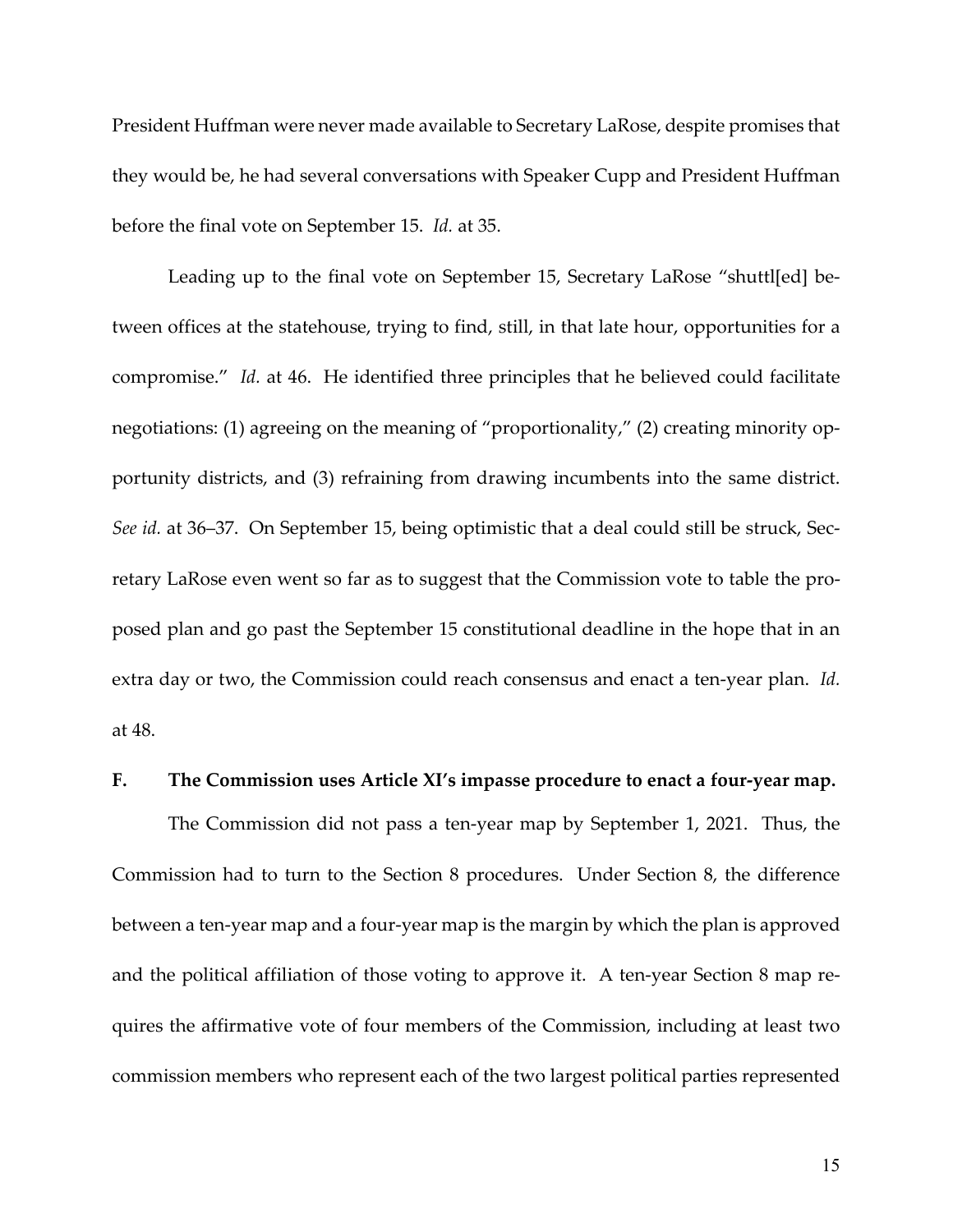<span id="page-34-5"></span><span id="page-34-4"></span>in the General Assembly. Ohio Const. art. XI, §8(B); *see id.* §1(B)(3). A four-year Section 8 map requires only a simple majority. *Id.* §8(C)(1). The Constitution sets a September 15 deadline to pass a Section 8 map. *Id*. §8(A)(3).

<span id="page-34-2"></span>On September 15, 2021, the Commission had before it only one map that it could consider and pass. Faber Dep. at 72. So, with a constitutional deadline looming, the Commission had two choices: follow Section 8's four-year impasse procedure and approve the plan without minority-party support or miss the Constitution's September 15 deadline. The statewide elected officials chose the former.

### <span id="page-34-3"></span><span id="page-34-1"></span>**Argument**

The complaints should be dismissed because they do not plead a violation of neutral districting criteria, which forms a prerequisite for any claim that a map violates proportionality. Nor are relators right that constitutional provisions enacted in the nineteenth century somehow required what Article XI does today. Apart from the merits, the Governor and the other statewide elected officeholders are not proper respondents. They should be dismissed regardless of the merits holding. Relators' counterarguments do not carry the day.

<span id="page-34-0"></span>**I. The complaints do not state a constitutional cause of action because they do not allege that the Commission's map violates any of the mandatory redistricting criteria the People added to the Constitution in 2015, and the non-Article XI claims do not state a claim for relief.** 

The complaints here fail to state a cause of action that the Constitution recognizes. For the complaints that cite Article XI, §6, the problem is that those provisions are not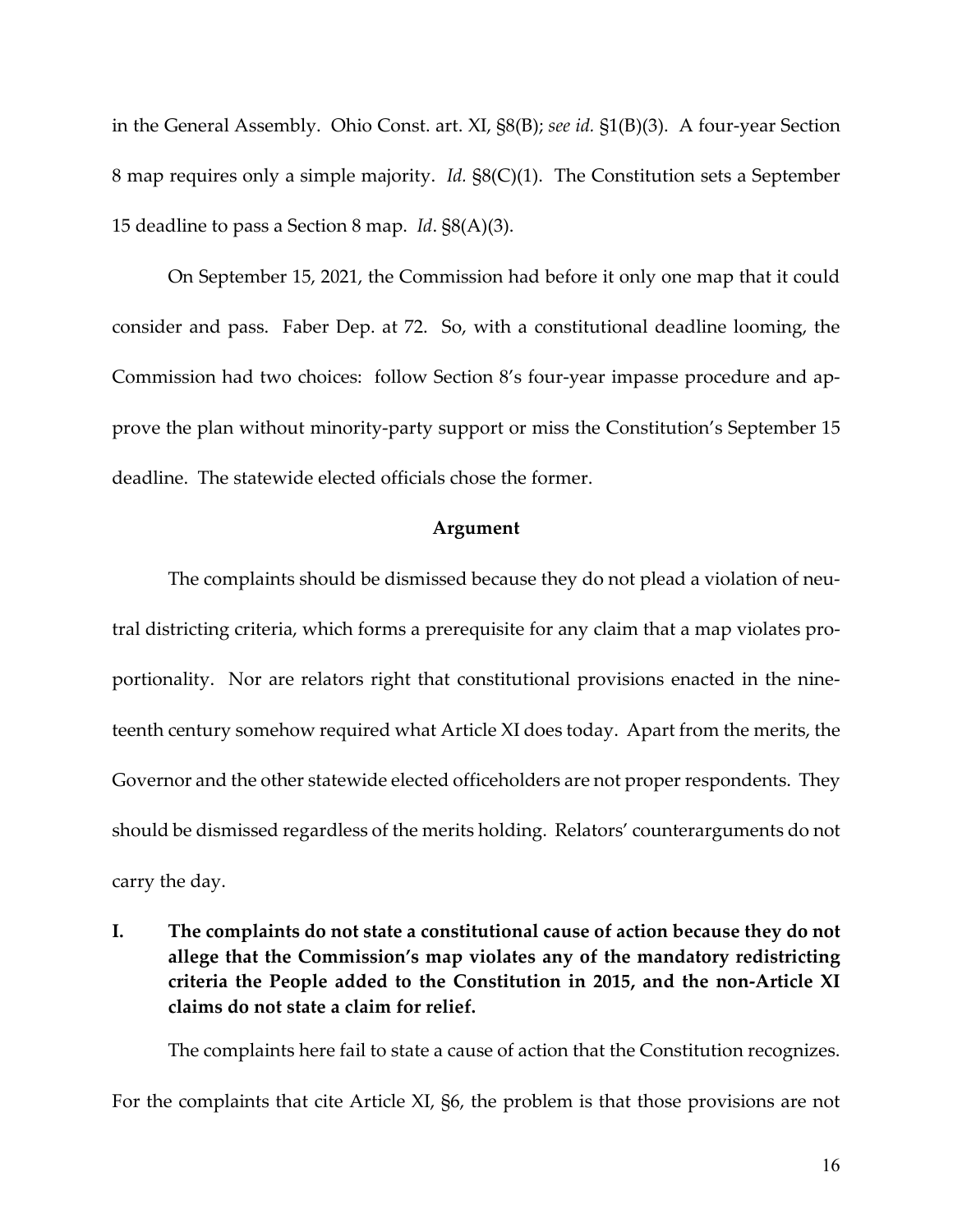<span id="page-35-8"></span>actionable *unless* the complaint first pleads a violation of one of sections 2, 3, 4, 5, or 7. *See* Ohio Const. art. XI, §9(D)(3). None of the three complaints alleges any violations of sections 2, 3, 4, 5, or 7. For the complaint that cites free-speech, assembly, and equalprotection principles, the problem is that the very specific requirements of Article XI govern over those very general sections.

## <span id="page-35-0"></span>**A. Article XI, §6 does not provide a cause of action to invalidate a map without a predicate showing that the map violates Article XI, §§ 2, 3, 4, 5, or 7.**

<span id="page-35-5"></span>"In construing our state Constitution," the Court looks "first to the text of the document as understood in light of our history and traditions." *State v. Smith*, 162 Ohio St. 3d 353, 2020-Ohio-4441 ¶29. The language of the Ohio Constitution "controls as written" because the People "chose its language carefully and deliberately." *City of Cleveland v. State*, 157 Ohio St. 3d 330, 2019-Ohio-3820 ¶16. "Generally speaking, in construing the [Ohio] Constitution," the Court applies "the same rules of construction" used "in construing statutes." *Athens v. McClain*, 163 Ohio St. 3d 61, 2020-Ohio-5146 ¶29; *Toledo City School Dist. Bd. of Edn. v. State Bd. of Edn.*, 146 Ohio St. 3d 356, 2016-Ohio-2806 ¶16.

<span id="page-35-7"></span><span id="page-35-2"></span><span id="page-35-1"></span>As with statutes, the Court looks to text and structure to determine constitutional meaning. *See, e.g*., *Toledo City Sch*. 146 Ohio St. 3d 356 ¶16; *Smith v. Leis*, 106 Ohio St. 3d 309, 2005-Ohio-5125 ¶59; *Beaver Excavating Co. v. Testa*, 134 Ohio St. 3d 565, 2012-Ohio-5776 ¶36. The text and structure of Article XI's remedy section leaves no doubt that the Section 6(B) language about proportional representation is not actionable absent a violation of the more detailed map-drawing requirements in Sections 2, 3, 4, 5, and 7.

<span id="page-35-6"></span><span id="page-35-4"></span><span id="page-35-3"></span>17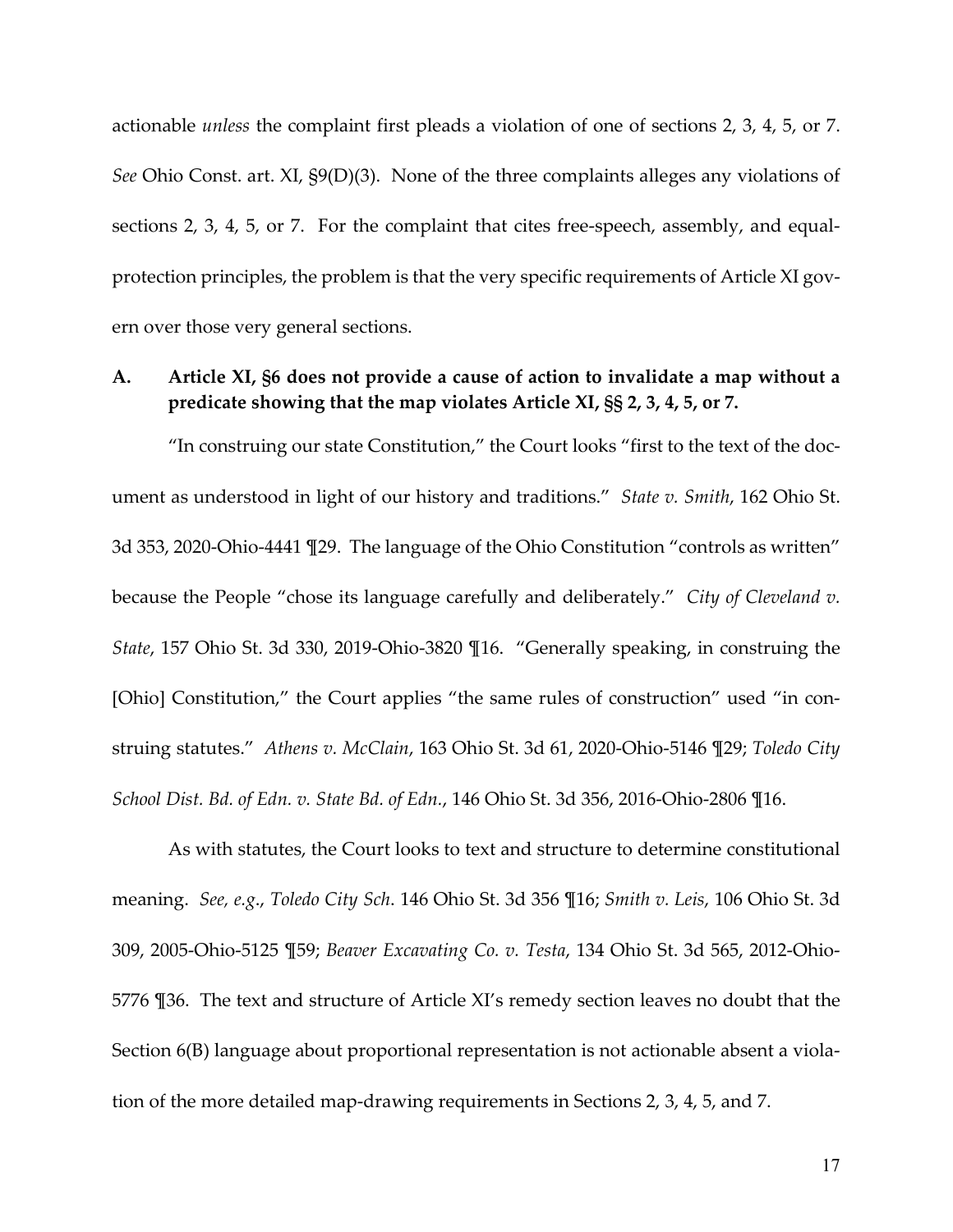<span id="page-36-6"></span><span id="page-36-4"></span>Start with the text's explicit command that this Court may order the Commission to "adopt a new general assembly district plan" only if the new plan would "correct violations of" "those requirements" listed in subsection (D)(3). *See* Ohio Const. art. XI,  $\S(9(D)(3)(b)$ , (c)(i). The phrase "those requirements" refers to the earlier-listed parts of Article XI that contain other map-drawing commands because "those" is a "pointing word" that refers back to something else. Bryan A. Garner, *Garner's Modern American Usage* 619 (2003); *see also, e.g.*, *Am. Airlines, Inc. v. United States*, 551 F.3d 1294, 1300 (Fed. Cir. 2008); *cf. State ex rel. Extendicare Health Servs., Inc. v. Ryan*, 126 Ohio St. 3d 12, 2010- Ohio-2452 ¶27. The list to which the phrase "those requirements" points omits Section 6.

<span id="page-36-5"></span><span id="page-36-3"></span><span id="page-36-1"></span><span id="page-36-0"></span>The Constitution's structure buttresses the plain meaning. Subsection (D) of Article XI, Section 9 comprehensively details the remedies available to the Court for mapdrawing defects. By specifying that a remedy for a Section 6 defect is available only for a four-year map after a challenger shows that the map suffers a defect under Sections 2, 3, 4, 5, or 7, the Constitution prohibits reading in an implied remedy for all of Section 6 standing alone. This structure, naming "*only*" certain parts of Article XI, and omitting Section 6, shows that Section 6 has no stand-alone remedy. *Ohio Grocers Ass'n v. Levin*, 123 Ohio St. 3d 303, 2009-Ohio-4872 ¶28; *see id.* ¶32.

<span id="page-36-2"></span>Precedent reinforces the text and structure. Reading Article XI as the People intended by refusing to read in a remedy that they omitted follows this Court's longstanding precedents about how to read the Constitution. When the Constitution circumscribes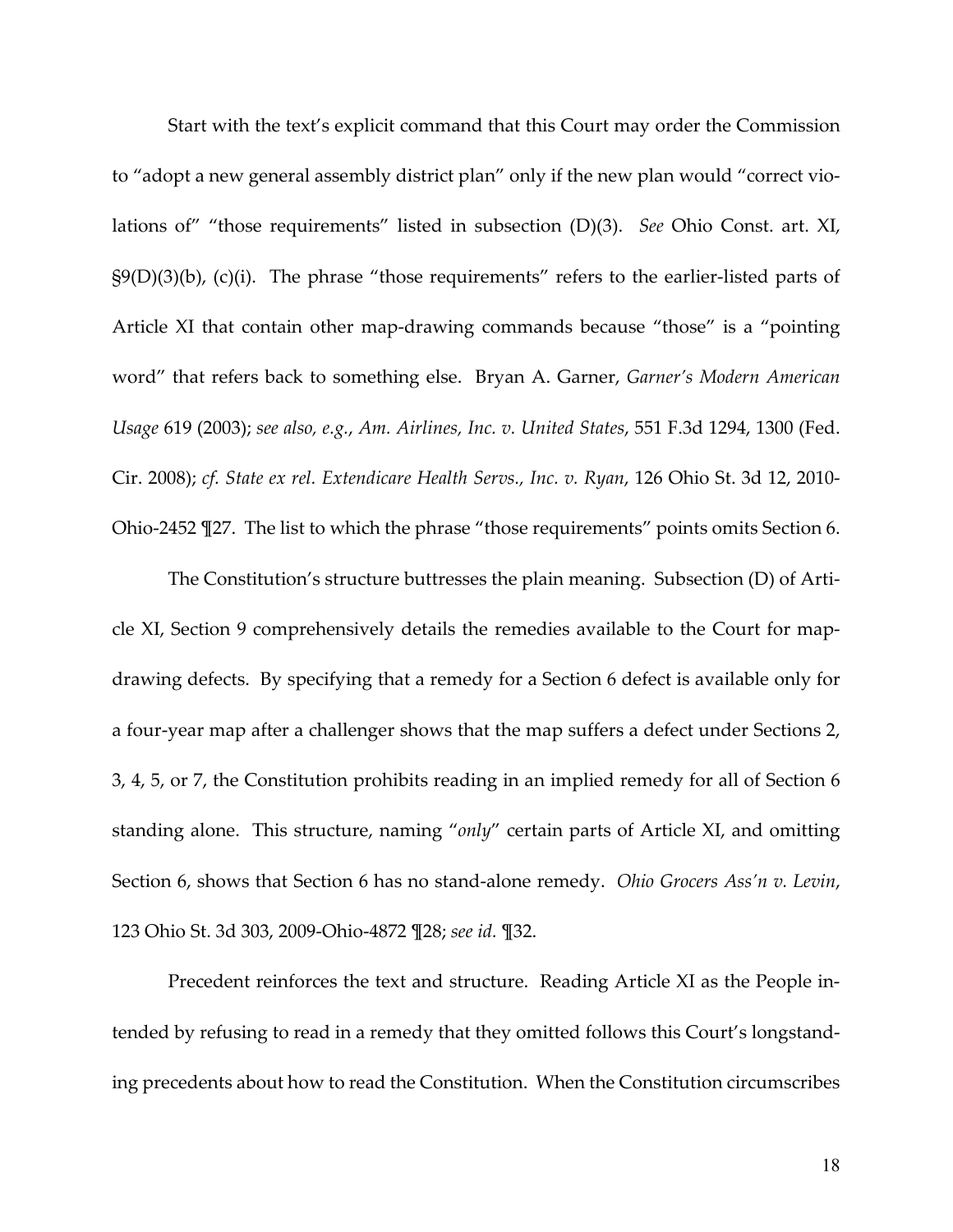<span id="page-37-2"></span><span id="page-37-1"></span>a right, this Court honors it. So, for example, the limits on municipal and statewide referenda mean that those claims are not available for every governmental action a citizen may wish to challenge. *See, e.g.*, *State ex rel. Ebersole v. Delaware Cnty. Bd. of Elections*, 140 Ohio St. 3d 487, 2014-Ohio-4077 ¶29; *Grabler Mfg. Co. v. Kosydar*, 35 Ohio St. 2d 23, 33 (1973). Nor does the Minimum Wage Amendment reach every job in the State, and the Court refused to read its scope more broadly than the words would allow. *Haight v. Minchak*, 146 Ohio St. 3d 481, 2016-Ohio-1053 ¶¶13–14.

<span id="page-37-6"></span><span id="page-37-3"></span><span id="page-37-0"></span>The Constitution also draws lines about remedies for certain guarantees, and this Court has never been quick to read implied remedies into constitutional amendments. For example, the Court recently refused to read into the Marsy's Law Amendment an implied remedy in favor of a prosecuting municipality. *City of Centerville v. Knab*, 162 Ohio St. 3d 623, 2020-Ohio-5219 ¶27. Long before that, the Court refused to read the amendment authorizing suits against the State as implying a remedy on its own. *Raudabaugh v. State*, 96 Ohio St. 513, 513–14 (1917). Similarly, the failed experiment with implying remedies on top of those in the Constitution for workplace injuries arose because the Court strayed beyond what the Constitution said. *See, e.g.*, *Jones v. VIP Dev. Co.*, 15 Ohio St. 3d 90, 103 (1984) (Wm. Brown, J., dissenting); *Johnson v. BP Chems., Inc.*, 85 Ohio St. 3d 298, 313 (1997) (Cook, J., dissenting).

<span id="page-37-5"></span><span id="page-37-4"></span>All told, when "we consider how the language" of Article XI "would have been understood by the voters who adopted the amendment," *City of Centerville*, 162 Ohio St.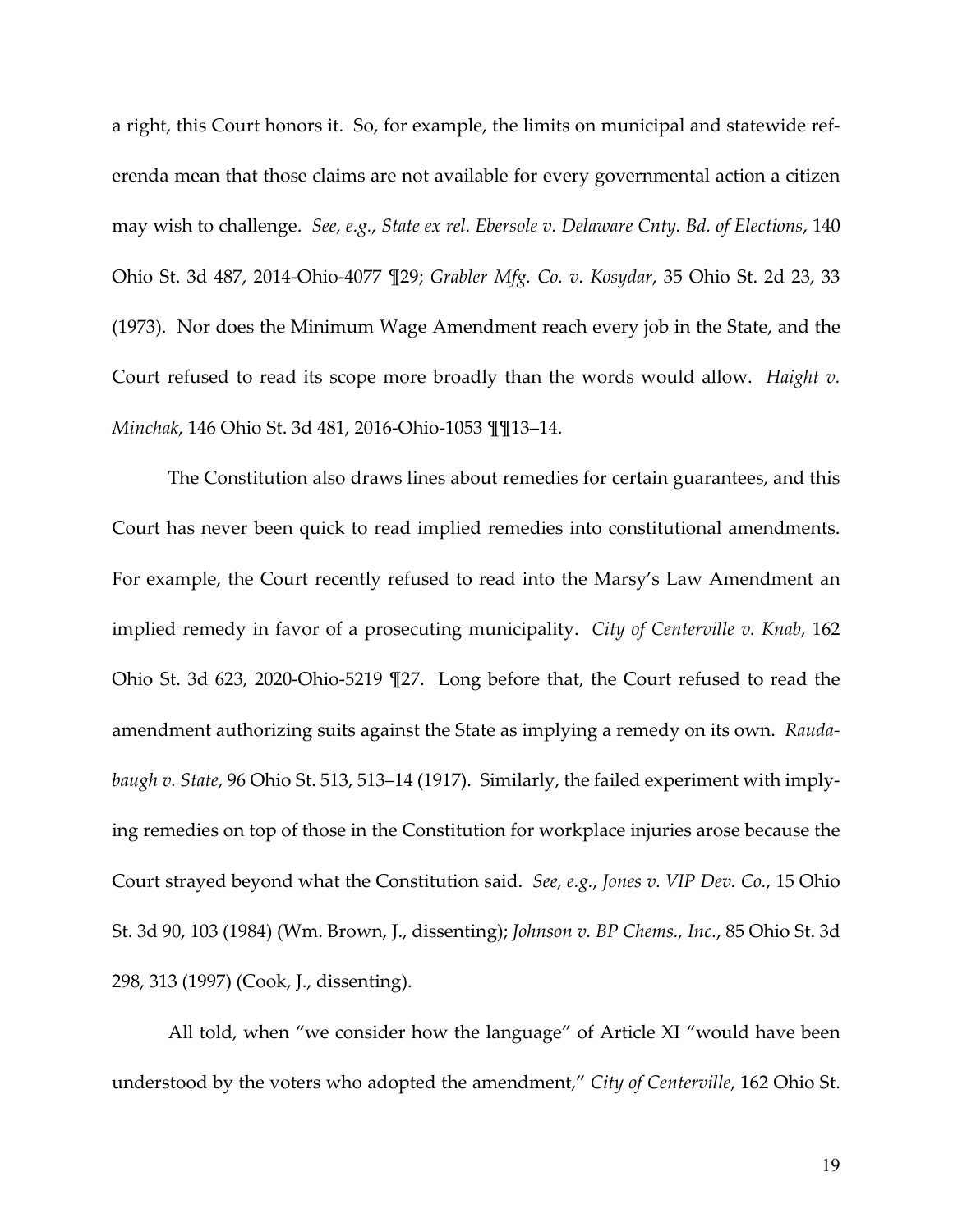3d 623 ¶22, there should be no doubt that the People understood that by omitting Section 6 from the list in the remedy section of the amendment, they voted to link Section 6 remedies to violations of the listed sections when the Court reviews a four-year map.

<span id="page-38-0"></span>The People declared that any Section 6 remedy depends on a violation of the politically neutral map-drawing requirements in Sections 2, 3, 4, 5, and 7, and their wisdom tracks insights from courts and political scientists. The U.S. Supreme Court recognized at the dawn of the one-person, one-vote era that "construct[ing] districts along political subdivision lines … deter[s] the possibilities of gerrymandering." *Reynolds v. Sims*, 377 U.S. 533, 581 (1964). And a Justice of this Court observed that rules to "protect the integrity of governmental units by minimizing their division" can thwart partisan gerrymandering. *Wilson v. Kasich*, 134 Ohio St. 3d 221, 2012-Ohio-5367 ¶69 (McGee Brown, J., dissenting).

<span id="page-38-2"></span><span id="page-38-1"></span>Social science provides a similar insight: objective map-drawing rules often conflict with proportionality. The reason: the way voters live around the State may make anything approaching proportionality impossible. Democrats and Republicans are not scattered uniformly around Ohio, or many other states, in the same way. This feature what social scientists call political geography—produces a well-documented skew towards Republicans. One study measured this effect in Florida and concluded that political geography produced between 6% and 18% pro-Republican maps. Jowei Chen & Jonathan Rodden, *Unintentional Gerrymandering: Political Geography and Electoral Bias in*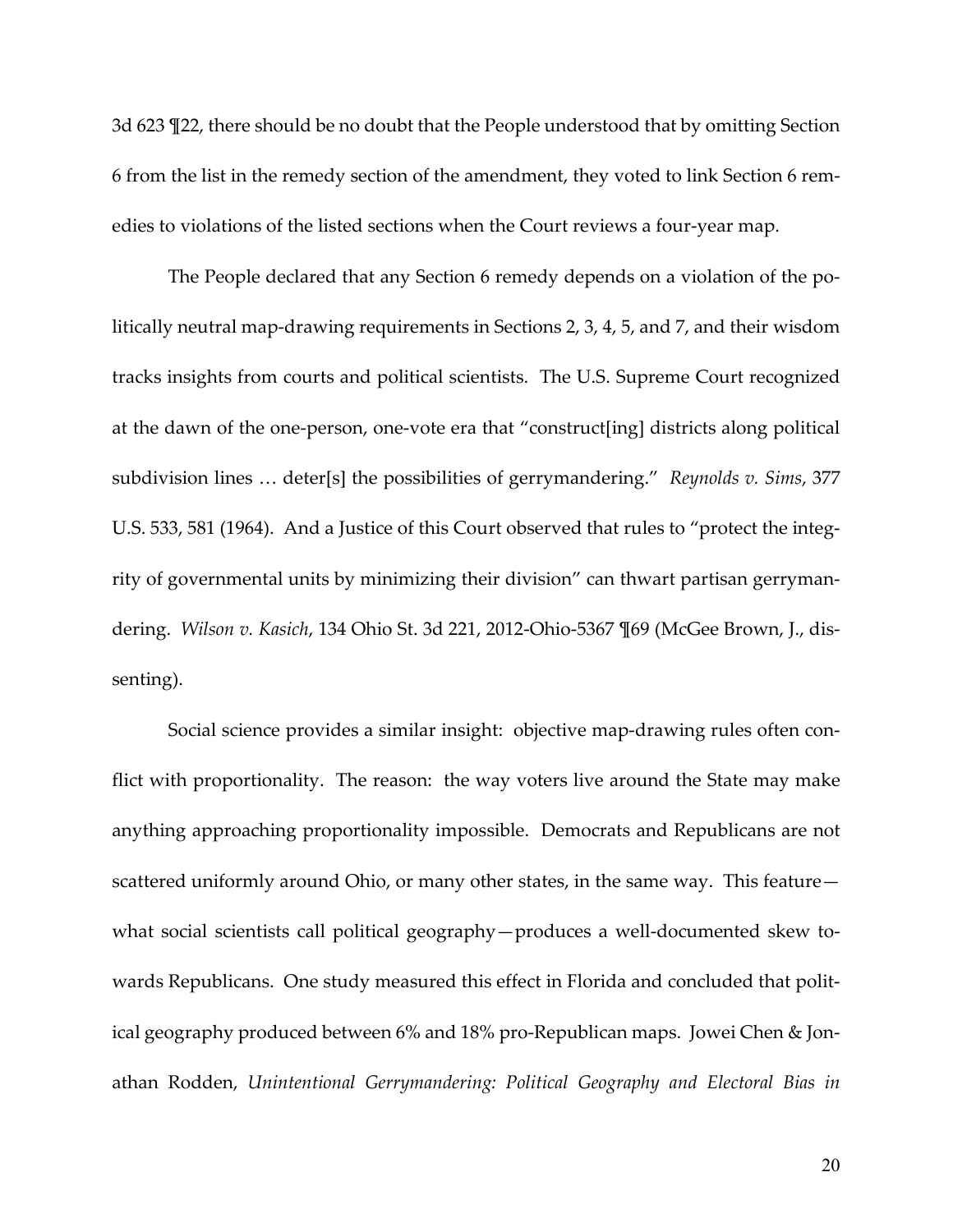<span id="page-39-1"></span>*Legislatures*, 8 Q.J. Pol. Sci. 239, 253 (2013); *see also* Jonathan Rodden & Thomas Weighill, *Political Geography and Representation: A Case Study of Districting in Pennsylvania*, 16 (Nov. 4, 2020) (chapter preprint) (22% bonus for Republicans winning 55% of the vote in models of Pennsylvania congressional districts). More broadly, "one cannot necessarily infer that partisan manipulation has taken place" when confronting a "7 or 8% pro-Republican bias in a state like … Pennsylvania." Chen & Rodden, *Unintentional Gerrymandering*, at 264.

<span id="page-39-2"></span><span id="page-39-0"></span>The realities of political geography mean that "neutral redistricting tends to lead to maps that result in representation that is far from proportional." Rodden & Weighill, *Political Geography and Representation*, at 2. In other words, proportionality "does not emerge from the neutral ensembles, and it might take a conscious effort to consider partisanship in order to produce one." *Id.* at 14. That is, in many places, absent gerrymandering to *favor* Democrats, a computer-generated map, blind to party, will produce a set of districts that give Republicans an advantage in legislative seats.

The Ohio Constitution enacts these insights by requiring that anyone who would ask this Court to tear up a Commission-enacted map first show that the map violates objective map-drawing principles such as impermissibly dividing a county or other political subdivision. Only then may a challenger impugn a map on the general—and much more debatable—metric of whether it could more proportionally reflect statewide vote totals.

The People's choice to exclude Section 6 from direct judicial review also makes

21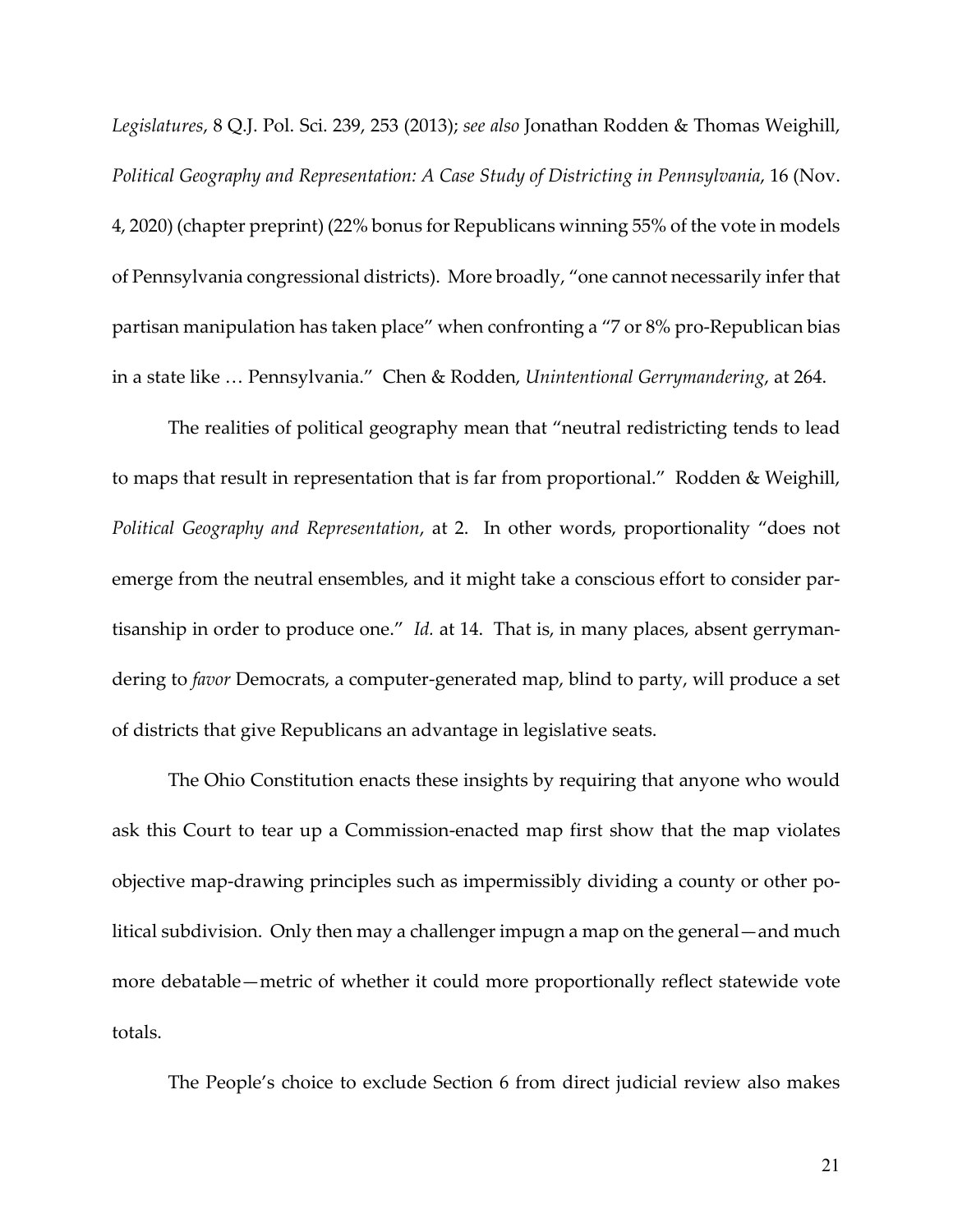<span id="page-40-5"></span><span id="page-40-4"></span>sense in light of Section 6's conflicting goals. Section 6(B) directs the Commission to aim for proportional representation while Section 6(C) commands that districts "shall be compact." Those goals, of course, often conflict. Perfectly compact districts make perfect proportionality impossible because voters do not live in perfectly homogenized patterns. Compactness also makes other values harder to achieve, as non-compact districts make it easier to draw minority-opportunity districts, districts that adhere to municipal lines, and districts that keep communities of interest together. *See, e.g.*, Bruce E. Cain, *The Reapportionment Puzzle*, 45 Engineering and Sci. 4, 8 (1982).

<span id="page-40-2"></span><span id="page-40-1"></span><span id="page-40-0"></span>When the Constitution directs map drawers to achieve incommensurate goals, this Court has long held that it will not second-guess the map drawers' choice. *See Wilson*, 134 Ohio St. 3d 221 ¶33; *see also id*. ¶67 (McGee Brown, J., and O'Connor, C.J., dissenting); *Voinovich v. Ferguson*, 63 Ohio St. 3d 198, 200 (1992). And the choice between proportionality and compactness is easily seen in the maps here. The map proposed by Senator Sykes aimed for more proportionality, but sacrificed compactness. Look at proposed House District 12. That hypothetical district included all of Pickaway County, a chunk of southeastern Franklin County, and then an isthmus connecting that chunk to another wide chunk of central Franklin County. (LWV, No. 2021-1193, Huffman and Cupp Evid. Vol. III, Barber Aff., Ex. A at 49 (Oct. 22, 2021).)

<span id="page-40-3"></span>One last point. Even the part of the Constitution that lets challengers claim that a map fails proportionality if they show another violation makes no mention of Section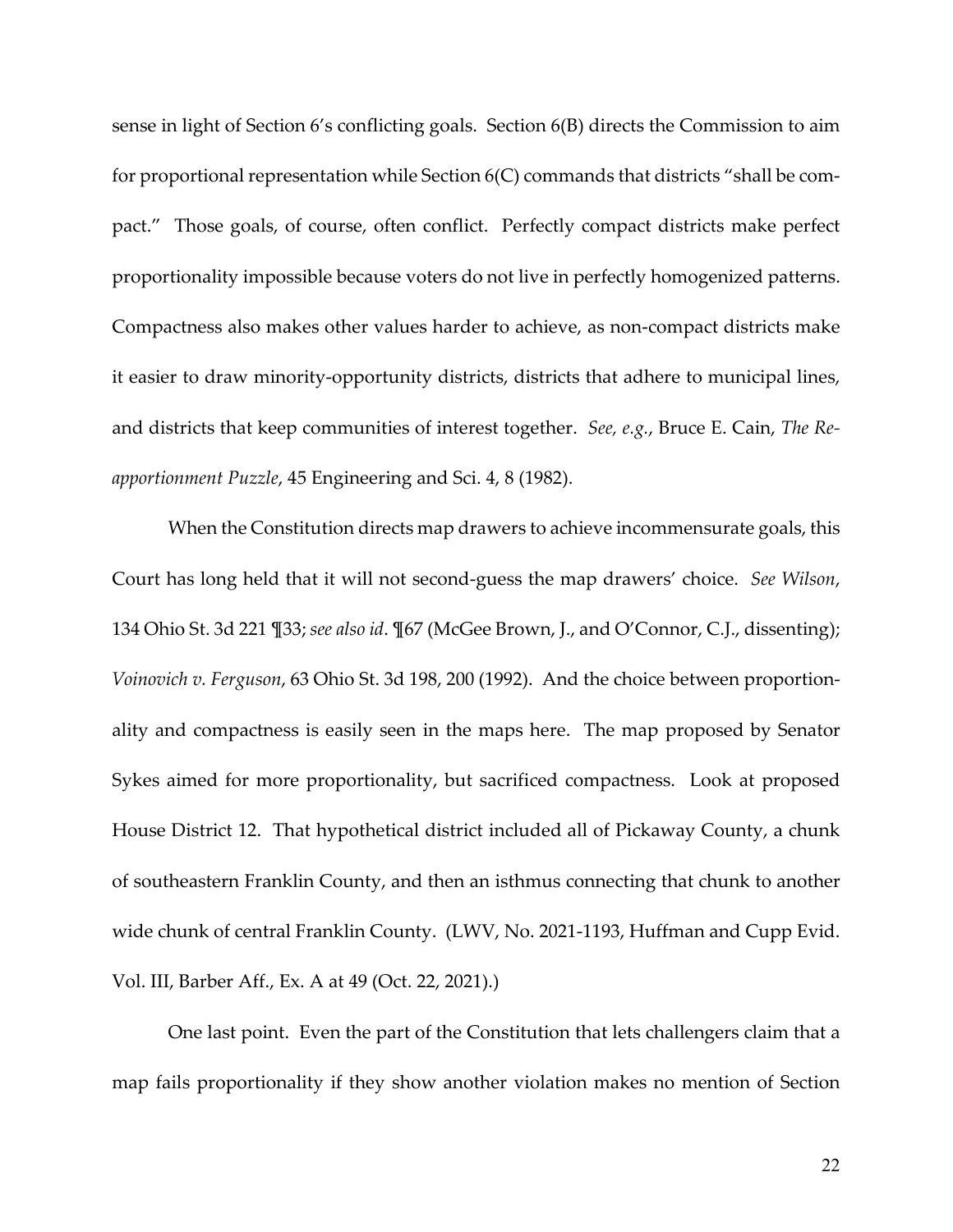<span id="page-41-2"></span><span id="page-41-0"></span>6(A)'s language telling the Commission that it must "attempt" to construct a map that neither favors nor disfavors a political party. *See* Ohio Const. art. XI, §6(A). Section 6(A)'s absence from the Remedy Clause must mean something. *See, e.g.*, *State v. Bryant*, 160 Ohio St. 3d 113, 2020-Ohio-1041 ¶18. Plus, the language is aimed at the result, not the process. Surely a clause that tells state actors to "attempt" something has less force than a clause that tells them they "shall" take a concrete act. This Court quite recently held that one of those "shall" commands directing a concrete action did not put the Court in the "role to police how" a law came into "existence" by reviewing the "proceedings" that birthed the law. *Youngstown City Sch. Dist. Bd. of Educ. v. State*, 161 Ohio St. 3d 24, 2020-Ohio-2903 ¶20; *see also id.* ¶54 (French, J., concurring). Indeed, any view of Section 6(A) as mandating this Court's review of the Commission members' motives makes no sense when the People changed the Constitution to put the map-drawing obligation (and any associated remedies) on a corporate body instead of on individual actors.

<span id="page-41-1"></span>So, the best reading of Section 6(A) is that the People viewed it like other parts of the Constitution in which a value is "safeguarded by the oath each member of the [Commission] takes to uphold the Constitution," *Youngstown*, 161 Ohio St. 3d 24 ¶45 (Kennedy, J., concurring), rather than through private lawsuits. But even if the People imbued it with more teeth, it stops short of telling courts to referee the Commission's motives as its members worked to fulfill their constitutional obligations to draw the map.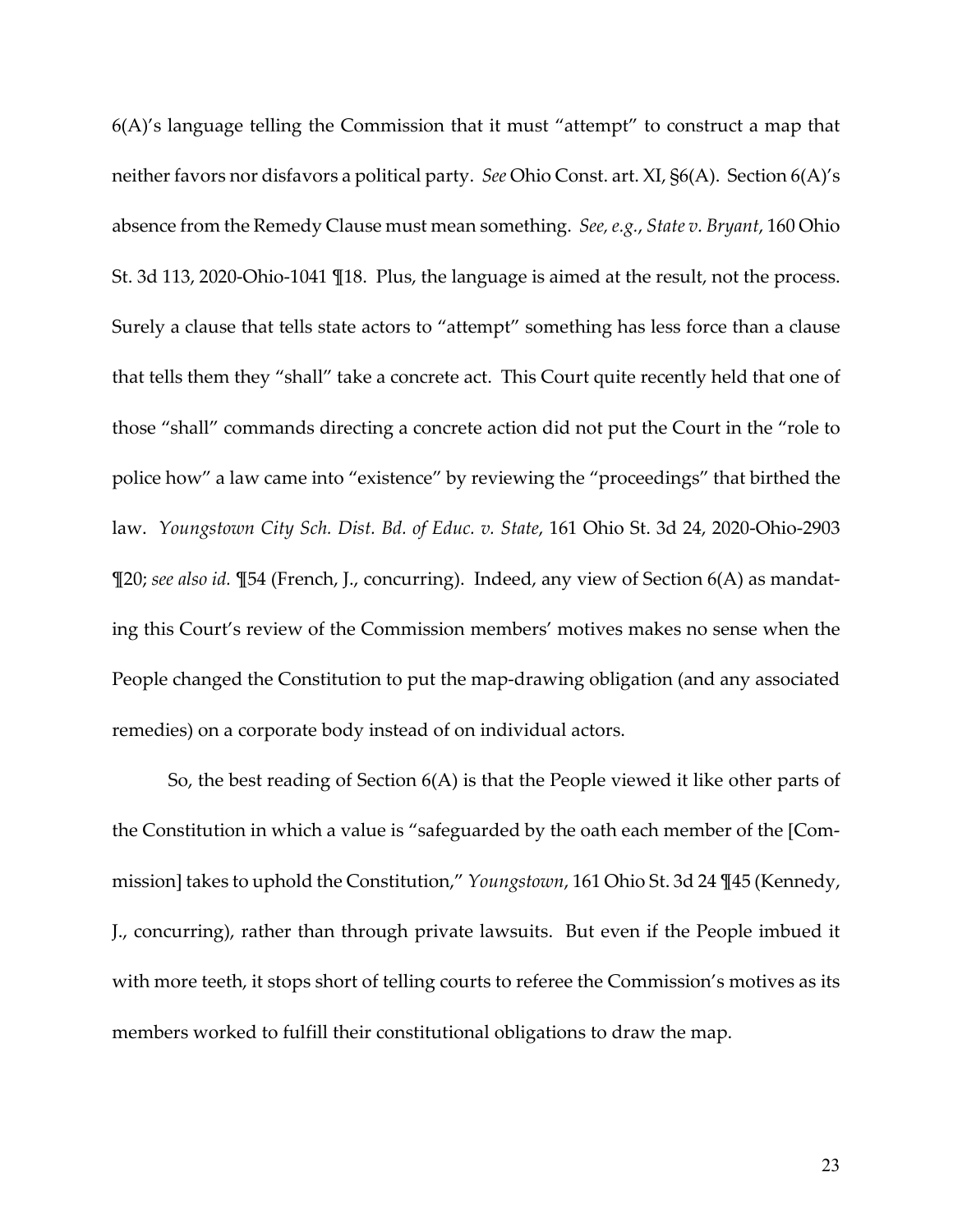<span id="page-42-6"></span><span id="page-42-5"></span><span id="page-42-0"></span>**B. Article I, §11, which protects free speech, Article I, §3, which addresses the right to assemble, and Article I, §2, which speaks to equal protection, contain no hidden mandate about drawing legislative districts.** 

One group of relators claims that the Commission's map is invalid because it runs afoul of the Ohio Constitution's guarantees for free speech, assembly, and equal protection of the laws. That argument means all the hard work behind the 2015 amendments was pointless. On these relators' theory, the 2015 amendments were never needed because the same prohibitions on map drawing had been hidden away in other parts of the Constitution since 1802 or 1851. This argument devalues the three different rounds of constitutional amendments specifically designed to address redistricting. Ohioans also addressed map drawing specifically with significant constitutional changes in 1851 and 1967. *See Wilson*, 134 Ohio St. 3d 221 (McGee Brown, J., and O'Connor, C.J., dissenting) (describing 1851 and 1967 changes).All of that was unneeded according to the relators who press free-speech, assembly, and equal-protection theories against the map. Unsurprisingly, then, well-settled principles of constitutional interpretation foreclose these claims.

<span id="page-42-4"></span><span id="page-42-3"></span><span id="page-42-2"></span><span id="page-42-1"></span>First, a claim cannot rest on a general part of the Constitution when a specific part of the Constitution addresses the precise question. "It is a general rule of constitutional interpretation that when a specific constitutional provision applies, it controls over a more general provision." *State v. Anderson*, 148 Ohio St. 3d 74, 2016-Ohio-5791 ¶26 (plurality op.); *see also Sattazahn v. Pennsylvania*, 537 U.S. 101, 115–16 (2003); *Sacramento Cnty.*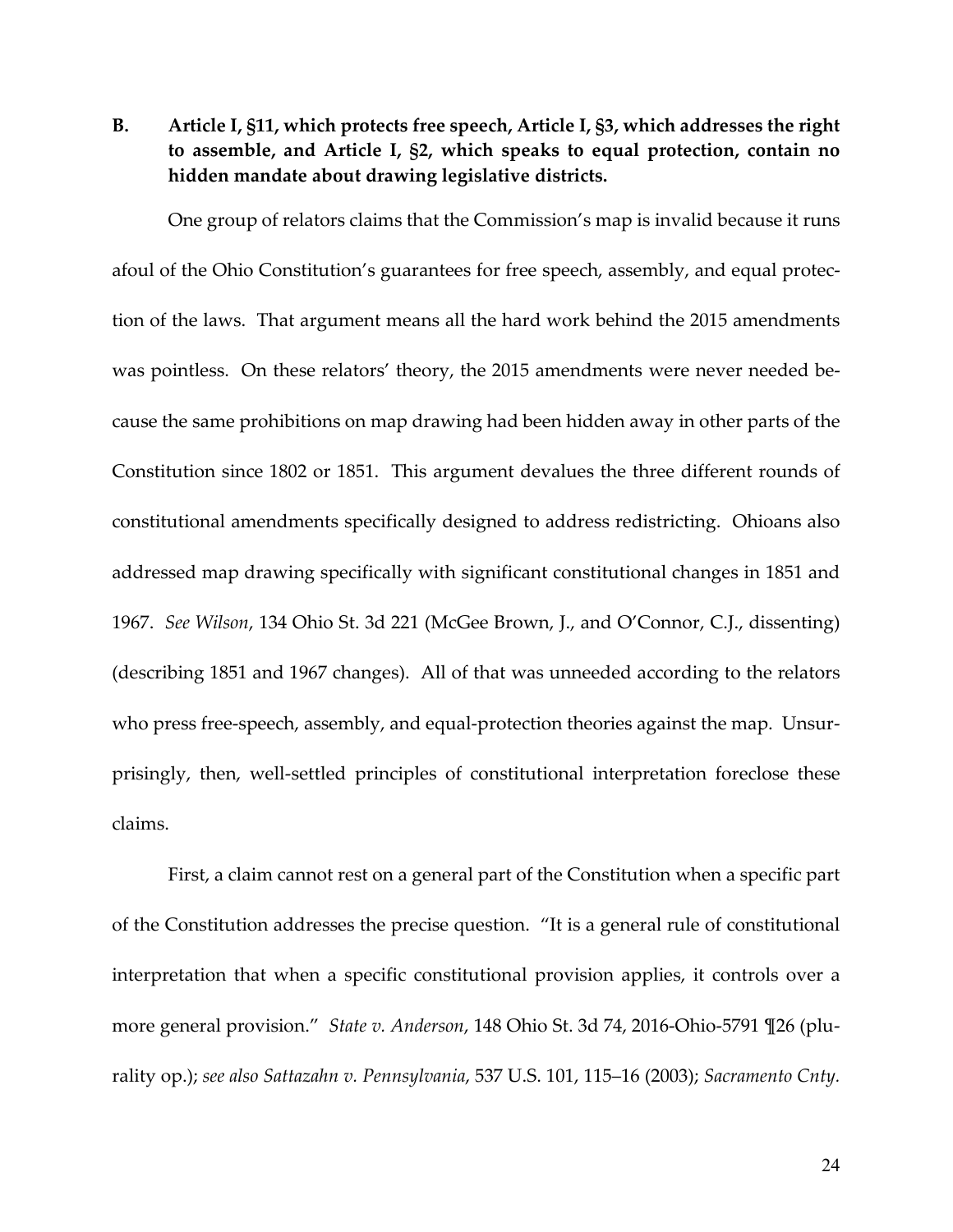<span id="page-43-5"></span><span id="page-43-4"></span><span id="page-43-2"></span><span id="page-43-1"></span><span id="page-43-0"></span>*v. Lewis*, 523 U.S. 833, 844 (1998). And those "[s]pecial constitutional provisions … control general provisions" even if the general provision might bear on the question if the special provision were not part of the Constitution. *State ex rel. Maxcy v. Saferin*, 155 Ohio St. 3d 496, 2018-Ohio-4035 ¶10 (internal quotation marks omitted); *Akron v. Roth*, 88 Ohio St. 456, 461 (1913). For example, the generally worded due-process clause in the Ohio Constitution does not control questions about second criminal trials because the more-specific double-jeopardy clause addresses the matter. *Anderson*, 148 Ohio St. 3d 74 ¶46 (plurality op.). Similarly, the general language about municipal initiative power in Article II, §1(f) does not control over the more-specific language in Article XVIII, §9 about the power to amend a municipal charter. *Maxcy*, 155 Ohio St. 3d 496 ¶10. The Court should therefore "be hesitant to adopt an analysis that would allow a party to evade the procedure expressly provided by the Constitution … simply by characterizing" its claim as arising under a more general provision. *State ex rel. Twitchell v. Saferin*, 155 Ohio St. 3d 52, 2018- Ohio-3829 ¶32 (Kennedy, J., concurring in judgment). With the very detailed and very recent 2015 amendments addressing map drawing, there is no need to turn to language written in 1802 or 1851 and pretend that it somehow addresses the same topic.

<span id="page-43-3"></span>Second, any claim under the Constitution's free-speech, assembly, or equal-protection components would conflict with current and former Article XI because those theories have no stopping point short of maximum possible proportionality. "There are no legal standards discernible in the Constitution for making such judgments, let alone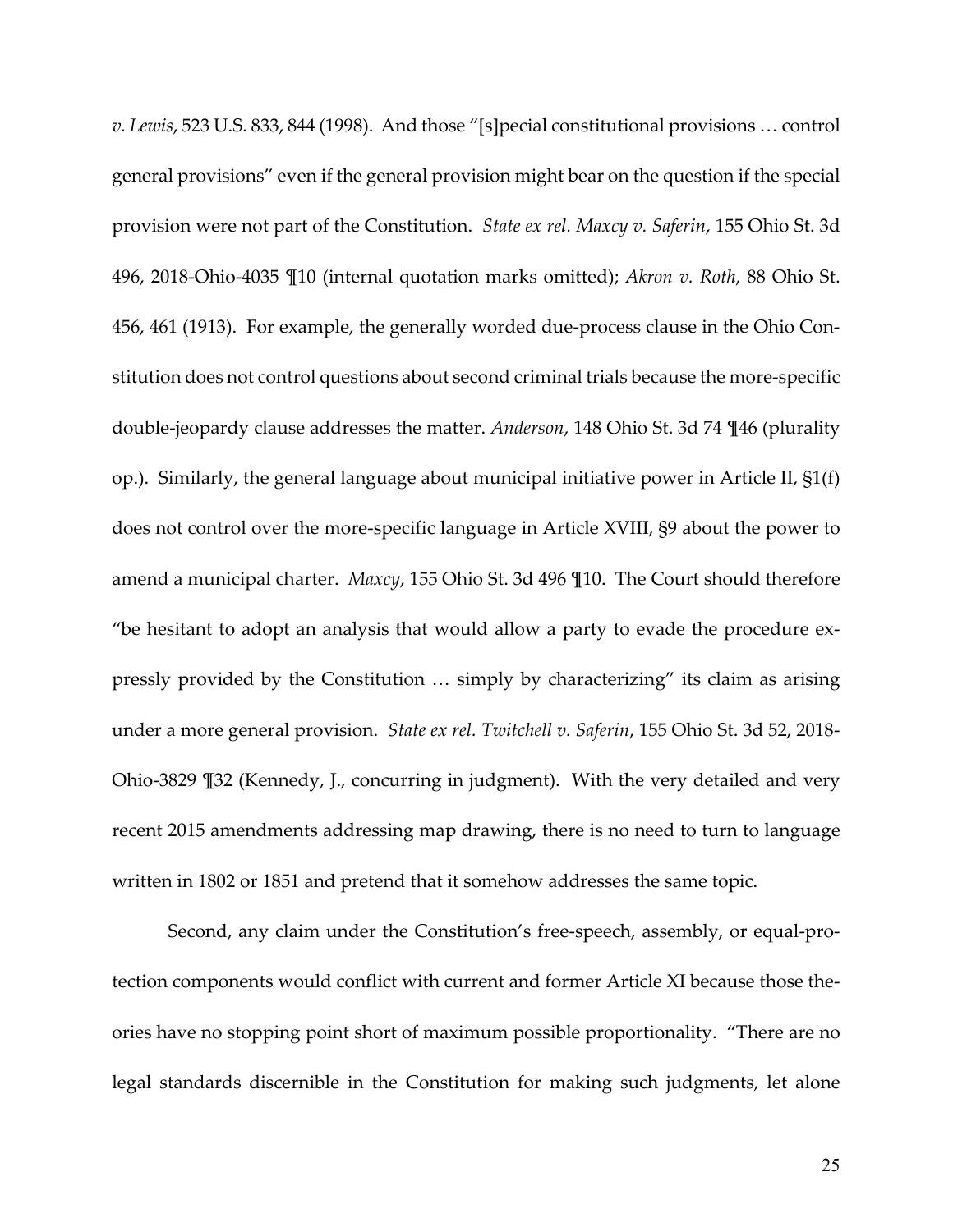<span id="page-44-1"></span>limited and precise standards that are clear, manageable, and politically neutral. Any judicial decision on what is 'fair' in this context would be an 'unmoored determination' of the sort characteristic of a political question beyond the competence of the federal courts." *Rucho v. Common Cause*, 139 S. Ct. 2484, 2500 (2019) (citations omitted). In other words, under these open-ended theories, "any level of partisanship in districting would constitute an infringement of … rights." *Id.* at 2504. But that zero-politics standard conflicts with the Constitution giving members of the General Assembly power over four of the Commission's seven seats. Ohio Const. art. XI, §1(A). And it rests uncomfortably in the shadow of sister-state laws that explicitly prohibit the use of partisan data to draw maps. *See* Ariz. Const. art. IV, pt. 2, §1(15) (passed in 2000); Calif. Const. art. XXI, §2(d)(4) (passed in 2010); Mont. Code Ann. §5-1-115(3)(b), (c) (passed in 2003).

<span id="page-44-6"></span><span id="page-44-5"></span><span id="page-44-4"></span><span id="page-44-3"></span><span id="page-44-2"></span><span id="page-44-0"></span>Another problem with a maximum-proportionality standard is that it should pay no heed to county or other local political-subdivision boundaries. Indeed, if these very general clauses of the Constitution impose the relevant metrics, why must districts be contiguous and made from a single non-intersecting line? To describe the logic of this theory is to reject it. The Ohio Constitution's command in statehouse redistricting is to explicitly preserve geographic lines like county and municipal boundaries. *See, e.g.*, Ohio Const. art. XI, §3(C)(1), (D)(2). And, of course, it "is impossible to hold unconstitutional that which the Constitution explicitly contemplates." *Glossip v. Gross*, 576 U.S. 863, 894 (2015) (Scalia, J., concurring). In other words, "the very text of the document recognizes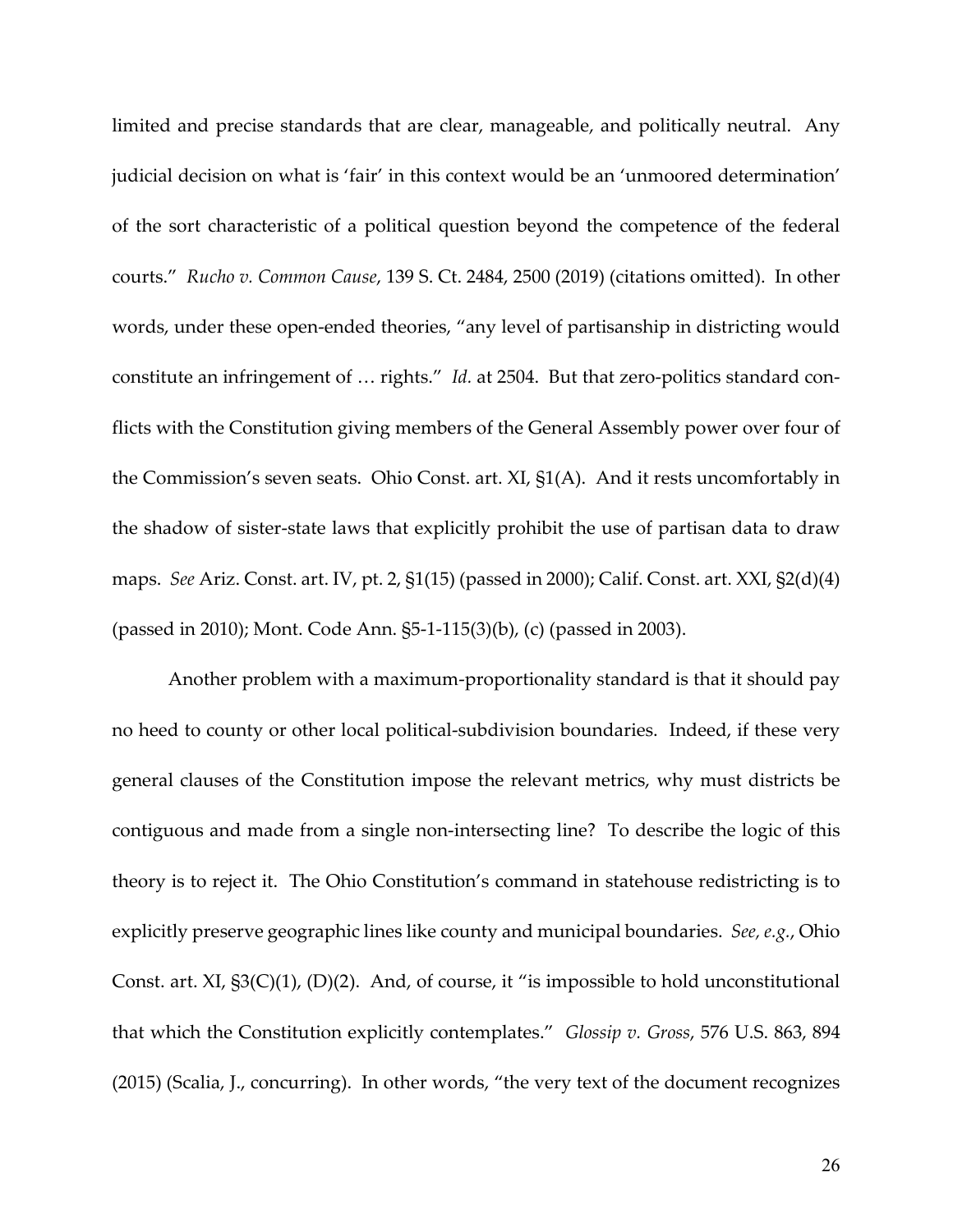<span id="page-45-0"></span>that [drawing district lines to respect existing boundaries] is a permissible legislative choice." *Baze v. Rees*, 553 U.S. 35, 87 (2008) (Scalia, J., concurring in the judgment).

\*

<span id="page-45-1"></span>The Constitution does not support relators' preferred method of invalidating the Commission's map. How can that be, they say, when the People so recently passed an amendment that directs the Commission to consider the statewide proportion of seats that will likely be won by a Republican or a Democrat, and how that figure compares to the statewide votes for statewide offices? Consider the choices that face mapmakers trying to draw Ohio's district lines. All seem to agree that the difference between maps the relators think are acceptable and the Commission map they condemn comes down to how the lines are drawn in and around Ohio's most populous counties. *See, e.g.*, (Bennett, No. 2021-1198, Supp. to Merits Br., Vol. II, Rodden Aff. at 19 (Oct. 29, 2021)); (LWV, No. 2021-1193, Huffman and Cupp Evid. Vol. III, Barber Aff., Ex. A at 40 (Oct. 22, 2021)); *see also Rucho*, 139 S. Ct. at 2500 ("the 'natural political geography' of a State … can itself lead to inherently packed districts"). And the only way to avoid a seat bonus arising from the more widespread distribution of Republican voters is to draw lines in and around those populous counties to virtually eliminate likely Republican seats in those areas. That in turn means that counteracting the natural Republican advantage in less populous counties requires gerrymandering districts to crack apart Republican voters in populous counties. And that is exactly what one map offered by Senator Sykes did in Franklin County. It eliminates a potential Republican seat in southwestern Franklin County by splitting a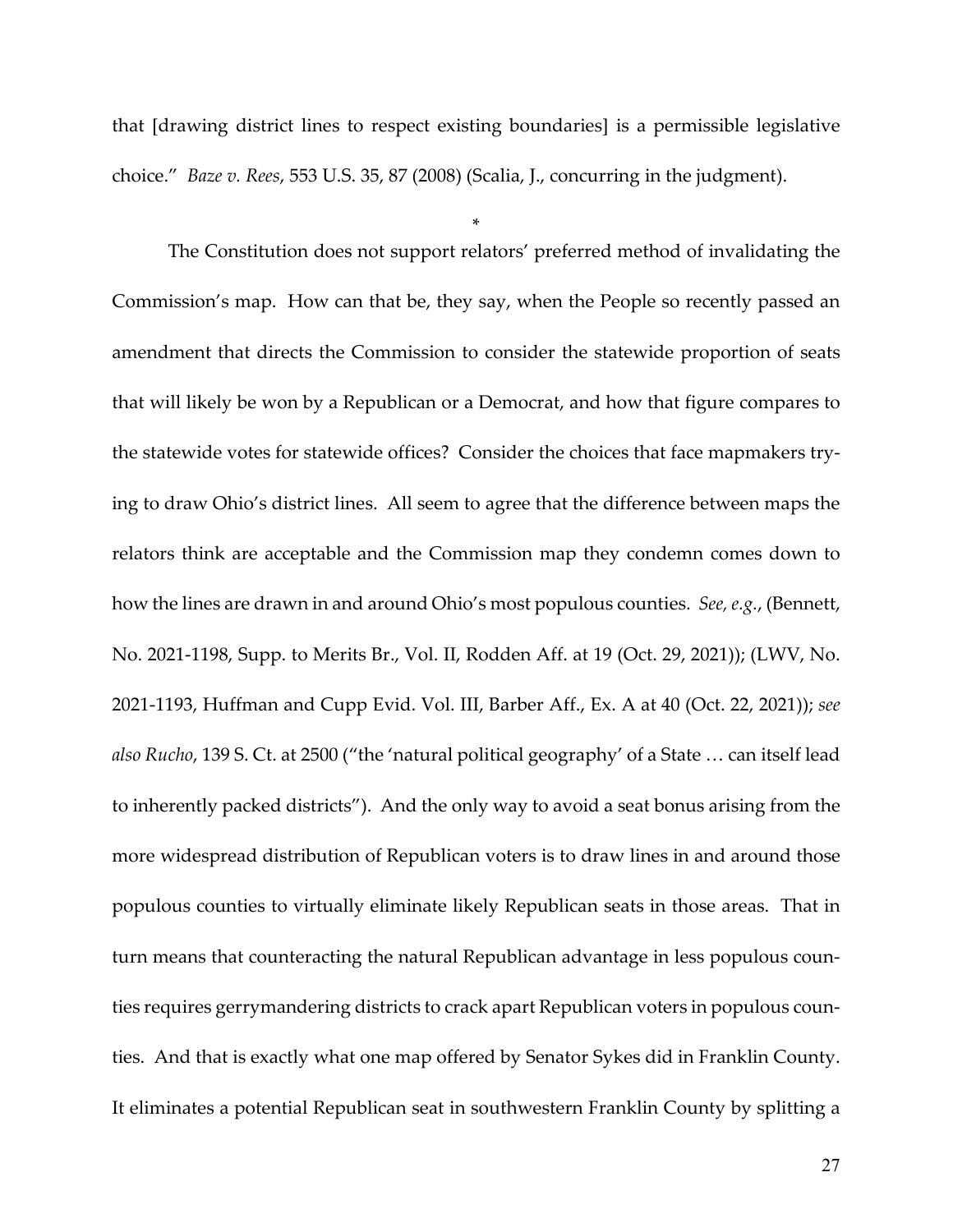contiguous cluster of Republican voters into three separate districts. *See* (LWV, No. 2021- 1193, Huffman and Cupp Evid. Vol. III, Barber Aff., Ex. A at 44–45 (Oct. 22, 2021).)

<span id="page-46-0"></span>So does the Ohio Constitution require the Commission to disenfranchise Republican voters in large counties through gerrymanders in favor of Democrats? That is a hard question. It is a political question. And it is not a question the People left to this Court. Instead, the People restrained this Court to toss out a four-year map under Section 6 *only if* a challenger can first show that the map violates the less-politically-charged requirements in Sections 2, 3, 4, 5, or 7. There is much wisdom in the People's choice to steer this Court clear of the hard question about correcting a natural Republican advantage with an intentional gerrymander for Democrats. It is not obvious that all maps lacking proportional representation are unfair. That is so because maximizing proportionality can sacrifice competitive districts. "[T]here is not necessarily partisan bias if a party wins 40% of the votes and only 20% of the seats. This could indeed be a fair outcome when many seats are highly competitive … . The assumption that the fraction of seats should equal the fraction of votes assumes that proportional representation is the ideal, and that is highly arguable, especially as it does not allow higher levels of competitiveness." John F. Nagle, *Measures of Partisan Bias for Legislating Fair Elections*, 14 Elec. L.J. 346, 347 (2015) (citations omitted). Permitting judicial review of proportionality for all maps runs the risk of sacrificing competitiveness for proportionality every time. The People's choice to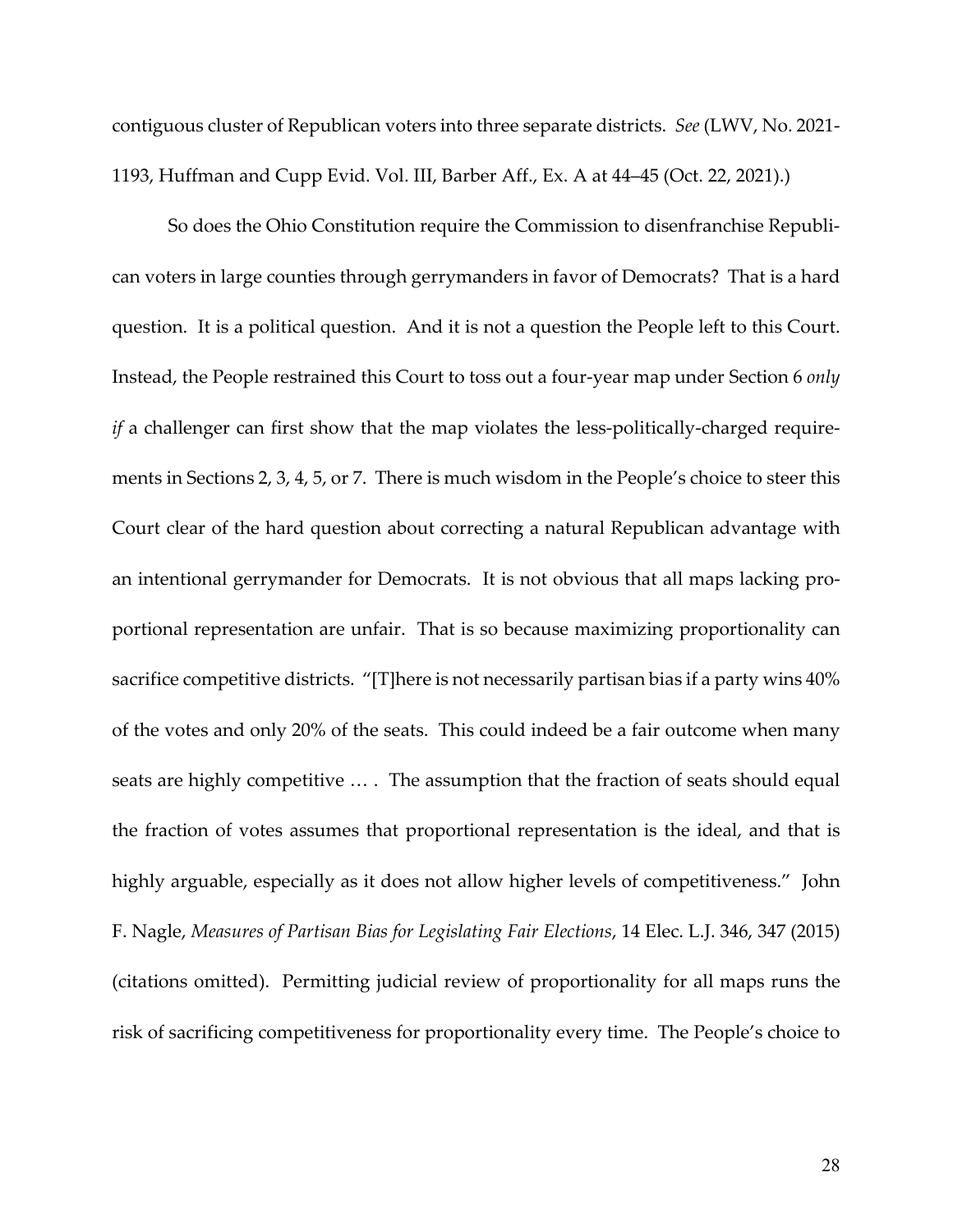limit the kinds of maps that this Court can invalidate is a value judgment that some value judgments about maps should not be judicially reviewable.

In the end, the great irony of circumventing the Constitution's check on Section 6 claims is that the only way to approach partisan proportionality in Ohio is through a process that would flunk the OOC relators' own test. After all, those relators insist on voters' rights to "associate for advancement of political goals" through an "equal opportunity to elect government representatives." OOC Br.25, 28. If no Republican voter in Franklin County has a chance to elect the candidate of her choice because the map cracks those voters into many districts, the plans that the OOC relators might prefer would violate the very values those relators ask this Court to embrace.

### <span id="page-47-0"></span>**II. The Governor, the Secretary, and the Auditor are not proper respondents.**

<span id="page-47-1"></span>Regardless of any merits ruling about the meaning of Article XI (or Article I), the statewide elected officeholders should be dismissed from this case. The Constitution addresses the Redistricting Commission, not its individual commissioners.

<span id="page-47-2"></span>The language in current Article XI places on the "commission" the duty and responsibility to draw legislative districts. That is a change from the pre-2015 Constitution. The old language spoke in terms of "the persons responsible" for drawing district lines, and charged those individuals "by a majority of their number" to draw new maps as a remedy for violating the Constitution. Ohio Const. art. XI, §13 (1967) (repealed 2015). The new language switches from individuals to the corporate body of the Commission.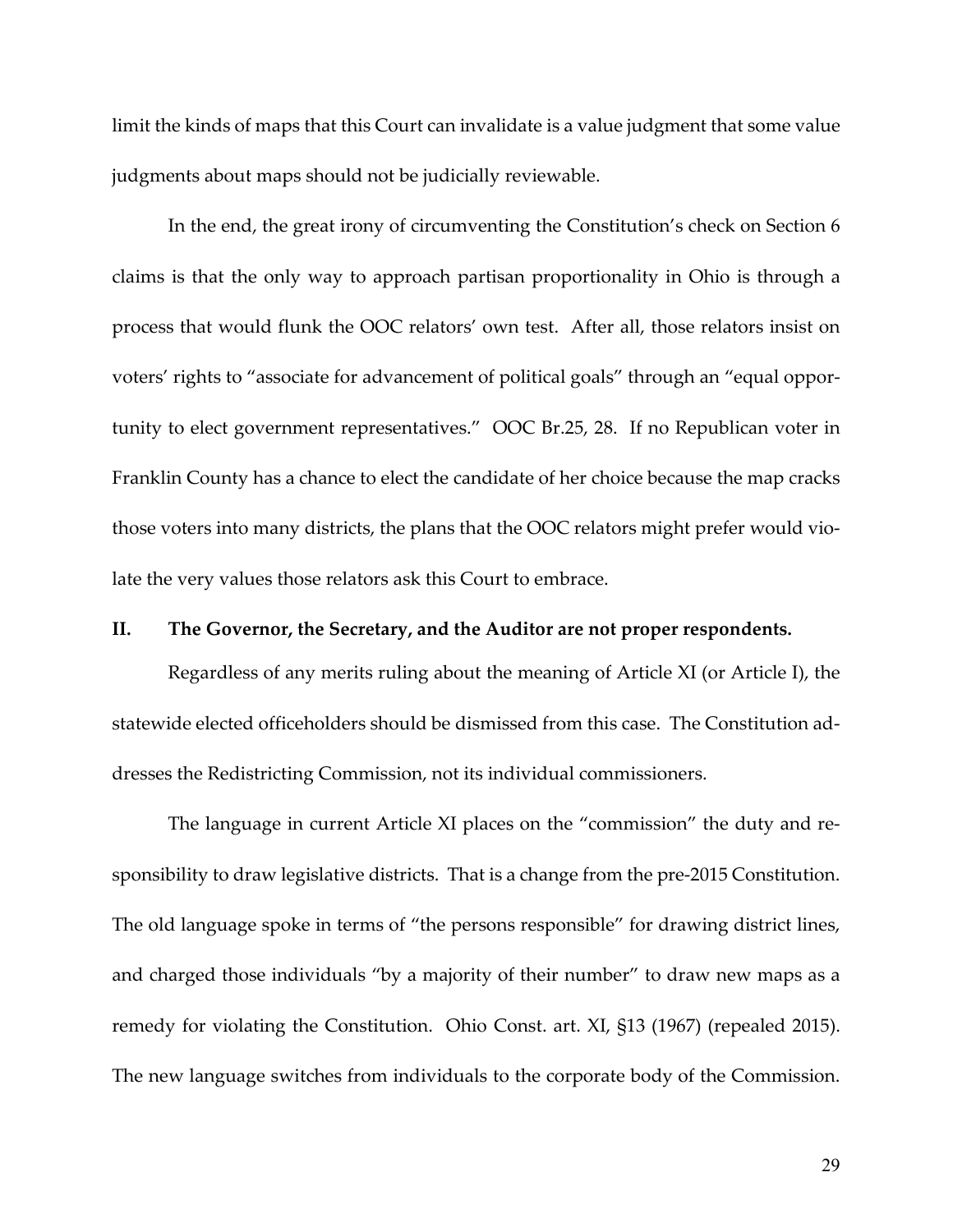<span id="page-48-3"></span><span id="page-48-2"></span>That significant change must have meaning. Courts "must presume that the[se] amendments were made to change the effect and operation of the law." *State v. Jones*, 163 Ohio St. 3d 242, 2020-Ohio-6729 ¶38 (quoting *Lynch v. Gallia Cnty. Bd. of Comm'rs*, 79 Ohio St. 3d 251, 254 (1997)); *see also State v. Aguirre*, 144 Ohio St. 3d 179, 2014-Ohio-4603 ¶1. After the change, individual commissioners are not proper respondents. Only the Commission is.

<span id="page-48-5"></span><span id="page-48-1"></span>The 2015 change from officer to Commission responsibility has good company. The Constitution has been amended before to change who may be sued. In 1912, the Constitution authorized suits against the State (subject to authorizing legislation) that had previously been barred by sovereign immunity. *See, e.g.*, *Boggs v. State*, 8 Ohio St. 3d 15, 16 (1983); *see* Ohio Const. art. I, §16. So the change switched the proper defendant from officers to the State itself. Moving in the other direction, but through an amendment in the same year, the People changed the Constitution to insulate employers from most employee torts. *See, e.g.*, *Sutton v. Tomco Machining, Inc.*, 129 Ohio St. 3d 153, 2011-Ohio-2723 ¶34; *Bailey v. Republic Engineered Steels, Inc.*, 91 Ohio St. 3d 38, 41 (2001); *see* Ohio Const. art. II, §35. The amendment therefore switched the proper defendant for most industrial accidents from the employer to a state body. In each case, the amended constitution changed the proper defendant. So too with the amendments to Article XI.

<span id="page-48-6"></span><span id="page-48-4"></span><span id="page-48-0"></span>Expanding the field of view to statutes, many state entities have duties and responsibilities as corporate bodies, not as individuals who make up that body. For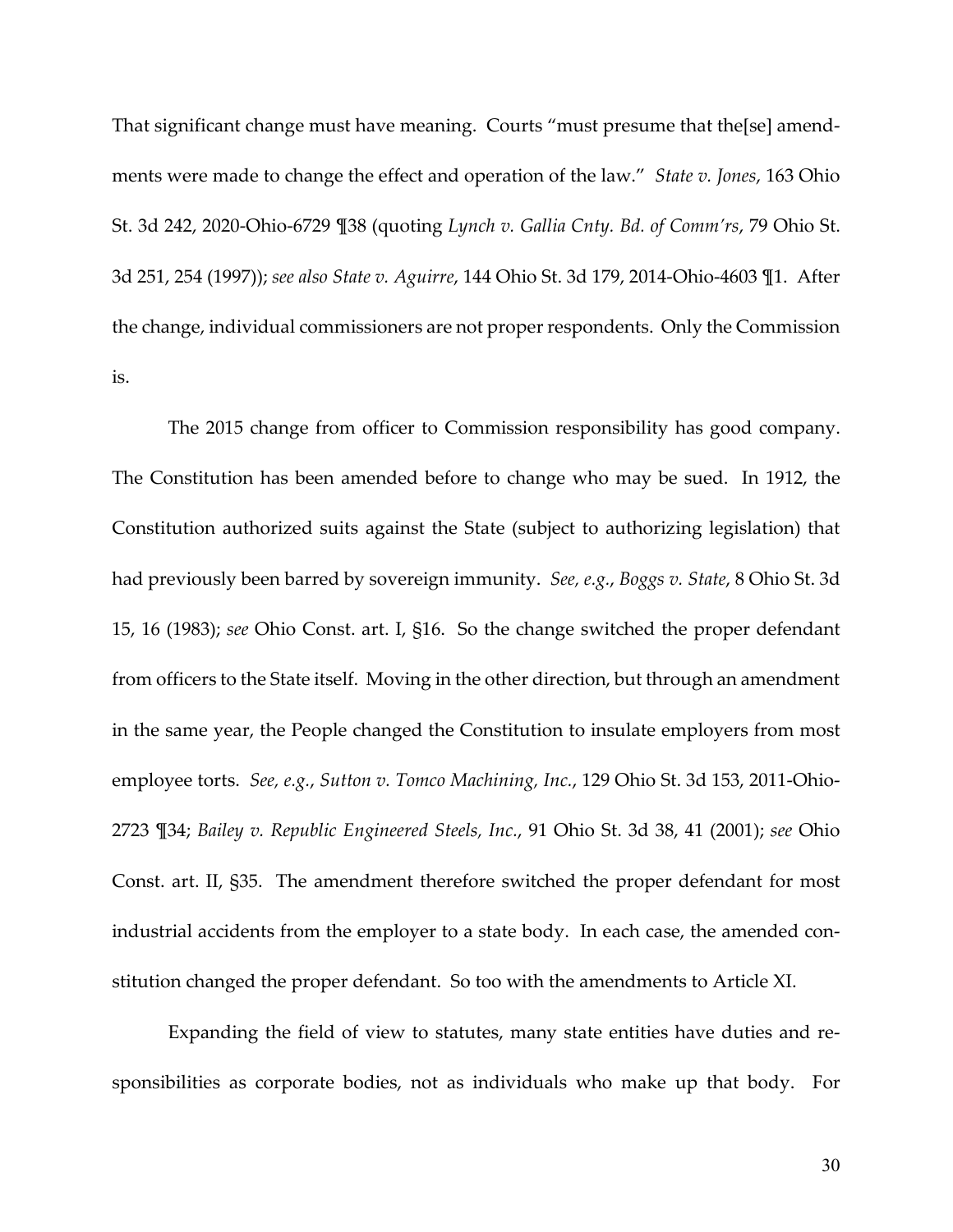<span id="page-49-9"></span><span id="page-49-5"></span>example, this Court regularly remands matters to the Industrial Commission or the Public Utilities Commission to correct or amend some action those bodies have taken. Those orders are not directed to any individual member of those commissions. *See, e.g.*, *State ex rel. T.S. Trim Indus., Inc. v. Indus. Comm'n*, \_\_\_ Ohio St. 3d \_\_\_, 2021-Ohio-2709 (remanding to Industrial Commission for reconsideration); *State ex rel. Merritt v. Indus. Comm'n*, 161 Ohio St. 3d 380, 2020-Ohio-4379 ¶6 (same); *In re Application of Suburban Nat. Gas Co.*, \_\_\_, Ohio St. 3d \_\_\_, 2021-Ohio-3224 (remanding to Public Utilities Commission); *see also State ex rel. Am. Legion Post 25 v. Ohio Civ. Rights Comm'n*, 117 Ohio St. 3d 441, 2008-Ohio-1261 ¶¶7, 23 (ordering Civil Rights Commission to issue subpoena).

<span id="page-49-10"></span><span id="page-49-8"></span><span id="page-49-7"></span><span id="page-49-6"></span><span id="page-49-4"></span><span id="page-49-3"></span><span id="page-49-2"></span><span id="page-49-1"></span><span id="page-49-0"></span>The Court similarly commands many other state entities as corporate bodies, even if not often by original actions. *See, e.g.*, *Bernard v. Unemp. Comp. Rev. Comm'n*, 136 Ohio St. 3d 264, 2013-Ohio-3121; *WCI, Inc. v. Ohio Liquor Control Comm'n*, 116 Ohio St. 3d 547, 2008-Ohio-88; *Ohio Hist. Soc. v. State Emp. Rels. Bd.*, 66 Ohio St. 3d 466 (1993). The practice of ordering commissions, not commissioners, to act stretches back decades. *See, e.g.*, *State ex rel. Pressley v. Indus. Comm'n*, 11 Ohio St. 2d 141 (1967); *Burger Brewing Co. v. Liquor Control Comm'n, Dep't of Liquor Control*, 34 Ohio St. 2d 93 (1973). The same is true of this Court's original-action cases directing local corporate bodies to take some action. *See, e.g.*, *Columbus Bituminous Concrete Corp. v. Harrison Twp. Bd. of Zoning Appeals*, 160 Ohio St. 3d 279, 2020-Ohio-845; *State ex rel. O'Neill v. Athens Cnty. Bd. of Elections*, 160 Ohio St. 3d 128, 2020-Ohio-1476.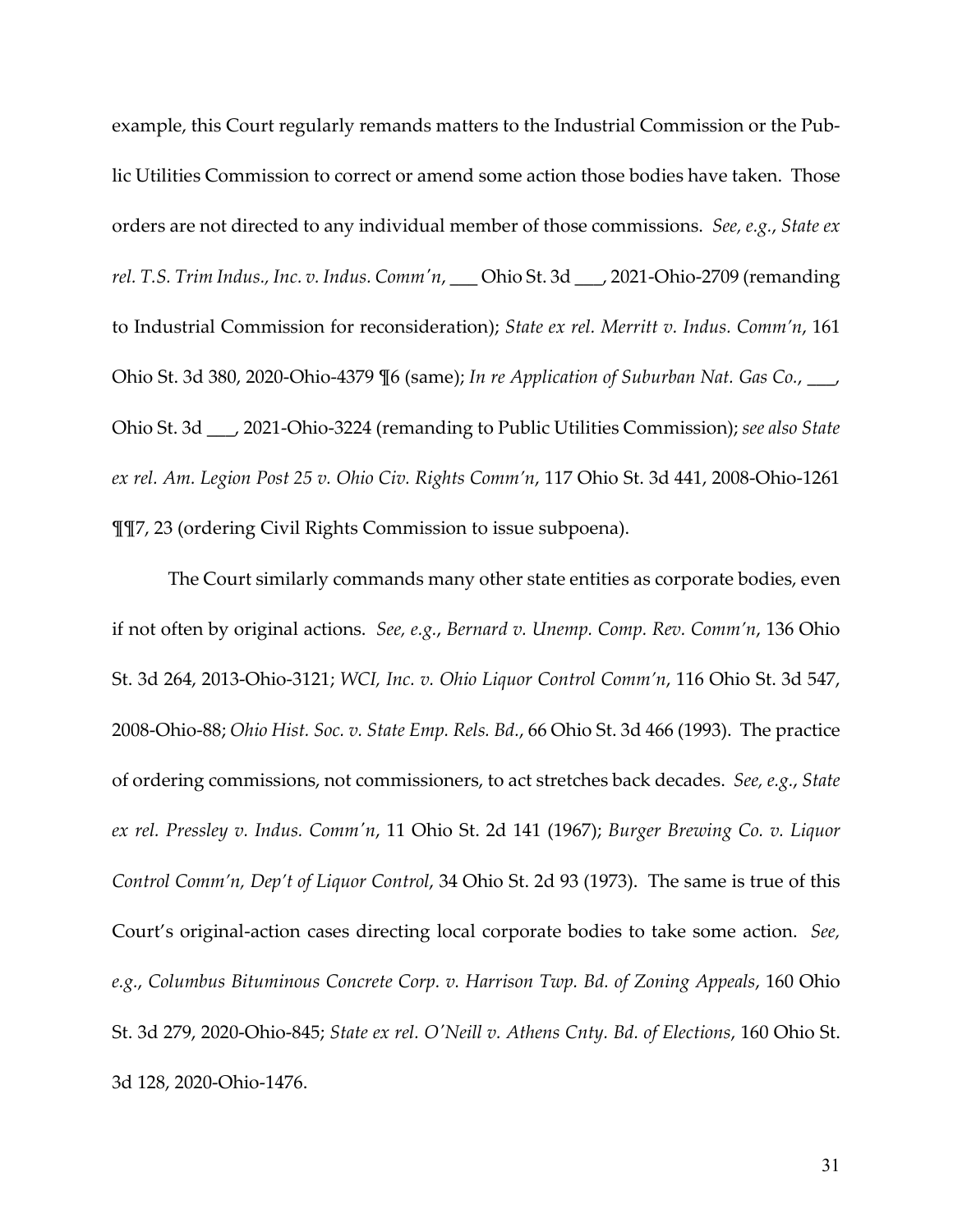<span id="page-50-2"></span>All told, the framers of the 2015 amendments had a "readymade" model to shift responsibility for map drawing from individual commissioners to the Commission as a corporate body. *See Thryv, Inc v. Click-To-Call Techs., LP*, 140 S. Ct. 1367, 1375 (2020). The decision to make the Commission, but not its individual members, the proper respondent has good company in Ohio law.

<span id="page-50-1"></span>All of this shows why the Governor, the Secretary, and the Auditor are not proper respondents here. A recent decision from the Court seals the deal by analogy. A few months ago, the Court ordered the Department of Education to approve a charter school's application for funding. *State ex rel. Horizon Science Acad. of Lorain, Inc. v. Ohio Dep't of Educ*., 164 Ohio St. 3d 387, 2021-Ohio-1681 ¶22. But the Court declined to issue that order against an officer of the Department. The relevant statute, the Court held, imposed the duty only on the Department, "not on any particular individual or officer." *Id.* ¶21. The same logic should apply here. The Constitution places map-drawing responsibility on the "commission," *see, e.g.*, art. XI, §9(D)(3)(c), not its individual members.

### <span id="page-50-4"></span><span id="page-50-0"></span>**III. Relators offer no convincing interpretation of the Constitution.**

<span id="page-50-3"></span>What do the relators have to say about all of this? Very little, despite three separate briefs. They never grapple with the tiered-remedy language in Article XI, Section 9. They cannot articulate a way for this Court to pick between the competing expert claims that a disfavored plan draws lines to advantage one political party or the other. And they do not explain why this Court can issue an order against any individual respondent.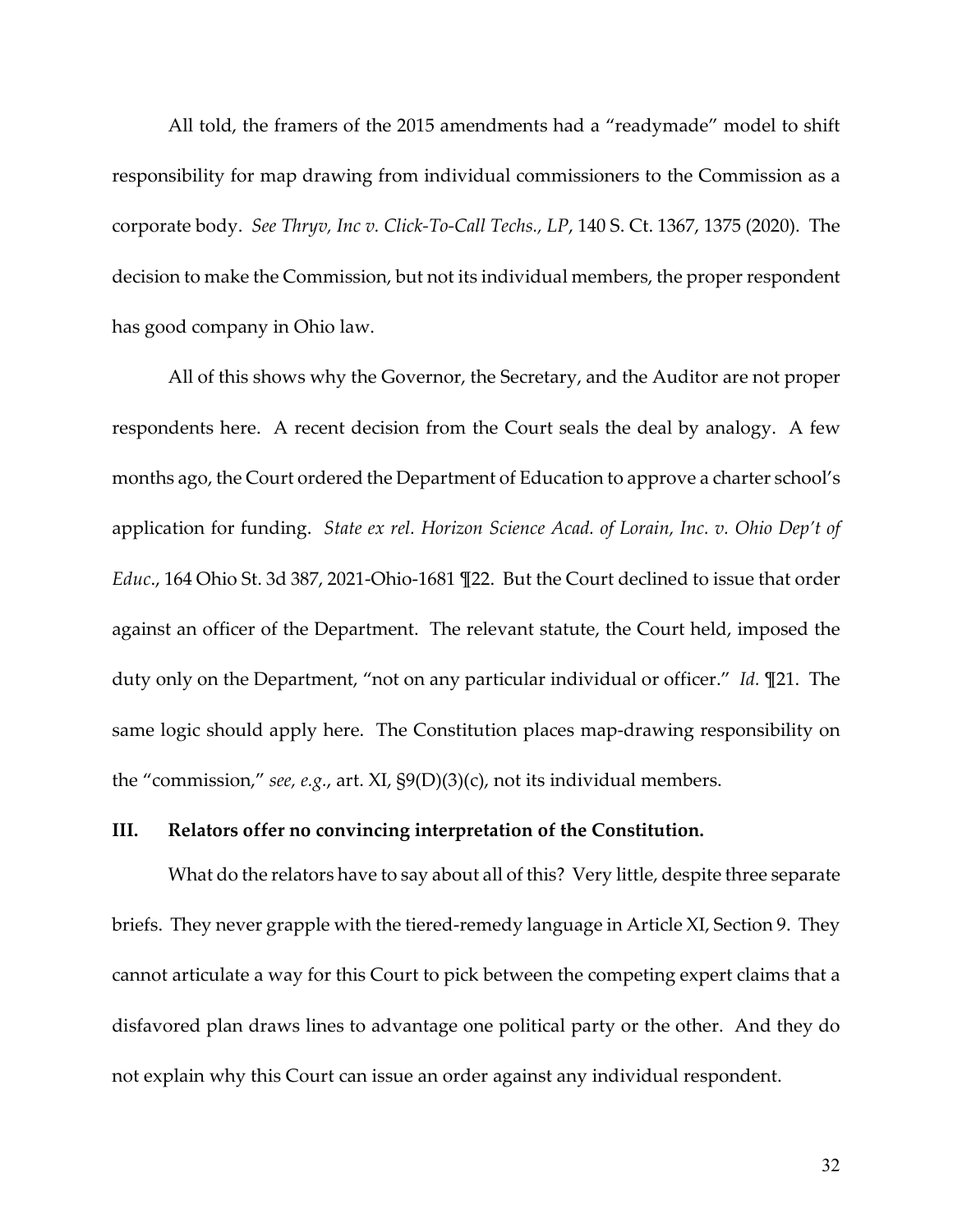**A.** All three relator groups believe that the Commission's map violates Article XI, §6. But none offers a way to honor the Constitution's explicit directive that a Section 6 violation is remediable in this Court only if it can be linked to a predicate violation of Sections 2, 3, 4, 5, or 7. *See above* at 17–23. One group of relators candidly acknowledges that the Constitution's remedy section directed specifically at this Court "does not provide" an "available" remedy for a stand-alone Section 6 violation. OOC Br.8. But, rather than take that observation to its logical conclusion, those relators believe that remedies must "aris[e]" from Article XI's "grant of … jurisdiction" to this Court. *Id.* Of course, the general grant exists because other parts of Article XI, such as Sections 3 and 4 *are* paired with a specified remedy in the Constitution. What is more, jurisdiction and remedy are separate questions. A court may have jurisdiction, but lack remedial power. *See, e.g.*, *Hernandez v. Mesa*, 140 S. Ct. 735, 750 (2020); *DeRolph v. State*, 78 Ohio St. 3d 193, 265 (1997) (Moyer, C.J., dissenting), *subsequent history omitted*.

<span id="page-51-5"></span><span id="page-51-4"></span><span id="page-51-3"></span><span id="page-51-2"></span><span id="page-51-1"></span><span id="page-51-0"></span>These relators make a further point of the general language in Section 9(B) authorizing a court order to reconstitute the Commission. OOC Br.48. That general language cannot override the more specific language linking certain remedies to certain problems with a map. *See, e.g.*, *State v. Taylor*, 113 Ohio St. 3d 297, 2007-Ohio-1950 ¶14; *Minster Farmers Coop. Exch. Co. v. Meyer*, 117 Ohio St. 3d 459, 2008-Ohio-1259 ¶25. Nor does that clause's "notwithstanding" provision let it trump the more-specific provisions of Section 9(D), as that clause is "a big indicator that the framers of the provision understood that it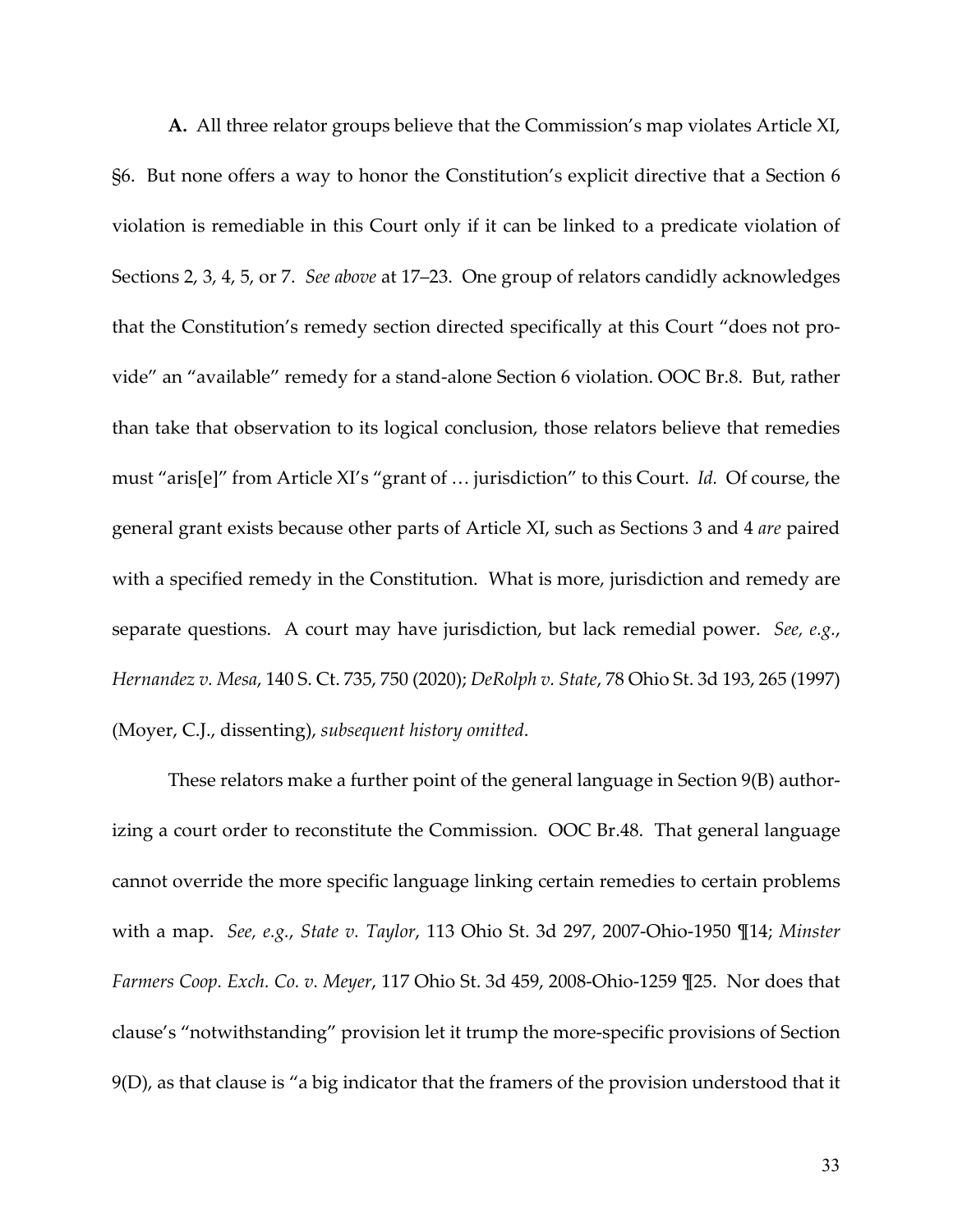<span id="page-52-5"></span><span id="page-52-4"></span><span id="page-52-0"></span>would be read narrowly." *City of Cleveland*, 157 Ohio St. 3d 330 ¶54 (DeWine and Stewart, JJ., concurring in judgment). Read narrowly, Section 9(B)'s language about a court order holding a map "invalid" must be read in light of Section 9(D)'s limits on what counts as an invalid map.

<span id="page-52-7"></span><span id="page-52-6"></span><span id="page-52-3"></span><span id="page-52-2"></span><span id="page-52-1"></span>Other relators point out that Section 6 contains a mandatory "shall" command about map drawing. LWV Br.23–26; Bennett Br.45–50. True, but irrelevant. The morespecific provision limiting remedies controls over the general language imposing mapdrawing rules. *See, e.g.*, *Taylor*, 113 Ohio St. 3d 297 ¶14; *Minster*, 117 Ohio St. 3d 459 ¶25. Honoring the textual restraint that this Court may remedy Section 6 violations only when they can be linked to violations of Sections 2, 3, 4, 5, or 7 hardly makes Section 6 "superfluous." Bennett Br.48. To the contrary, Section 6 offers a reason for invalidating a fouryear map that is not available for ten-year maps. Section 9 authorizes this Court to invalidate a ten-year map only if at least six House seats or at least two Senate seats violate Sections 2, 3, 4, 5, or 7. *See* Ohio Const. art. XI, §9(D)(3)(b). For a four-year map, the bar is not as high. Section 9(D)(3)(c) authorizes the Court to invalidate an entire map as long as a single district violates Sections 2, 3, 4, 5, or 7, and also violates the listed part of Section 6. Far from being toothless, Section 6 can be a basis to invalidate a four-year map that would not be available in a challenge to a ten-year map. What is more, the Ohio Constitution includes obligations that are "safeguarded by the oath" the relevant actor "takes to uphold the Constitution," *Youngstown*, 161 Ohio St. 3d 24 ¶45 (Kennedy, J.,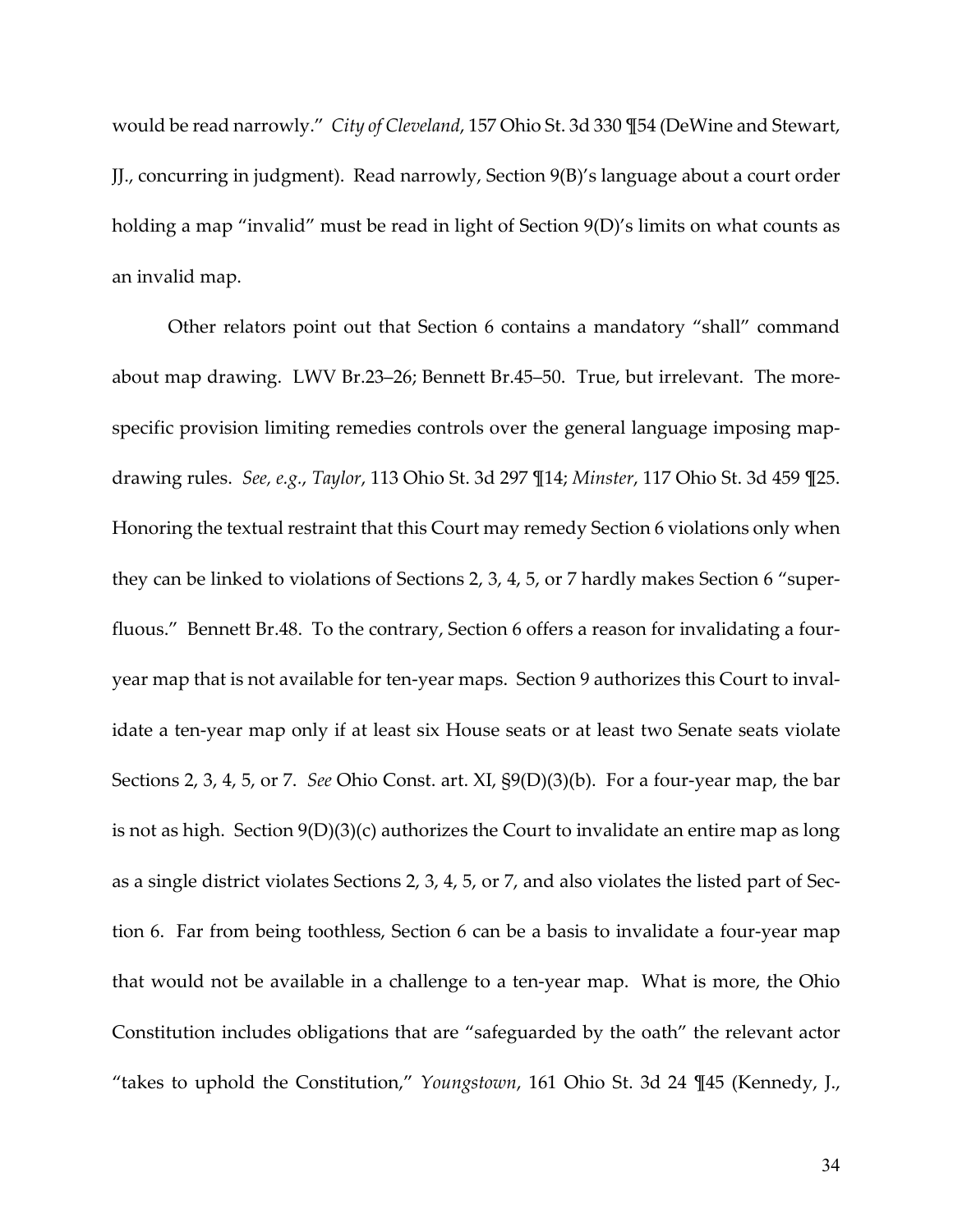<span id="page-53-0"></span>concurring); *DeRolph*, 78 Ohio St. 3d 267 (Moyer, C.J., dissenting). And Section 6 shows real teeth if a challenger can first show a violation of one of the enumerated sections.

<span id="page-53-4"></span><span id="page-53-3"></span>**B.** As to the claims that a proportional-representation command has hidden away in the Constitution's speech and assembly provisions since 1802 and in its equal-protection provision since 1851, the OOC relators offer some whiplash-inducing logic. *See* Ohio Const. art. VIII, §§6, 19 (1802); *id.* art. I, §2 (1851). According to these relators, the Court should engage in the following analysis: (1) recognize that the Ohio Constitution's clauses about free speech, free assembly, and equal protection "afford greater rights" than their federal counterparts, OOC Br.22 (quotation omitted); (2) also read these same clauses as "coextensive with" their federal counterparts, *id.* at 27; and then (3) draw heavily from vacated federal opinions or dissents to read into the Ohio provisions some standards for proportional representation drawn from these federal decisions, *see, e.g.*, *id*. at 27, 31, 37, 38.

<span id="page-53-2"></span><span id="page-53-1"></span>The argument does not merit much of a response. If the argument requires drawing on analogous federal constitutional provisions, the argument hits a brick wall. U.S. Supreme Court precedents about these analogous provisions "'foreclose any claim that the Constitution requires proportional representation or that legislatures in reapportioning must draw district lines to come as near as possible to allocating seats to the contending parties in proportion to what their anticipated statewide vote will be.'" *Rucho*, 139 S. Ct. at 2499 (citation omitted); *see also Mobile v. Bolden*, 446 U.S. 55, 75–76 (1980) (plurality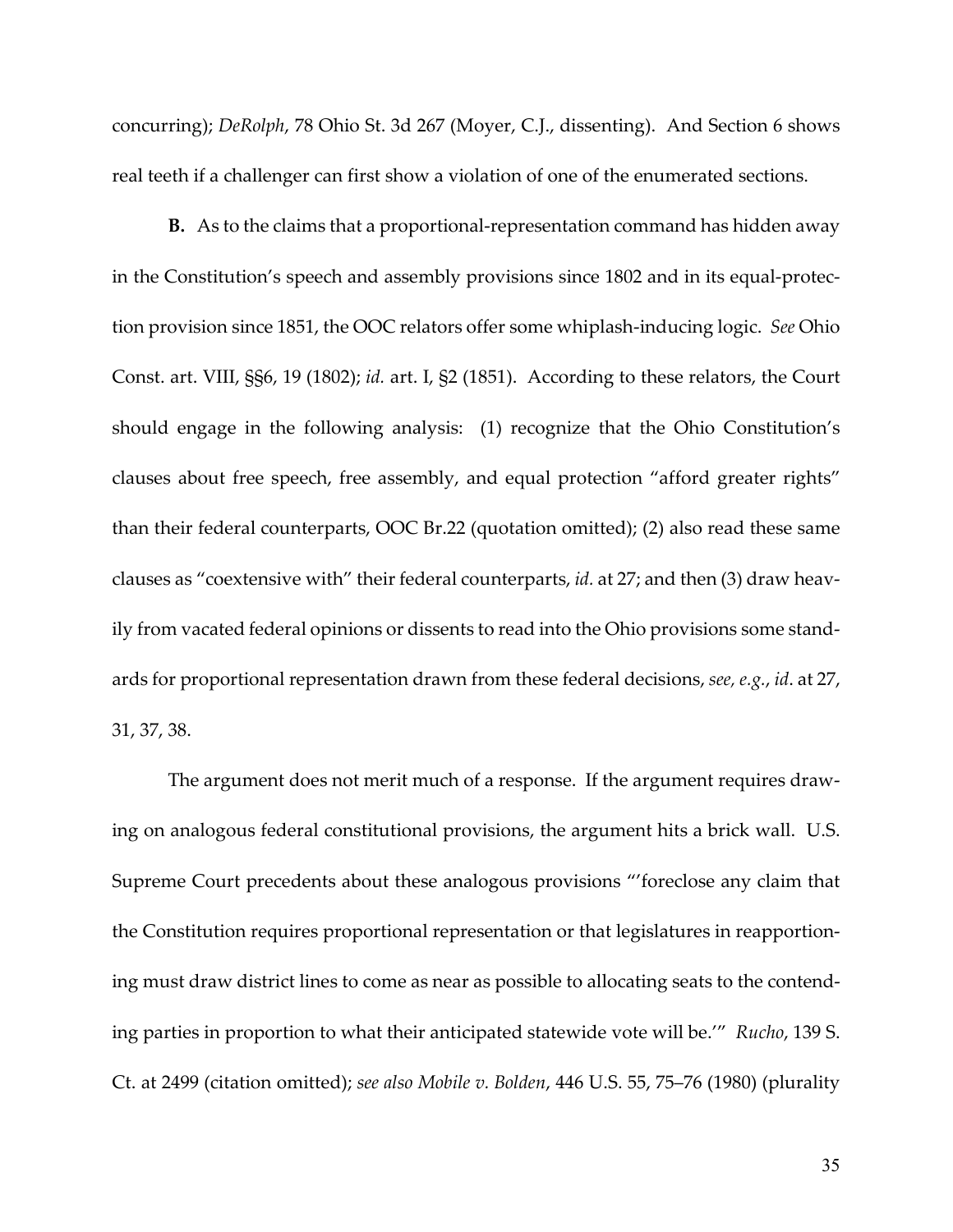<span id="page-54-0"></span>op.). And as detailed above, it is hard to believe that state leaders like Senator Sykes, Senator Huffman, Secretary LaRose, and Auditor Faber—not to mention the voters who approved Article XI—would have expended all the energy to amend the Constitution if the same restrictions on map drawing had been placed there by the framers of Ohio's original charter in 1802. This argument would also likely come as a great surprise to those who championed the 1851 amendments aimed at "the prevention of gerrymandering," *State ex rel. Herbert v. Bricker,* 139 Ohio St. 499, 509 (1942), if the 1802 original had prevented it all along. Indeed, gerrymandering was "a common practice in the first fifty years of statehood." Steven H. Steinglass & Gino J. Scarselli, *The Ohio State Constitution: A Reference Guide* 279 (2004). As some relators see it, Ohio leaders had been violating multiple provisions of Ohio's Bill of Rights for fifty years, and no one thought to invoke these sections to curb the practice. "Long settled and established practice is a consideration of great weight in a proper interpretation" of a constitutional provision. *The Pocket Veto Case*, 279 U.S. 655, 689 (1929).

<span id="page-54-3"></span><span id="page-54-2"></span><span id="page-54-1"></span>But what of Article XI's requirement that maps abide all other "applicable" provisions of the Ohio and federal constitutions? *See* Ohio Const. art. XI, §3(B)(2). That language is not an invitation to breathe Article XI ideas into inapplicable text, but a reminder that some map-drawing actions might violate those provisions in ways that Article XI does not cover. For example, Article XI does not address racial gerrymandering, but the federal and Ohio constitutions do. *See, e.g.*, *Shaw v. Hunt,* 517 U.S. 899, 907–08 (1996).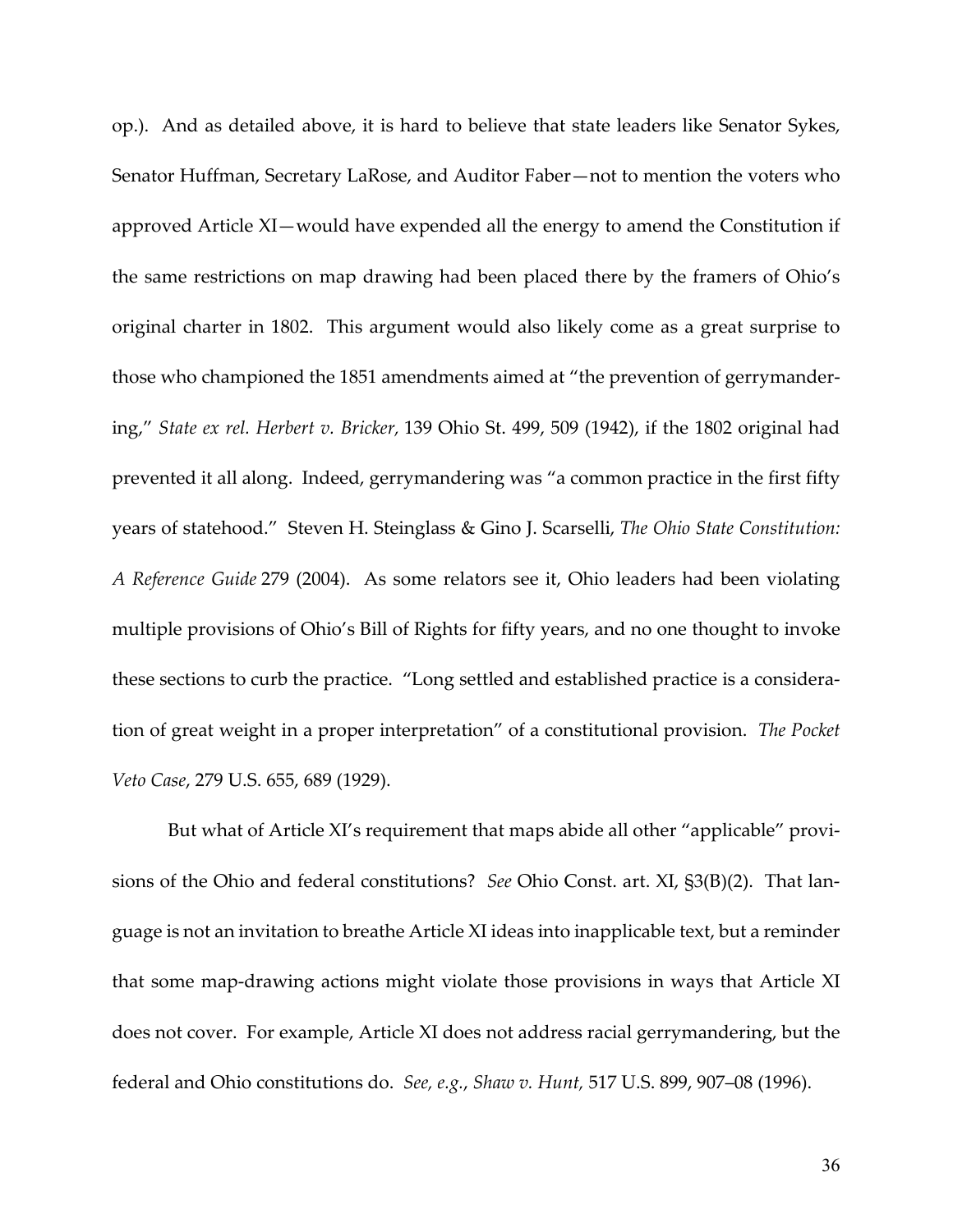**C.** Finally, no relator explains how relief can run against any individual respondent. Indeed, two of the three relator briefs appropriately seek an order against "the Commission," not the individual respondents. LWV Br.50; Bennett Br.50. Just as the Court did in the very recent *Horizon Science Academy* case, it should dismiss the individual Governor, the Secretary, and the Auditor. 164 Ohio St. 3d 387 ¶22.

<span id="page-55-2"></span><span id="page-55-0"></span>\*

At bottom, relators' various theories in this case "involve not a construction of the" Constitution, "but a rewriting of it." *State Bd. of Equalization v. Young's Mkt. Co.*, 299 U.S. 59, 62 (1936). Rather than follow the Constitution and show how the Commission map violates the sections of Article XI that serve as gateways to a Section 6 analysis, they either ask the Court to read into ancient provisions the same standards that Article XI finally added in 2015 or read out of Section 9 its explicit check on this Court's power. Neither move is faithful to the words the People placed in the Constitution, whether in 1802, 1851, or 2015. Relators offer many reasons that their preferred maps might make good policy. But "no amount of policy-talk [should] overcome a plain [textual] command." *Niz-Chavez v. Garland*, 141 S. Ct. 1474, 1486 (2021).

### <span id="page-55-1"></span>**Conclusion**

The Court should dismiss the complaints in all three cases because none pleads an actionable claim. At minimum, the Court should dismiss the Governor, the Secretary, and the Auditor as improperly named respondents.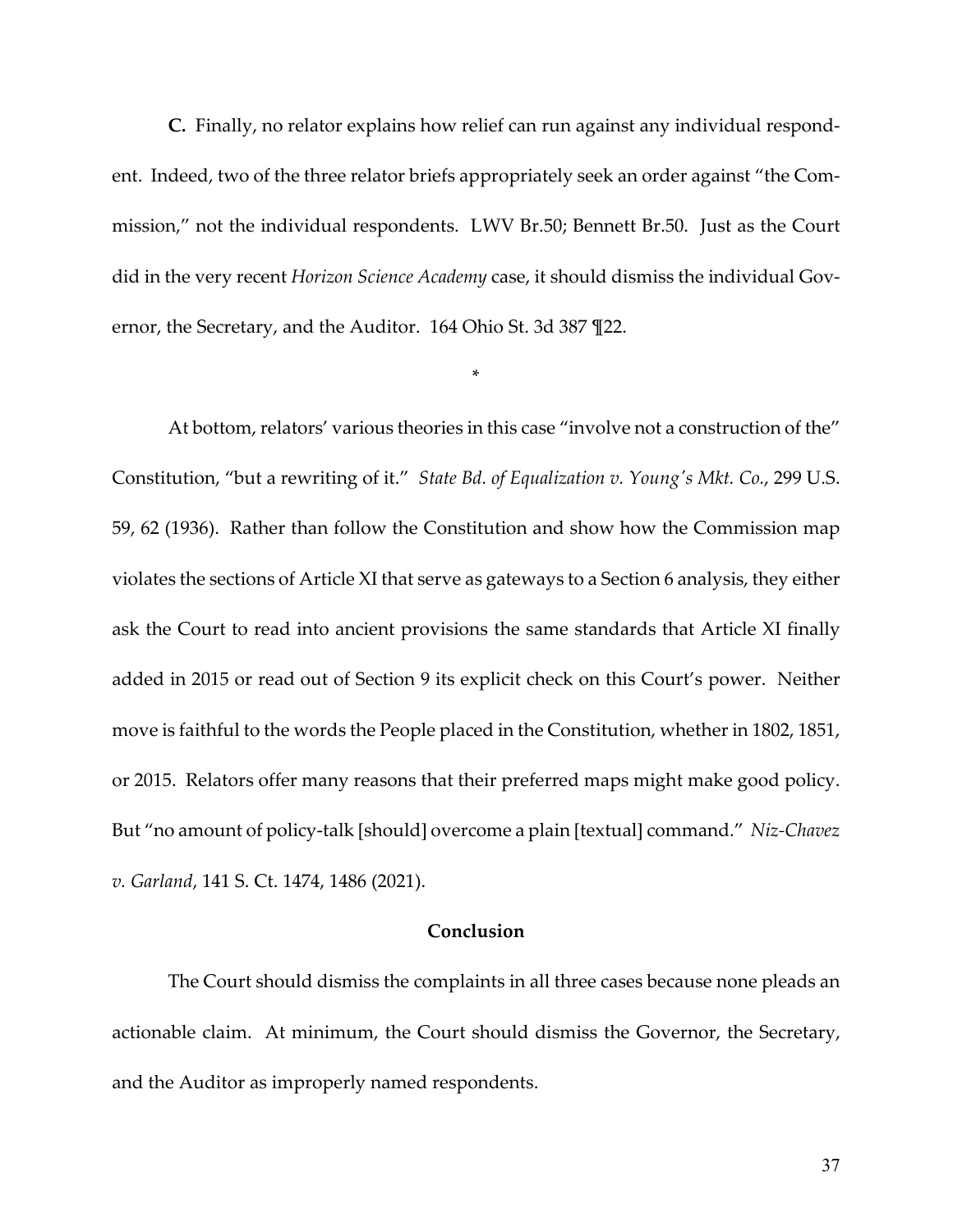Respectfully submitted, OHIO ATTORNEY GENERAL

*/s/ Bridget C. Coontz*

BRIDGET C. COONTZ (0072919) *Counsel of Record* JULIE M. PFEIFFER (0069762) MICHAEL A. WALTON (0092201) Assistant Attorneys General MICHAEL J. HENDERSHOT (0081842) Deputy Solicitor Constitutional Offices Section 30 E. Broad Street, 16th Floor Columbus, Ohio 43215 Tel: 614-466-2872 | Fax: 614-728-7592 Bridget.Coontz@OhioAGO.gov Julie.Pfeiffer@OhioAGO.gov Michael.Walton@OhioAGO.gov Michael.Hendershot@OhioAGO.gov

*Counsel for Respondents Ohio Governor DeWine, Ohio Secretary of State LaRose, and Ohio Auditor Faber*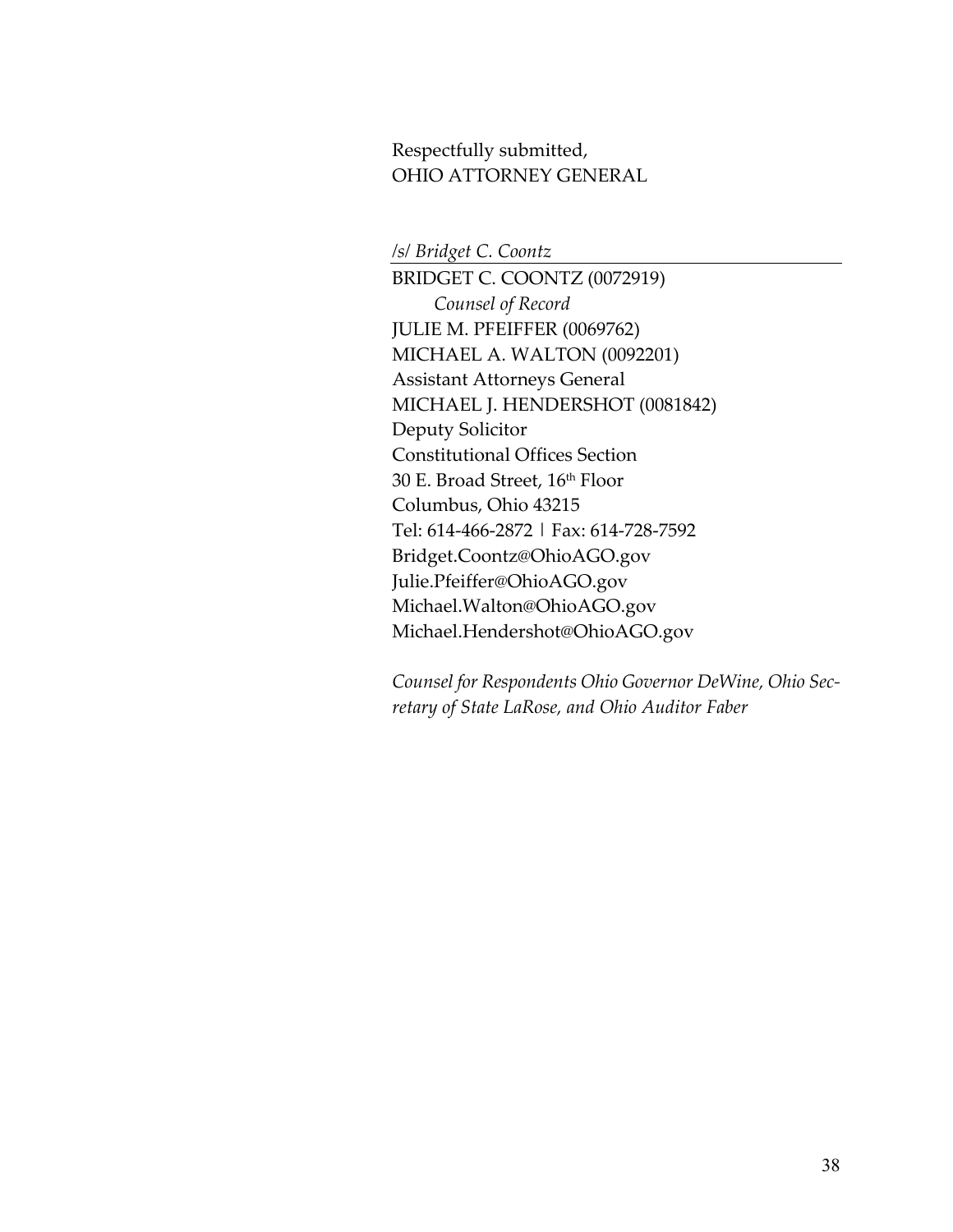### **Certificate Of Service**

<span id="page-57-0"></span>I hereby certify that on November 5, 2021, the foregoing *Merit Brief Of Governor Mike DeWine, Secretary Of State Frank LaRose, And Auditor Keith Faber* was filed electronically. I further certify that a copy of the foregoing has been served via the electronic mail upon the following counsel for Relators.

### *Counsel for Relators*

FREDA J. LEVENSON (0045916) ACLU of Ohio Foundation, Inc. flevenson@acluohio.org

DAVID J. CAREY (0088787) ACLU of Ohio Foundation, Inc. dcarey@acluohio.org

ALORA THOMAS\* KELSEY MILLER\* JULIE A. EBENSTEIN\* American Civil Liberties Union 125 Broad Street athomas@aclu.org jebenstein@aclu.org

ROBERT D. FRAM (PHV-25414) DONALD BROWN\* JOSHUA GONZÁLEZ (PHV-25424) JULIANA GOLDROSEN (PHV-25193) DAVID DENUYL (PHV-25452) rfram@cov.com

LAURA B BENDER (PHV-25192) MEGAN KEENAN (PHV-25410) ALEXANDER THOMSON (PHV-25462) bbender@cov.com mkeenan@cov.com athomson@cov.com

YIYE FU (PHV-25419) JAMES HOVARD (PHV-25420) ANUPAM SHARMA (PHV-25418) yfu@cov.com jhovard@cov.com asharma@cov.com

MADISON ARENT marent@cov.co

DONALD J. MCTIGUE\* (0022849) DEREK S. CLINGER (0092075) dmctigue@electionlawgroup.com dclinger@electionlawgroup.com

ABHA KHANNA (PHV-2189) WILLIAM B. STAFFORD (PHV-25433) Elias Law Group akhanna@elias.law bstafford@elias.law

ARIA C. BRANCH (PHV-25435) JYOTI JASRASARIA (PHV-25401) SPENCER W. KLEIN (PHV-25432) abranch@elias.law jjasrasaria@elias.law sklein@elias.law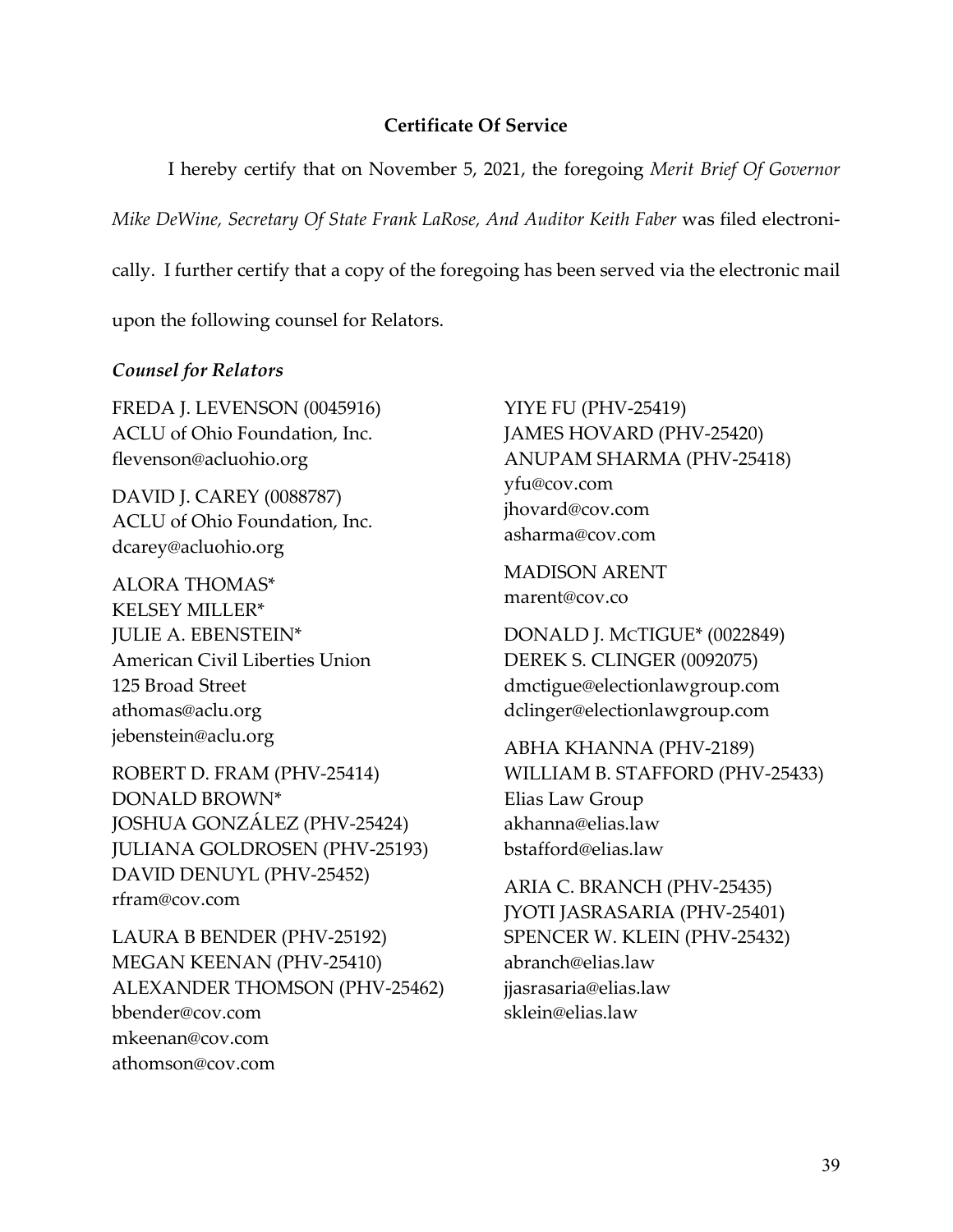## *Counsel for Relators*

PETER M. ELLIS (0070264)  *Counsel of Record* M. PATRICK YINGLING (PHV 10145-2021) NATALIE R. SALAZAR pellis@reedsmith.com

BEN R. FLIEGEL (PHV 25411-2021) Reed Smith LLP bfliegel@reedsmith.com

BRAD A. FUNARI (PHV 3139-2021) DANIELLE L. STEWART (0084086) bfunari@reedsmith.com dstewart@reedsmith.com

BRIAN A. SUTHERLAND (PHV 25406-2021) Reed Smith LLP bsutherland@reedsmith.com

*Counsel For Amicus Curiae Campaign Legal Center*

STEVEN S. KAUFMAN (0016662) DOLORES P. GARCIA PRIGNITZ (0085644) SARA S. DORLAND (0095682) Ulmer & Berne skaufman@ulmer.com dgarcia@ulmer.com sdorland@ulmer.com

ROBERT N. WEINER (PHV 25521 pending) CHRISTOPHER LAMAR (PHV 25519 pending) VALENCIA RICHARDSON (PHV 25517 pending) Campaign Legal Center rweiner@campaignlegalcenter.org clamar@campaignlegalcenter.org. vrichardson@campaignlegalcenter.org

# *Counsel For Amicus Curiae City Of Cincinnati*

EMILY SMART WOERNER, (0089349) Deputy City Solicitor SHANNON PRICE (100744) Assistant City Solicitor emily.woerner@cincinnati-oh.gov shannon.price@cincinnati-oh.gov

## *Counsel For Amicus Curiae We Are Ohio*

JOHN M. HASELEY (0063042) haseley@goconnorlaw.com

*Counsel For Amicus Curiae Ohio State Conference Of The NAACP \*Not admitted to Ohio Bar*

SUBODH CHANDRA (0069233) DONALD SCREEN (0044070) subodh.chandra@chandralaw.com donald.screen@chandralaw.com

JANETTE MCCARTHY WALLACE (0066257) ANTHONY P. ASHTON\* ANNA KATHRYN BARNES\* NAACP jlouard@naacpnet.org aashton@naacpnet.org abarnes@naacpnet.org

JON GREENBAUM\*